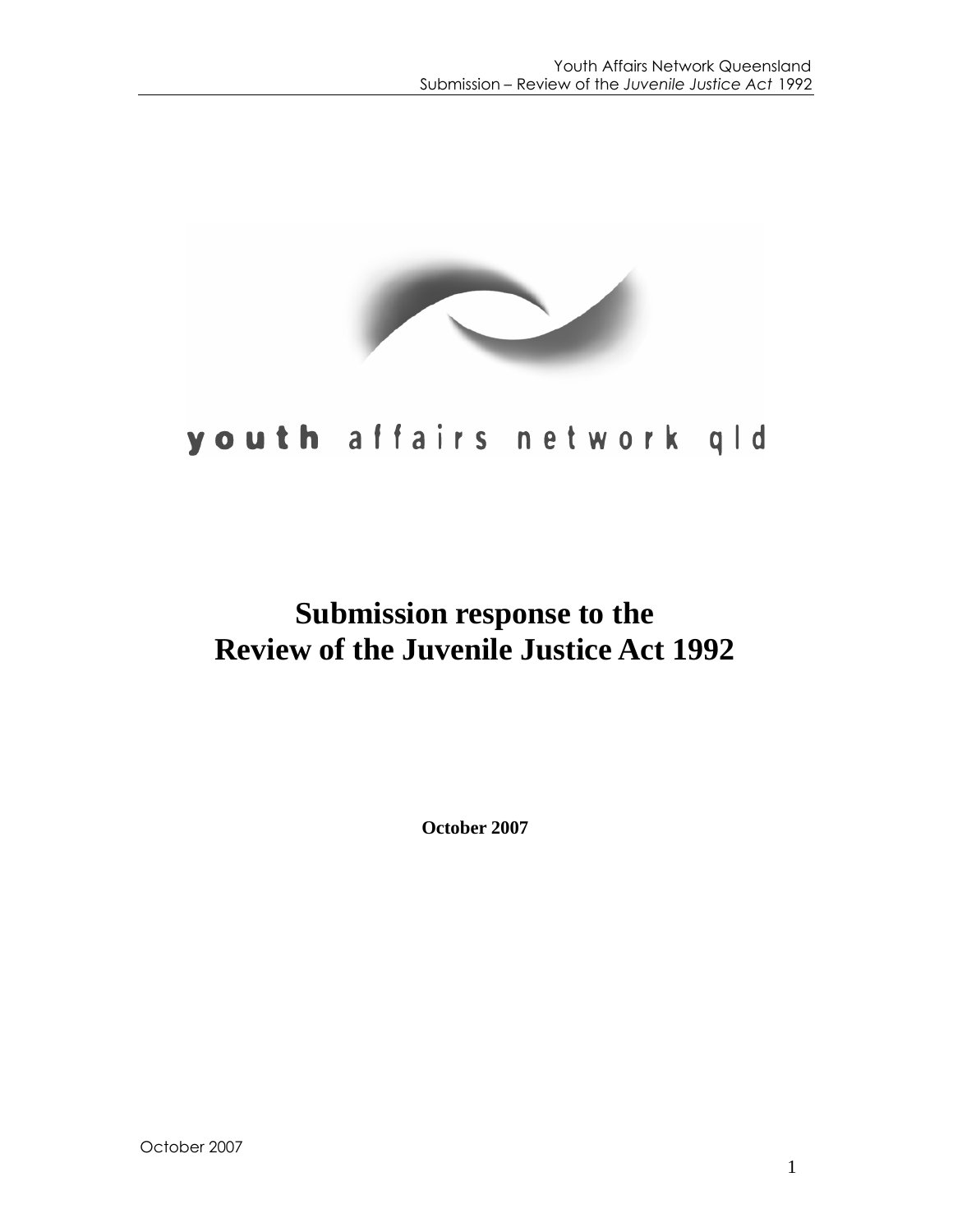## **Submission – Review of the Juvenile Justice Act 1992 By: Kobie Mulligan**

**©Youth Affairs Network of Queensland Inc. 2007**



This work is licensed under a

[Creative Commons Attribution-NonCommercial-NoDerivs 2.5 License.](http://creativecommons.org/licenses/by-nc-nd/2.5/au/) It can be shared under the conditions specified by this license at [http://creativecommons.org/licenses/by-nc-nd/2.5/au/.](http://creativecommons.org/licenses/by-nc-nd/2.5/au/)

Youth Affairs Network of Queensland Inc. 30 Thomas Street West End, Brisbane Qld 4001 Ph: (07) 3844 7713 Fax: (07) 3844 7731 Website: [www.yanq.org.au](http://www.yanq.org.au/)

YANQ acknowledges the work of Kobie Mulligan in preparing this submission. YANQ also acknowledges contribution of youth sector members who attended our forums and provided feedback which assisted us in developing this submission.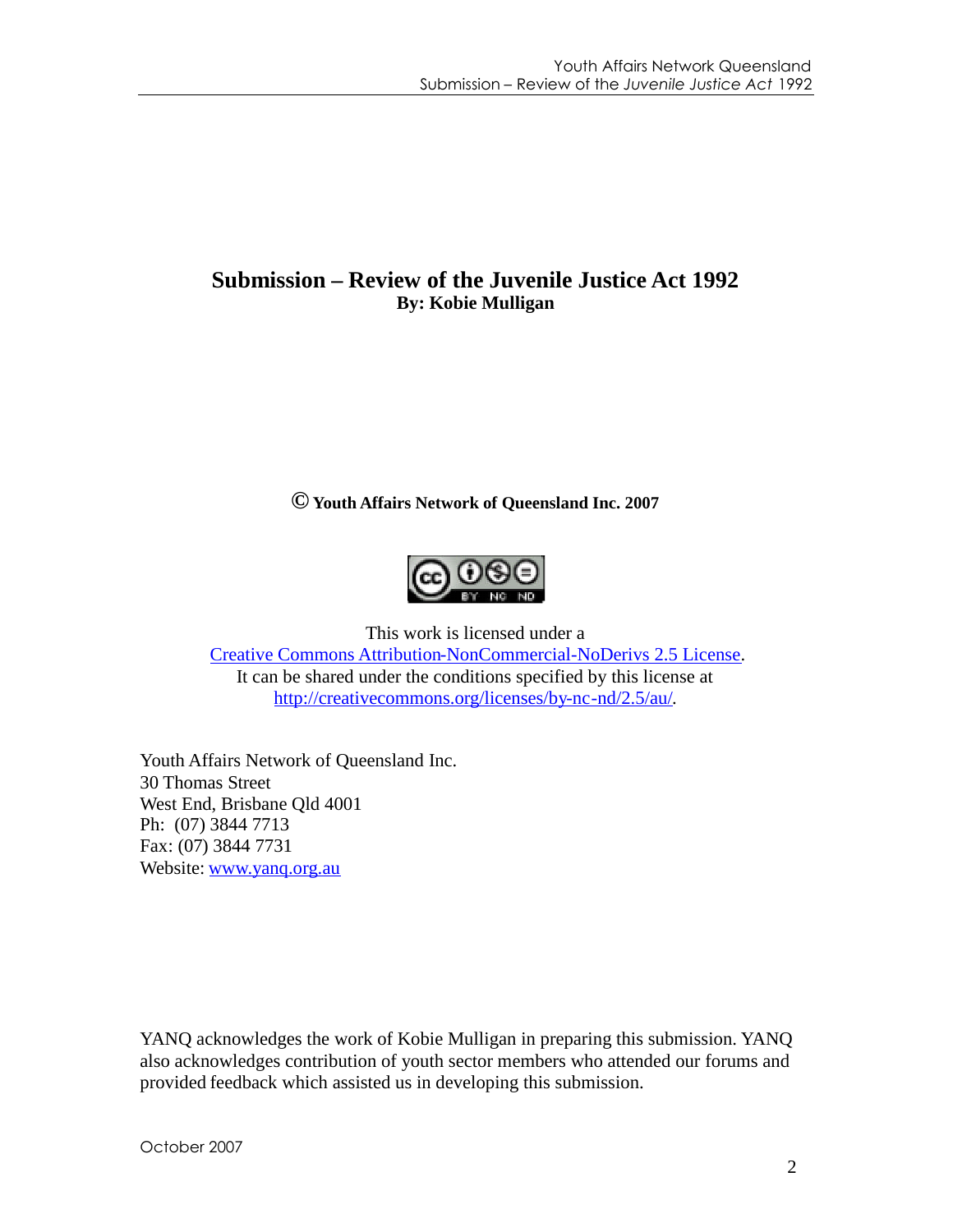## **Contents:**

|                                                         | Page 4                                              |
|---------------------------------------------------------|-----------------------------------------------------|
|                                                         | Page 7                                              |
|                                                         | Page 7                                              |
|                                                         | Page 10                                             |
|                                                         | Page 11<br>Page 14                                  |
| Abolishing Short Term Prison Sentences                  | Page 15                                             |
|                                                         | Page 16                                             |
|                                                         | Page 17                                             |
| Rationale for treating 17 year olds as children for the | Page 22                                             |
|                                                         |                                                     |
|                                                         | Page 27                                             |
|                                                         | Page 31                                             |
|                                                         | Page 33                                             |
| Acceptable Behaviour Contract/Orders                    | Page 34<br>Page 35<br>Page 36<br>Page 37<br>Page 38 |
|                                                         | Page 38                                             |
|                                                         | Page 38<br>Page 39                                  |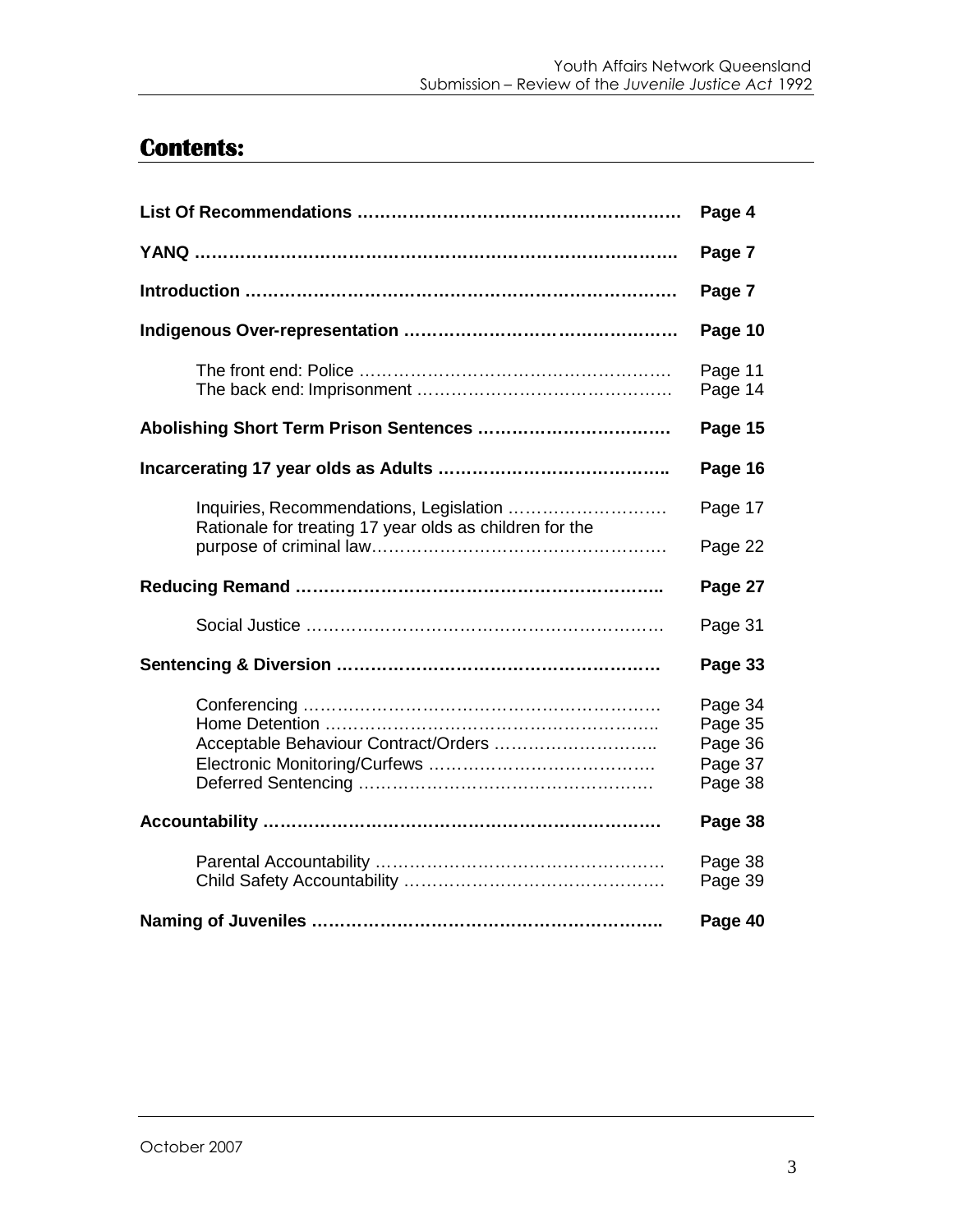## **List of Recommendations made by YANQ**

- **Recommendation 1:** That a preamble be added to the Juvenile Justice Act strengthening the case for imprisonment to be used only after all other options have been exhausted and; that the values behind the Juvenile Justice act makes it explicit that the focus of the juvenile justice system is on rehabilitation and reintegration.
- **Recommendation 2:** That specialist trained staff are employed at all levels from policing to courts, diversionary and rehabilitation program to deal with young people with disabilities, young people with mental health issues and young people from other culturally and linguistically diverse backgrounds.
- **Recommendation 3:** That the Qld Government expand the Youth Drug Court and adequately resource treatment options across the state with both detox and rehabilitation services.
- **Recommendation 4:** Expand the Youth Murri Court to all areas in the state and have resources for community services support to assist with rehabilitation and reintegration.
- **Recommendation 5:** That Elders in the Murri Court be paid for their contribution to community.
- **Recommendation 6:** That resources are provided for prevention and early intervention including specific work with children and young people in the care of the state.
- **Recommendation 7:** That the Department of Police, Corrective Services and Communities commit to ensuring that their workforce receive tertiary education in either Justice Studies or related disciplines such as Sociology, Psychology and Social Work, inclusive of indigenous studies.
- **Recommendation 8:** YANQ recommends that the Police and Communities Departments develop strategies for enhancing the cultural competency of their workforce to deal with the diversity of our multicultural community.
- **Recommendation 9:** That police officers, particularly junior officers, receive adequate, continuing training on issues related to cultural awareness and sensitivity, and best practice in responding to young people.
- **Recommendation 10:** That the progress of police officer through the ranks, is directly based on their use of cautioning, conferencing and other diversionary options to meet the targets in recommendation 11.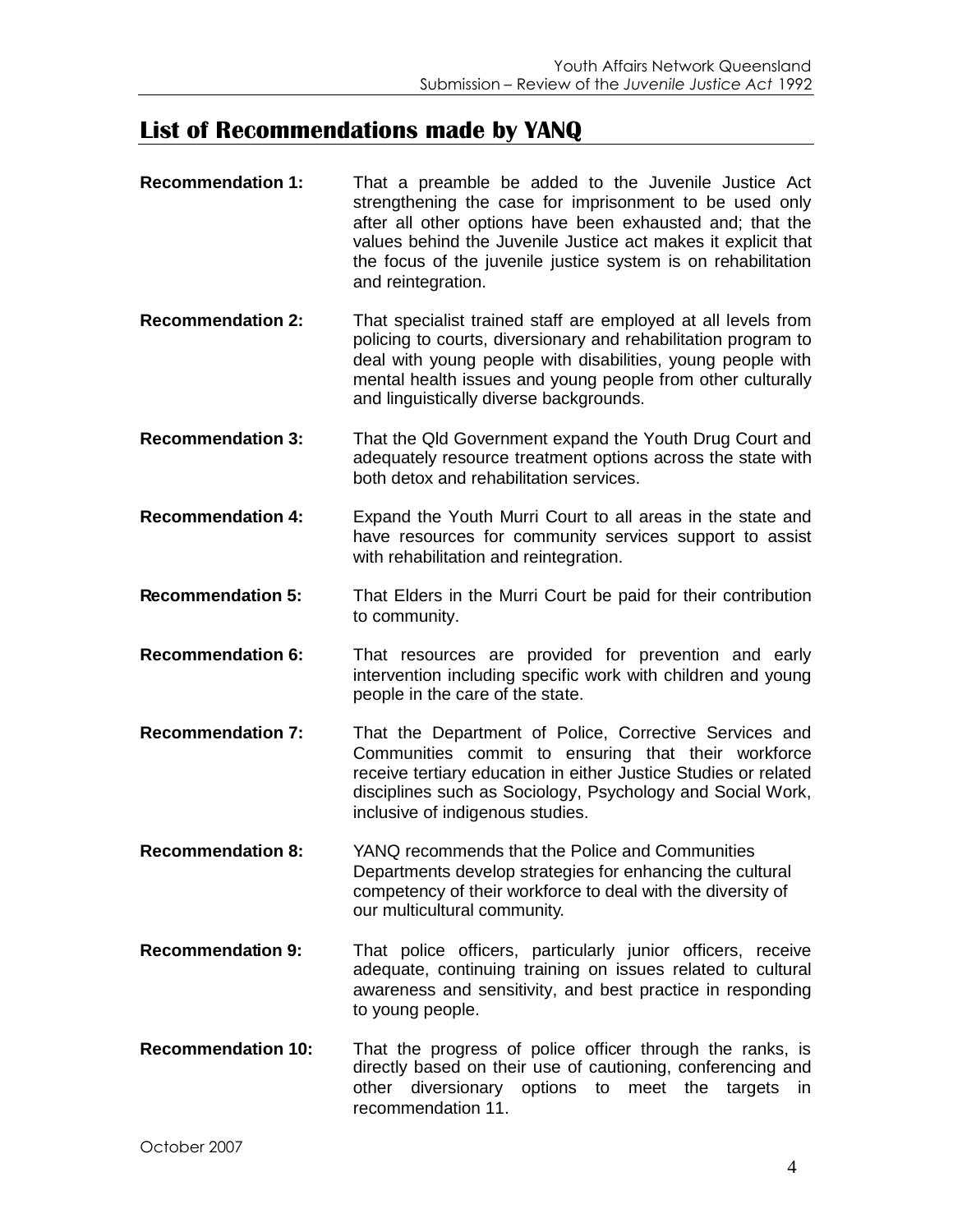- **Recommendation 11:** That the Qld police as a matter of urgency, in consultation with key stakeholders, develop a whole of police service strategy and specific targets for diversion of Indigenous young people.
- **Recommendation 12:** That the Qld government abolish short term prison sentences (6 months and under).
- **Recommendation 13:** That regulation is passed to proclaim section 6 (1) Juvenile Justice Act 1992 and that imprisonment of 17 year olds in adult prison is stopped immediately including the practice of keeping 17 year old in an isolated section of the adult prison.
- **Recommendation 14:** That the department allocates resources for the establishment of a bail accommodation service located in Mt Isa, Rockhampton, and also allocates funding for an expansion of the Brisbane service.

**Recommendation 15:** Bail conditions become more flexible.

- **Recommendation 16:** That the Queensland Government introduce legislative provisions prohibiting the imprisonment of juveniles as a social measure.
- **Recommendation 17:** That, in recognition of the evidence that the earlier a young person is officially 'supervised' by the juvenile justice system, the more like they are to re-offend, Queensland raises the age of criminal responsibility to 15.
- **Recommendation 18:** That juvenile offenders under the age of 15 be dealt with in a 'social justice' context, where the crime is considered a social welfare problem, and the underlying causes for the crime are discovered and adequately addressed.
- **Recommendation 19:** That the Queensland Government make publicly available statistics relating to juvenile remand, inclusive of the characteristics of those detained.
- **Recommendation 20:** That the Queensland government implement into the legislation a mandatory requirement that young (10-12 for example) first time offenders be automatically referred to juvenile justice conferencing.
- **Recommendation 21:** YANQ opposes the implementation of home detention; Acceptable Behaviour contracts or Anti-Social Behaviour Orders.
- **Recommendation 22:** YANQ opposes the use of electronic monitoring and curfews for young people.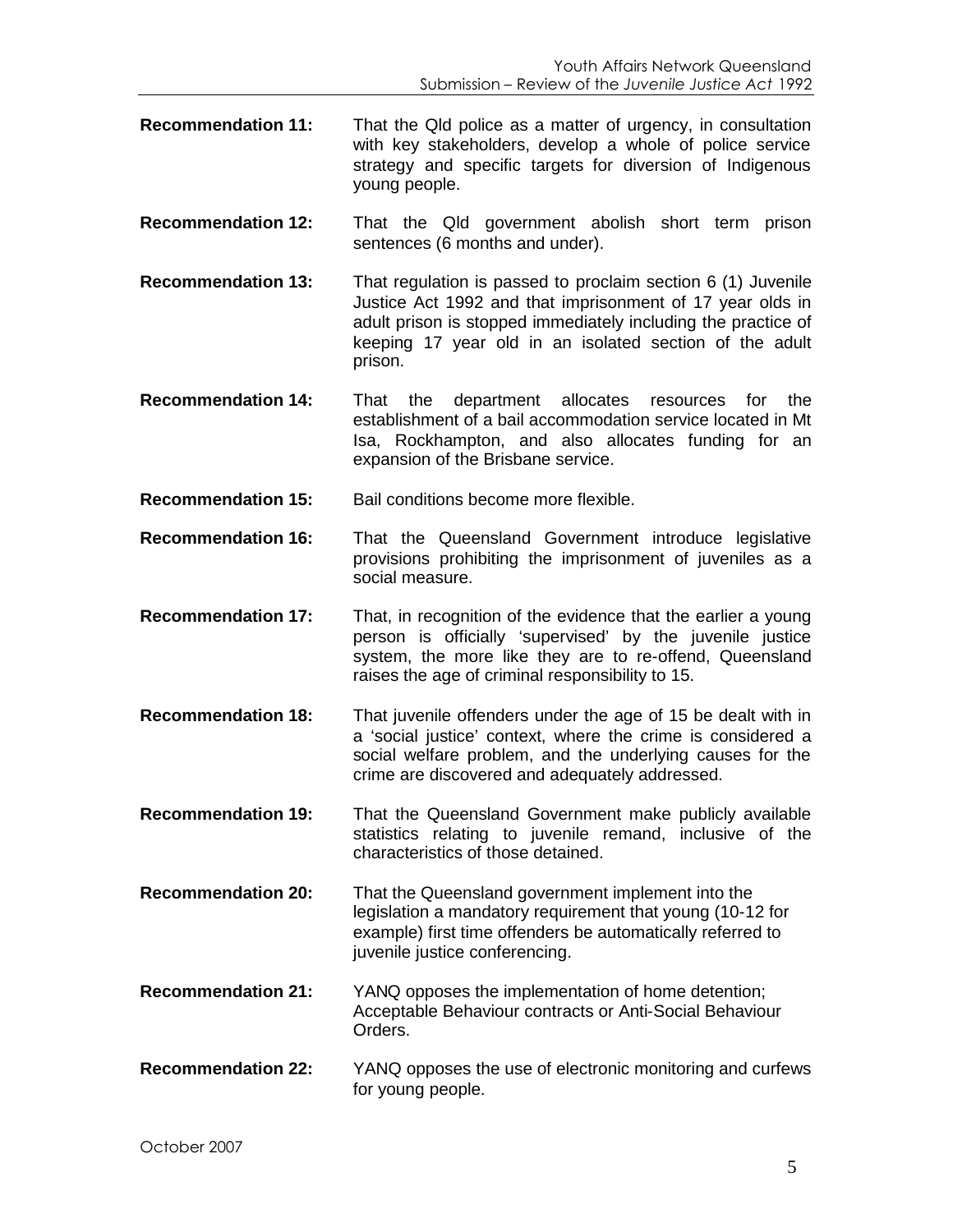| <b>Recommendation 23:</b> | YANQ opposes the use of deferred sentencing<br>ın<br>Queensland.                                                                                                              |
|---------------------------|-------------------------------------------------------------------------------------------------------------------------------------------------------------------------------|
| <b>Recommendation 24:</b> | That the department of child safety be held accountable for<br>the numbers of young people on child safety orders who are<br>also incarcerated.                               |
| <b>Recommendation 25:</b> | That department of child safety officers be automatically<br>fined for failing young people in court.                                                                         |
| <b>Recommendation 26:</b> | In line with the various United Nations Conventions, and in<br>upholding the aim of the juvenile justice system to<br>rehabilitate, that the naming of juveniles should<br>be |

abolished.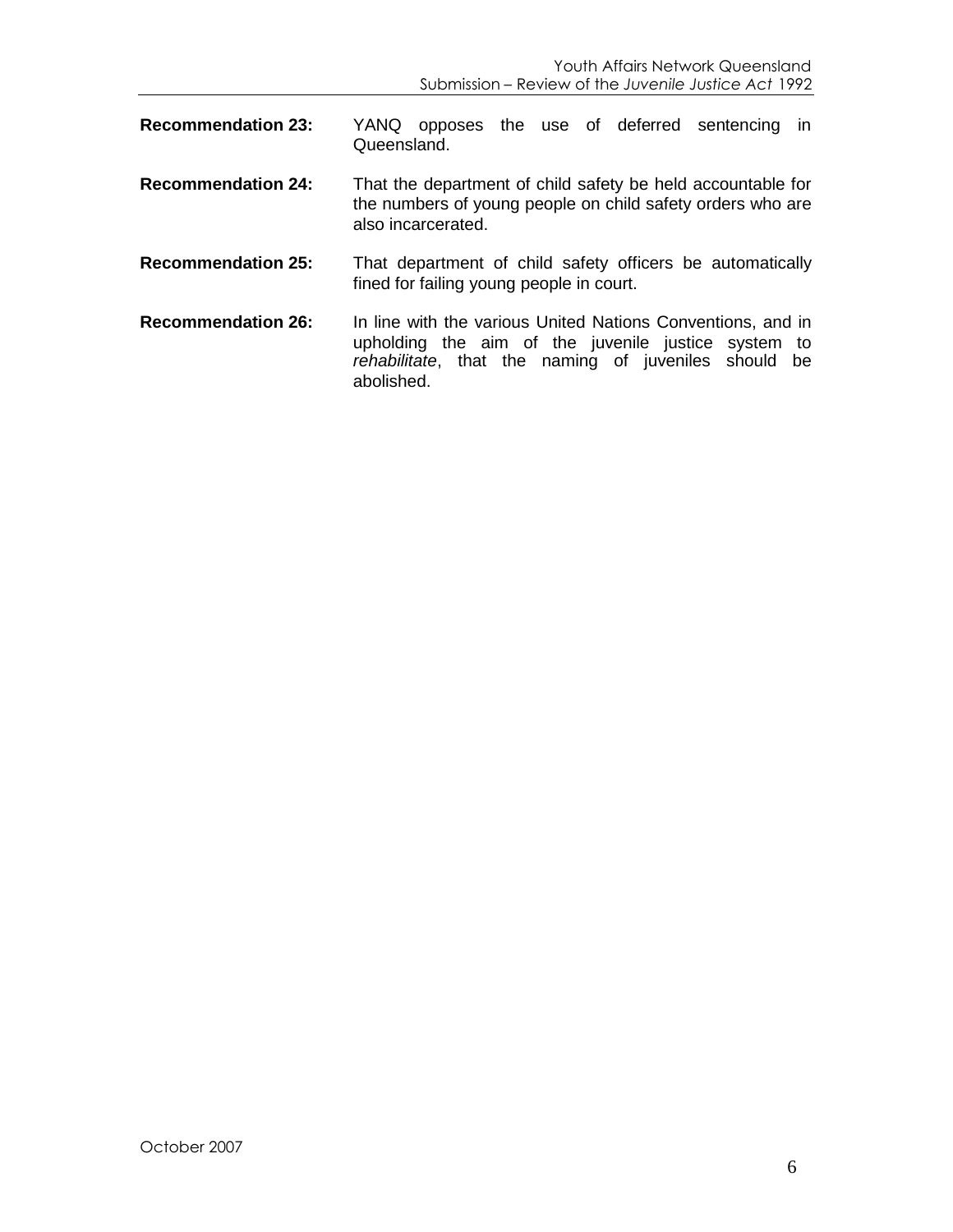Why isn't it just and proper to treat these juvenile offenders as we deal with the neglected children, as a wise and merciful father handles his own child whose errors are not discovered by the authorities? Why isn't it the duty of the State instead of asking merely whether a boy or girl has committed the specific offence to find out what he is, physically, mentally, morally and then, if it learns that he is treading the path that leads to criminality, to take him in charge, not so much to punish as to reform, not to degrade but to uplift, not to crush but develop, not to make him a criminal, but a worthy citizen.  $1$ 

## **About the Youth Affairs Network Queensland**

The Youth Affairs Network Queensland Inc. (YANQ) is the peak community youth affairs organisation in Queensland. Representing approximately 260 individuals and organisations from Queensland's youth sector, we promote the interests and well being of young people across the state. YANQ advocates for and with young people, especially disadvantaged young people, to government and the community. Further, YANQ encourages and participates in the development of policies, programs, projects and research that are responsive to the needs of young people.

## **Introduction**

YANQ welcomes the opportunity to contribute to the review of the *Juvenile Justice Act* 1992, and would strongly encourage the Department to consult with the young people whom this review and legislation will ultimately affect.

We would like the Department to note that under the *United Nations Convention on the Rights of the Child*, article 1 states: "a child means every human being below the age of eighteen years unless under the law applicable to the child, majority is attained earlier." Throughout this submission YANQ will use this international principle to define 'juvenile', and as such we will be commenting on issues inclusive of 17 year olds.

We would also like the department to note that the term 'detention' refers to imprisonment, and 'supervision' refers to any other order made within the juvenile justice system.

The aim of this paper is to discuss the issues that YANQ see as pertinent within the Juvenile Justice system, and to suggest realistic alternatives to some of the practices currently being implemented. We intend to address some of the points in the 'Issues Paper', in addition to raising other concerns that have been put forward by various community members. Some of the main issues raised by stakeholders and to be discussed below include: the high number of youth held on remand; the continued overrepresentation of Aboriginal & Torres Strait Islander (ATSI) youth; the continued practice of incarcerating 17 year olds in adult prisons and; the structure and use of conferencing.

<span id="page-6-0"></span><sup>1</sup> As cited in Polk et.al, *Early Intervention: Diversion and Youth Conferencing: A National Profile and Review of Current Approaches to Diverting Juveniles from the Criminal Justice System*, Australian Government Attorney-General's Department (2003) p1.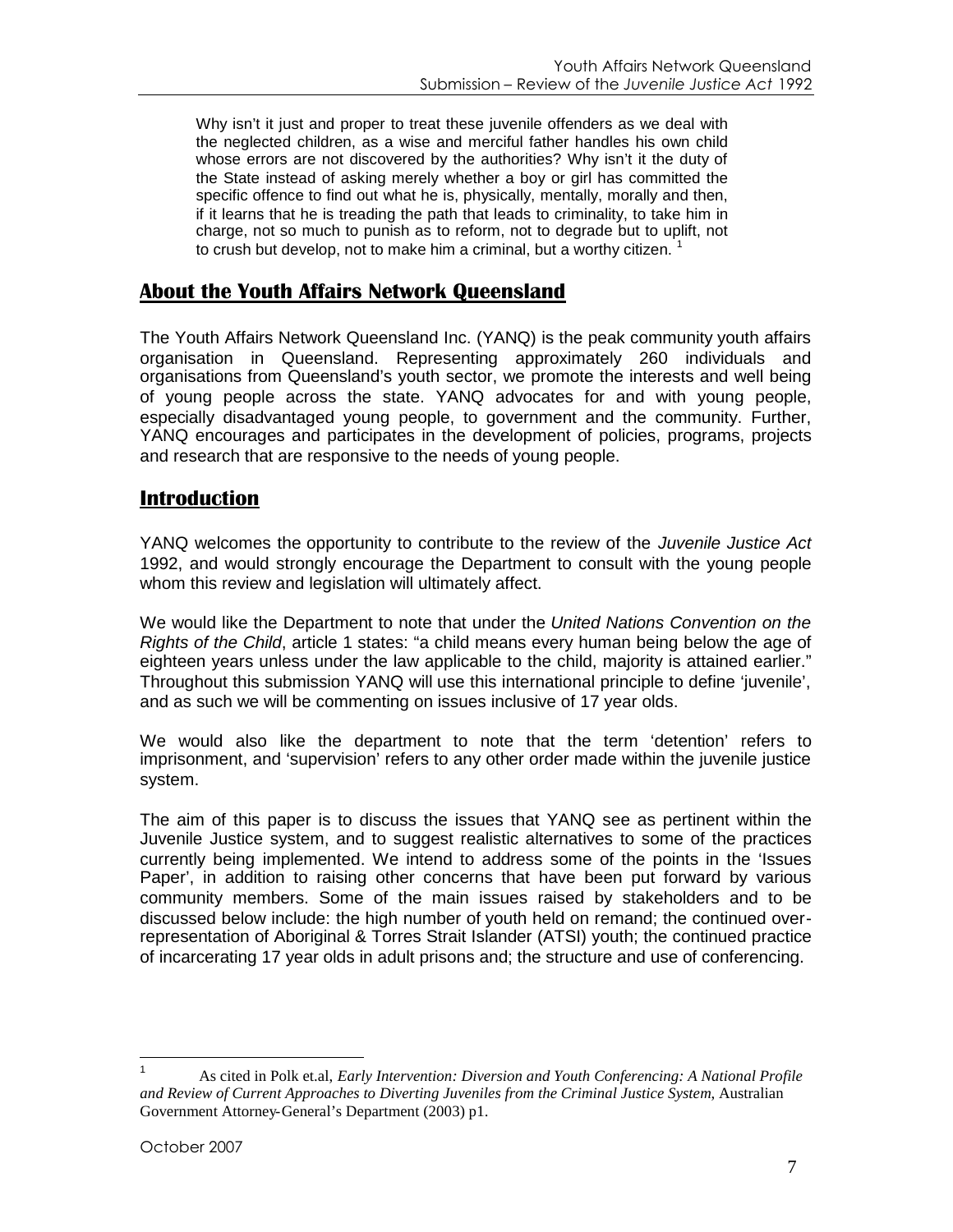It is the intention of this submission to comment upon the factors affecting Queensland youth through all three tiers of the criminal justice system: the police; the courts and the  $p$ risons<sup>[2](#page-7-0)</sup>.

Throughout much of the academic literature, Queensland is repeatedly cited for its forward thinking in relation to Juvenile Justice. We were amongst the first to implement policecautions and<sup>3</sup> we were also amongst the first to enshrine conferencing in legislation.<sup>[4](#page-7-2)</sup> In addition to this, we have been acknowledged for our innovative 'bail services' such as the 'conditional bail program' and the 'youth bail (accommodation) service.<sup>[5](#page-7-3)</sup>

So why is it that in amongst such apparent success, our juvenile system continues to fail our young people? What is extremely disturbing to note, and needs immediate addressing, is the number of young people involved in the juvenile justice system, who are also the subject of child protection orders.

Queensland has been criticized internationally for its treatment of its vulnerable young people. Qld has consistently come under the microscope regarding the imprisonment of 17 year olds in adult prisons. Qld has also received international criticism for the over representation of ATSI youth at all stages of the criminal justice system.

Recent statistics are demonstrating a general trend nationwide, that numbers of juveniles in detention are steadily decreasing.<sup>[6](#page-7-4)</sup> However, in the year 2005-2006, there was actually an *increase* of 4% in the number of young people subject to juvenile justice supervision, compared to the 2004-2005 statistics.<sup>[7](#page-7-5)</sup> Alarmingly, on a national scale, the numbersof juveniles sent to detention has risen by 4% in the one year. $8$ 

Unfortunately, what we are seeing from the Department of Communities in their public information, is an emphasis on *expansion* of the juvenile justice system, inclusive of detention centres. YANQ does support the expansion of the 'front end' of the juvenile system – such as conferencing, police cautions, education and prevention, but is not supportive of expansion at the 'back end' of the system such as building more juvenile prisons.

#### **Prevention Rather Than Cure**

The analogy of the ambulance at the bottom of the cliff assisting those who have fallen off the cliff is quite apt as a metaphor for how successive Queensland Governments have responded to juvenile justice in Queensland. This is where the emphasis has always been and therefore attracted the vast majority of social spending. YANQ contends that if a long-term strategy was put in place that had a significant financial

<span id="page-7-0"></span><sup>&</sup>lt;sup>2</sup> Note: The term 'prison' is used purposefully in the body of this submission. YANQ is of the belief that the terminology 'correctional centre' is not an adequate representation of such institutions.

<span id="page-7-2"></span><span id="page-7-1"></span>Note 1 at 5. 4

<span id="page-7-3"></span>Id at 30

<span id="page-7-4"></span><sup>5</sup> Id at 61 6

Taylor, N, *Juveniles in Detention in Australia, 1981-2005,* Technical and Background Paper No.22, Australian Institute of Criminology, 2006.

<span id="page-7-6"></span><span id="page-7-5"></span><sup>7</sup> *Juvenile Justice in Australia 2005-2006*, Australian Institute of Health and Welfare, (2007) p ix. 8 Id at x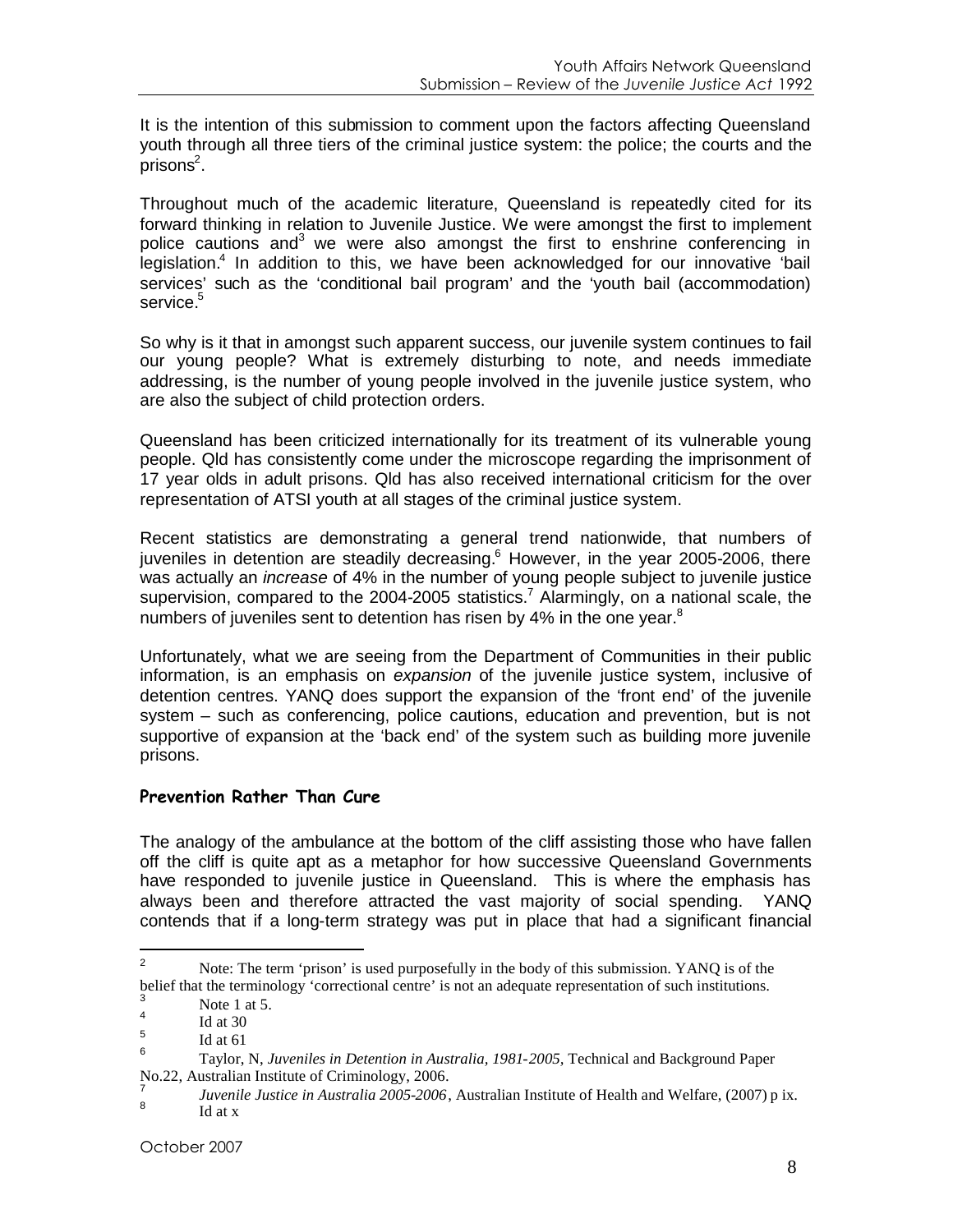commitment to preventative and early intervention and diversion strategies we would see a reduction in the need for 'back end' solutions as less people "falling over the cliff" and becoming victims.

#### **Recommendation 1**

That a preamble be added to the Juvenile Justice Act strengthening the case for imprisonment to be used only after all other options have been exhausted and; that the values behind the Juvenile Justice act makes it explicit that the focus of the juvenile justice system is on rehabilitation and reintegration.

#### **Recommendation 2**

That specialist trained staff are employed at all levels from policing to courts, diversionary and rehabilitation program to deal with young people with disabilities, young people with mental health issues and young people from other culturally and linguistically diverse backgrounds.

#### **Recommendation 3**

That the Qld Government expand the Youth Drug Court and adequately resource treatment options across the state with both detox and rehabilitation services.

#### **Recommendation 4**

Expand the Youth Murri Court to all areas in the state and have resources for community services support to assist with rehabilitation and reintegration.

#### **Recommendation 5**

That Elders in the Murri Court be paid for their contribution to community

#### **Recommendation 6**

That resources are provided for prevention and early intervention including specific work with children and young people in the care of the state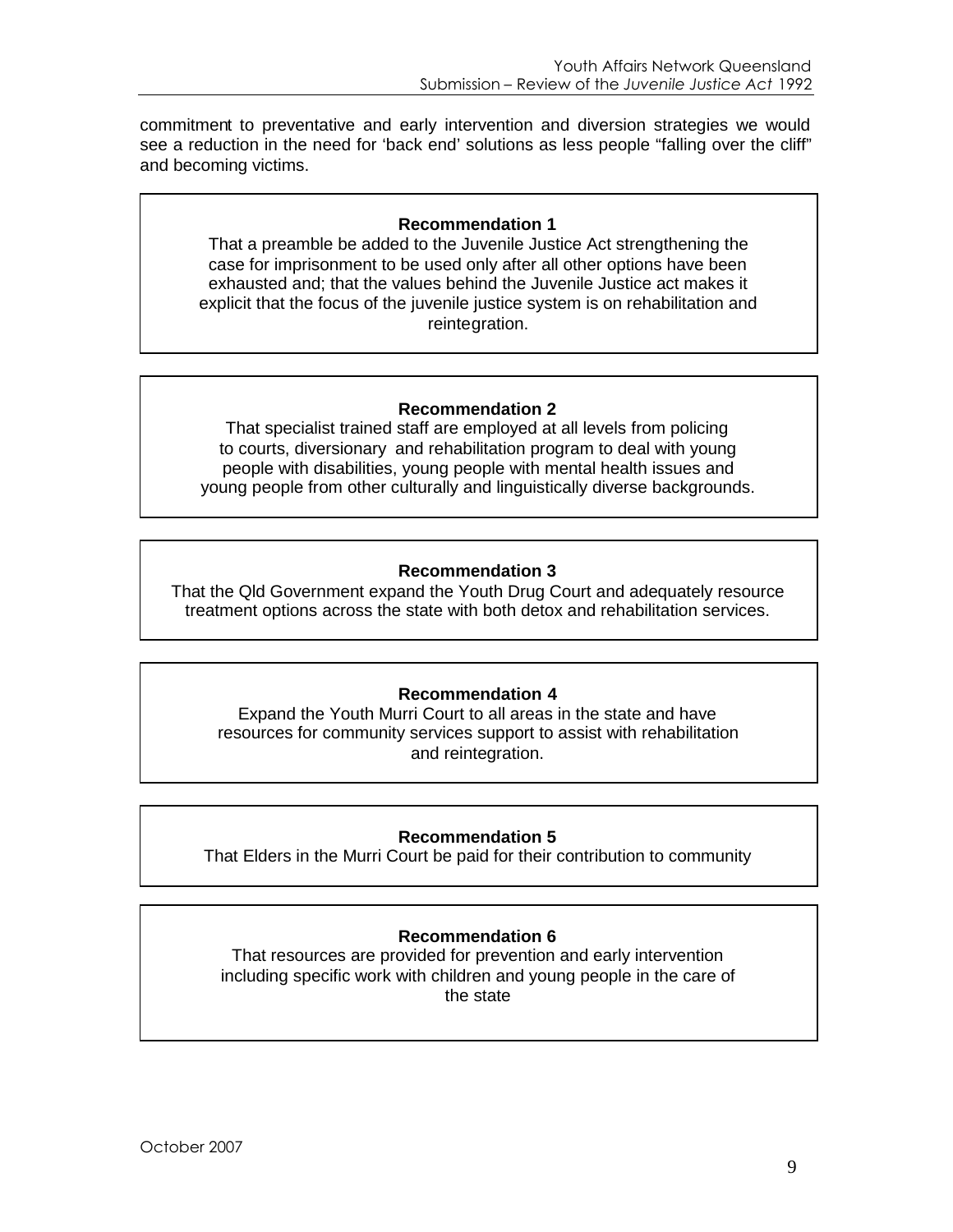## **Indigenous Over-Representation**

If you take our land, you take the ground of our culture. If you take our children, you take the future of our culture. If you keep on taking, there will be nothing  $left<sup>9</sup>$  $left<sup>9</sup>$  $left<sup>9</sup>$ 

Indigenous youth continue to be over-represented in the juvenile system at an alarming rate. Statistics from the 2005-2006 period indicate that indigenous youth in Queensland make up 47% of the youth under the various forms of juvenile justice supervision,<sup>[10](#page-9-1)</sup> and are **13 times** more likely to be involved in the system than non-indigenous youth.<sup>[11](#page-9-2)</sup>

## **Why?**

'Intervention' into indigenous peoples lives has occurred since the beginning of white Australia. Indigenous people have been regulated, controlled and legislated against for well over a century.<sup>[12](#page-9-3)</sup> Indigenous Australia has survived a history of a 'murderous' frontier'; protection and segregation policies; dispossession; merging and 'absorption'; assimilation; and forced removal of children.<sup>[13](#page-9-4)</sup> In contemporary society, the truth regarding the systematic attempts to destroy Indigenous culture has been exposed more than ever before. It has been acknowledged time and time again that the primary causes of Indigenous over-representation in the criminal justice system are a direct result of past (and continued) policies regarding indigenous people and culture. Attempts to 'remove' indigenous people and their culture have resulted in profound inter-generational effects inclusive of the high rates of incarceration, and therefore can NOT be viewed as historical issue, but rather a contemporary one. The impacts of such inter-generational effects were examined in the 1997 report into the Stolen Generations.<sup>[14](#page-9-5)</sup>

The issues as to why Indigenous over-representation occurs have been repeatedly brought to public attention by reports such as *Bringing Them Home*; Royal Commission Into Aboriginal Death in Custody; and numerous academic articles.<sup>[15](#page-9-6)</sup>

So why is that in an age of such open acknowledgement of *why* over-representation occurs, we still see unacceptable numbers of indigenous youth in the juvenile justice system?

<span id="page-9-0"></span><sup>9</sup> Mick Dodson, as cited in De Silva, J, Fagan, M, 'The Final Act of Dispossession' *Arena Magazine*, 1997, p31.

<span id="page-9-1"></span><sup>10</sup> Note 7 at 29

<span id="page-9-2"></span><sup>11</sup> Id at 31. Calculated by rates per 1,000. Indigenous 39.8/1,000; Non-indigenous 3/1,000. Therefore

 $\frac{39.8}{3}$ 

 $= 13.26$ 

<span id="page-9-4"></span><span id="page-9-3"></span><sup>12</sup> See for example: *Aboriginal Protection and Restriction of the Sale of opium Act* 1897

<sup>13</sup> For more information on such policies, please see *Bringing Them Home: National Inquiry into the Separation of Aboriginal and Torres Strait Islander Children from their Families*

<span id="page-9-6"></span><span id="page-9-5"></span> $\frac{14}{15}$  ibid

<sup>15</sup> For example: Cuneen, C, 'Reforming Juvenile Justice and Creating the Space for indigenous Self determination' *UNSWLJ* Vol. 21 No.1 (1998); Raman, V, 'Indigenous Children in Custody: How to Move Forward', *Indigenous Law Bulletin* Vol.6 No.23 (2006)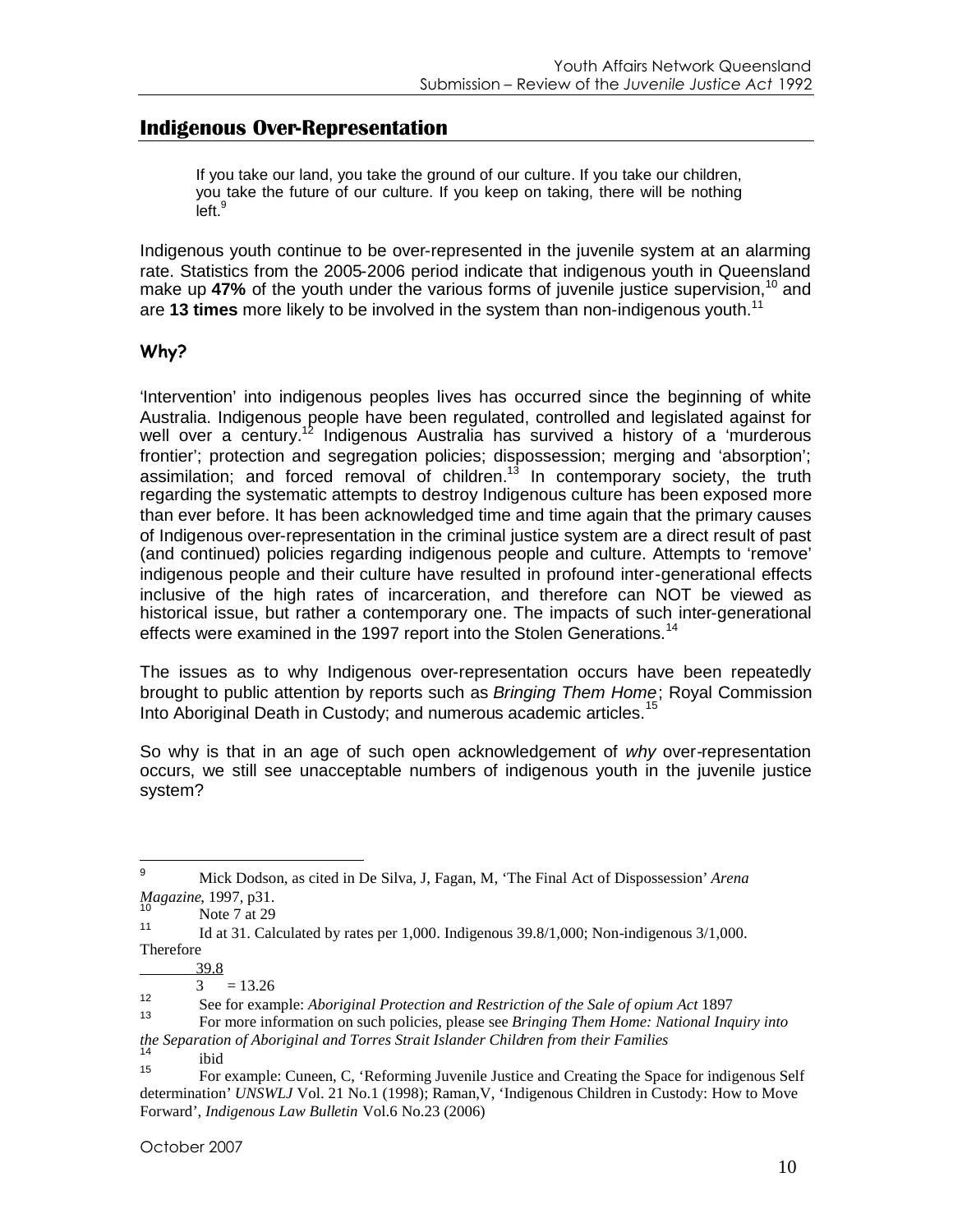Ten years ago, the United Nations Committee on the Rights of the Child expressed serious concern about the 'unjustified, disproportionately high percentage of Aboriginal children in the juvenile justice system in Australia'.<sup>[16](#page-10-0)</sup> And ten years later, not much has changed. There have been some apparent attempts to lessen the numbers of indigenous youth in the juvenile system (such as conferencing etc) but as will be demonstrated throughout this submission, indigenous young people are simply *not* benefiting from any 'restorative' options available in the system.

#### **How and where does the over-representation occur in the system?**

Unfortunately, the statistics demonstrate that Indigenous young people are overrepresented in relation to the most punitive aspects of the juvenile system (such as arrest and imprisonment) and are *under*-represented when it comes to more 'restorative' options (such as conferencing or cautions).

#### **The Front End – Police**

Queensland Police statistics demonstrate that indigenous youth are over-represented at the 'harsh end' of the system (such as arrest) and *under*-represented when it comes to diversionary options (such as caution etc). The following information was drawn from the Queensland Police statistics for the year 2005-2006.<sup>[17](#page-10-1)</sup>

| <b>Police Action</b> | Non-Indigenous | Indigenous      |
|----------------------|----------------|-----------------|
| <b>Caution</b>       | <b>47%</b>     | <b>26%</b>      |
| <b>Conference</b>    | 7.86%          | $^{\circ}$ 5.5% |
| Arrest               | 16%            | 34.9%           |

As can be noted above, Qld indigenous youth are issued with cautions approximately 1.8 times *less* that of non-indigenous youth, with non-indigenous cautions almost at 50% and cautions for indigenous youth just scraping in over one quarter.

The rates for referral to conferencing are somewhat better, however; once again indigenous youth are under-represented in the diversionary aspect of the juvenile system, where there is the potential for the young person to be 'steered out' of the system.

Of greatest concern is the excessively disproportionate rate at which indigenous young people are arrested. Indigenous youth are **2.18 times** more likely to be arrested by the police than their non-indigenous counterparts.

*Annual Statistical Review 2005-2006* Queensland Police Service, 'Offenders'

<span id="page-10-0"></span><sup>16</sup> Committee on the Rights of the Child, *Concluding Observations of the Committee on the rights of the Child: Australia* UN Doc CRC/C/15/Add.79 (10/10/97) para 22.

<span id="page-10-1"></span>Note, for the purpose of this submission, the table does not represent other options such as 'Notice to appear'; 'summons'; 'warrant' or 'other'. The comparison is made between 'arrest'; 'caution' and; 'community conference' only. This is keeping with the theme of the issues paper.

http://www.police.qld.gov.au/services/reportsPublications/statisticalReview/0506/ last accessed 8 October 2007.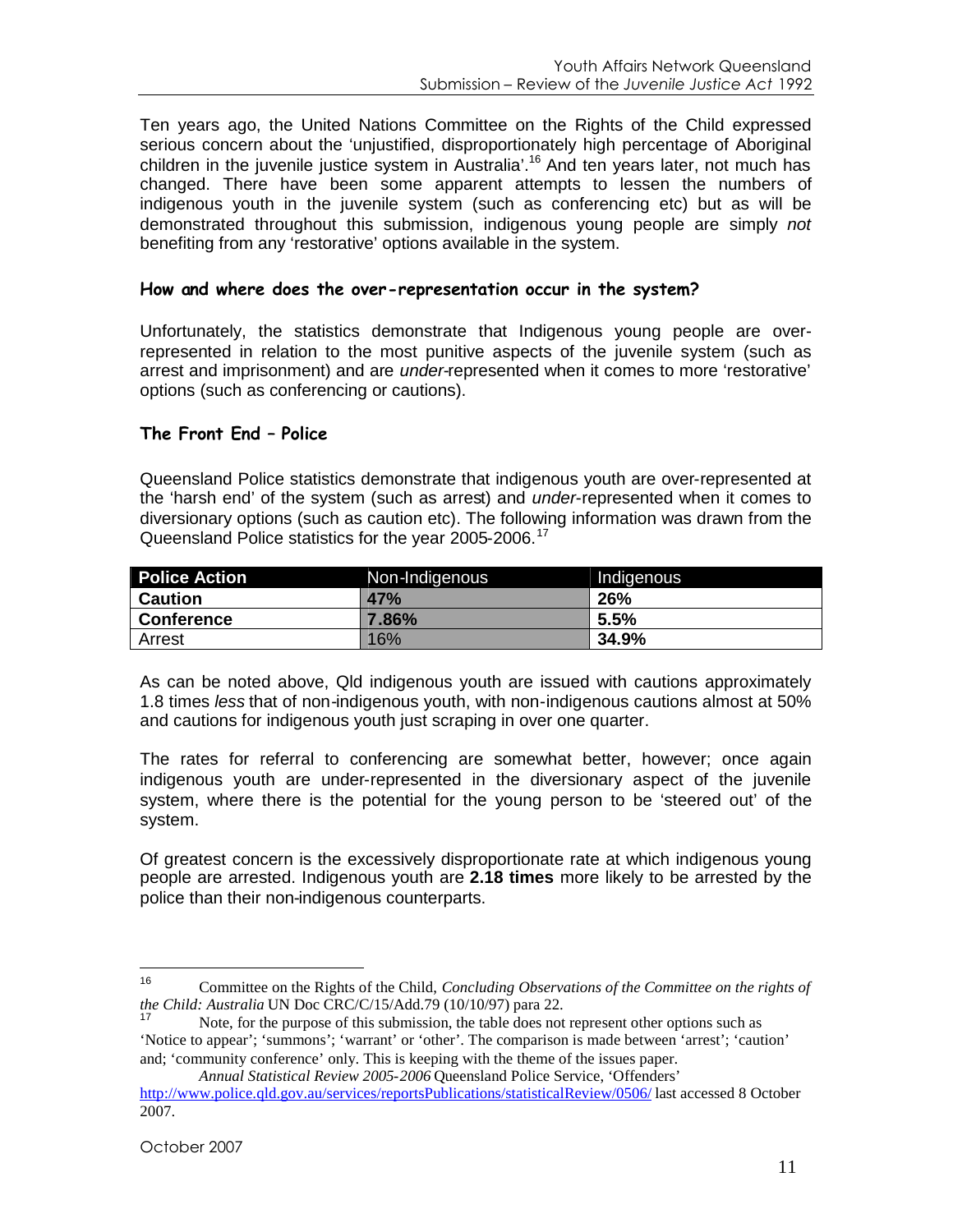This is without doubt an area that requires urgent attention. It appears that indigenous youth are being dragged into the system rather than being diverted out of it, essentially flying in the face of numerous United Nations conventions, as well as Qld policy and legislation. In fact, Cuneen has argued that the greatest failing of the Queensland Police, is their 'failure  $\ldots$  to ensure alternatives to arrest are used for Indigenous juveniles'.<sup>[18](#page-11-0)</sup>

#### **So What Do We Do?**

Legislation is in place for *all* young people to be diverted out of the juvenile justice system, so why is it that indigenous young people are so heavily under-represented when it comes to diversion? Some authors argue that at all stages of the criminal justice system where there is discretion involved, indigenous youth are disadvantaged.<sup>[19](#page-11-1)</sup> A recent study conducted in Queensland suggests that indigenous people face 'over-policing' on the basis of race.<sup>[20](#page-11-2)</sup>

'Black people get treated real bad by cops. Not just in the city – anywhere. We are always pulled up by coppers.'

'Every Murri in Queensland gets categorised when it comes to the police. They all look at us as if we're going to turn around and smash them up, or something. Not all of us are like that. Anywhere you go, you have brown skin, you have a Murri face or a Murri family who you hang around, you're treated the same way, too. You're categorised. It's not nice.'

Indeed, one Indigenous young person related this experience: 'The police were telling me to get a job and stuff. And I had a job. But it was just cos of the way I look.'

And one non-Indigenous, dark-skinned, participant said:

'They think that anyone that's dark is Aboriginal, so they immediately think you're a crim or a drunk.'

YANQ supports the recommendations made in the *No Vagrancy* report, and put some of them forth in this submission as recommendations to reduce the over-representation of indigenous youth in the juvenile system.

<span id="page-11-0"></span><sup>18</sup> Cunneen, C, Collings, N, Ralph, N, *Evaluation of the Queensland Aboriginal and Torres Strait Islander Agreement*, Australian Institute of Criminology (2005).

<span id="page-11-1"></span><sup>19</sup> Gale, Bailey-Harris & Wunderitz, *Aboriginal Youth and the Criminal Justice System,* Cambridge University Press, Melbourne, 1990; Luke & Cunneen, *Aboriginal Over-representation and Discretionary Decisions in the NSW Juvenile Justice System,* Juvenile Justice Advisory Council of NSW, January, 1995

<span id="page-11-2"></span><sup>20</sup> Walsh, T, *No Vagrancy: An examination of the impact of the criminal justice system on people experiencing poverty in Queensland*, 2007, p 39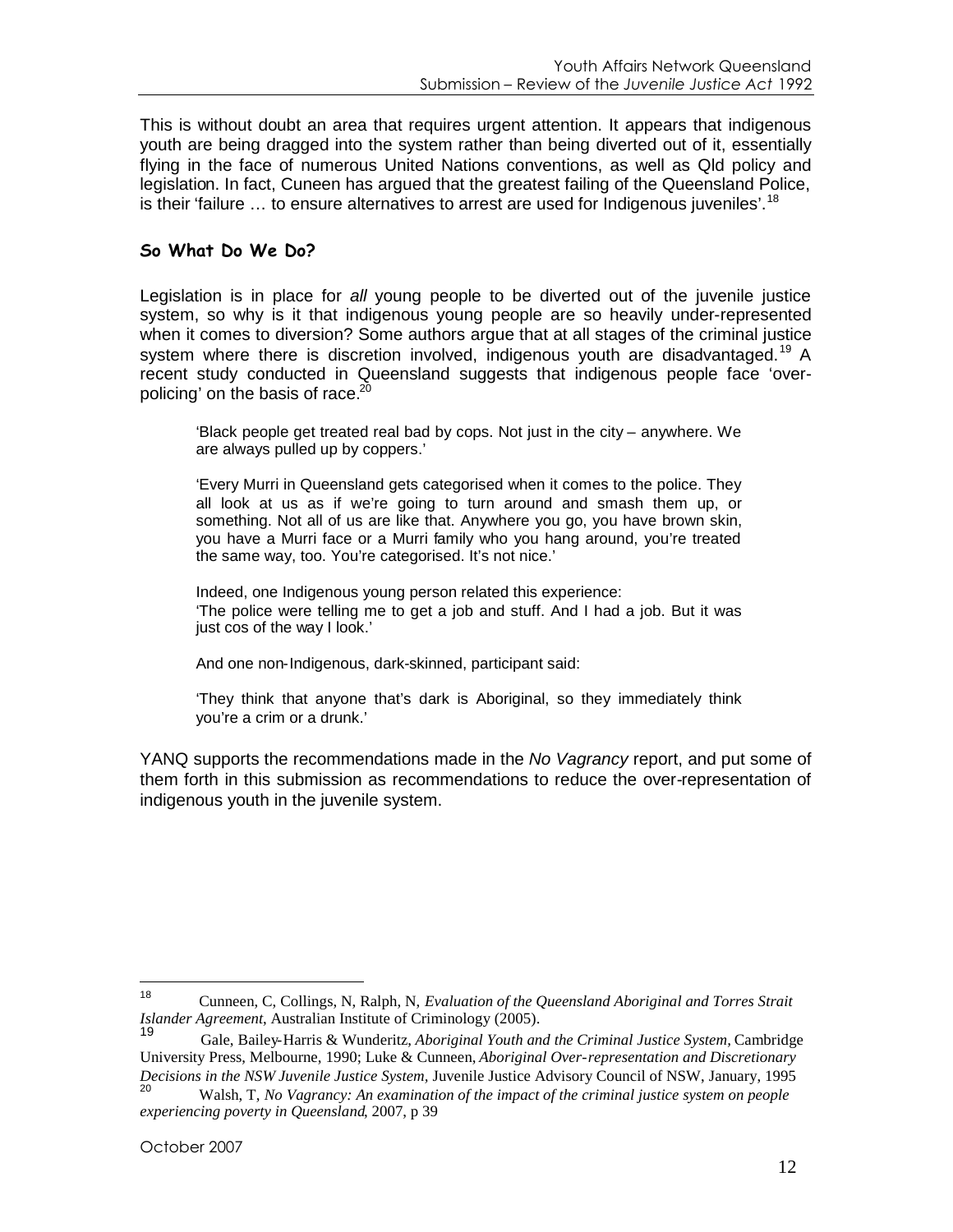#### **Recommendation7 <sup>21</sup>**

That the Department of Police, Corrective Services and Communities commit to ensuring that their workforce receive tertiary education in either Justice Studies or related disciplines such as Sociology, Psychology and Social Work, inclusive of indigenous studies.

#### **Recommendation 8**

YANQ recommends that the Police and Communities Departments develop strategies for enhancing the cultural competency of their workforce to deal with the diversity of our multicultural community.

#### **Recommendation9 <sup>22</sup>**

That police officers, particularly junior officers, receive adequate, continuing training on issues related to cultural awareness and sensitivity, and best practice in responding to young people

#### **Recommendation 10**

That the progress of police officer through the ranks, is directly based on their use of cautioning, conferencing and other diversionary options to meet the targets in recommendation 11

'Best practice' in this regard would be ensuring that indigenous juveniles are diverted away from the system at every reasonable opportunity.

An evaluation of the Queensland Aboriginal and Torres Strait Islander Justice Agreement recommended that:

… the Police Service develop a strategic plan with strong management oversight to:

- Increase police cautioning of Indigenous young people and referrals of Indigenous young people to conferences. In relation to conferencing, the strategic plan should be developed jointly with Youth Justice Services. Regions with low cautioning and conferencing referral rates should be targeted initially.
- Ensure that police processing of minor offenders involve the use of attendance notices rather than arrest. Cautioning rates, conferencing referrals rates and rates of arrests compared to attendance notices

<span id="page-12-0"></span><sup>21</sup> Adapted from recommendation 4 of the 'No Vagrancy' report ibid.

<span id="page-12-1"></span>Id, recommendation 5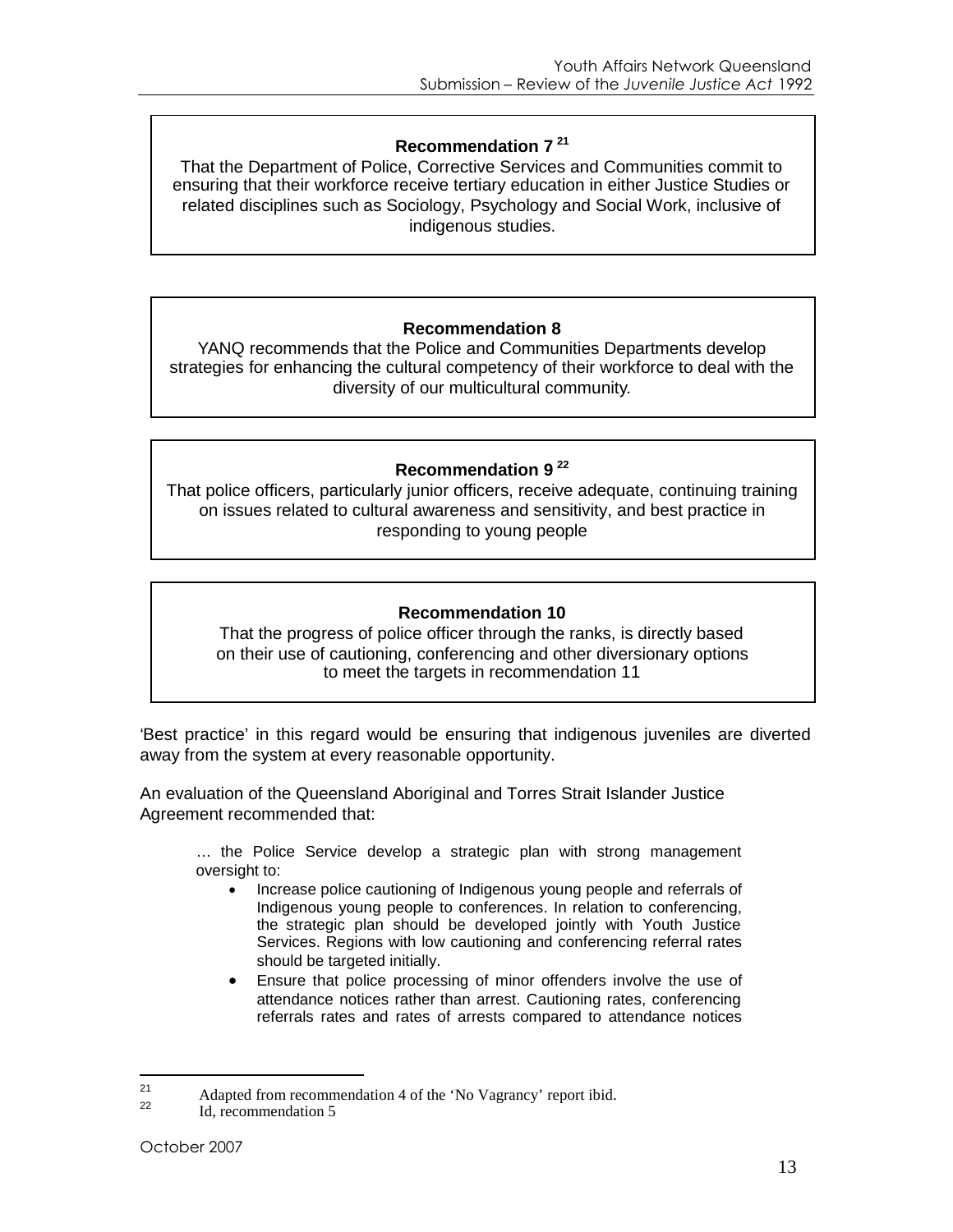need to be monitored and incorporated into Operational Performance Reviews.[23](#page-13-0)

In the *United Nations Standard Rules for the Administration of Juvenile Justice* (the Beijing Rules) commentary is made in regards to a juveniles 'initial contact' with the juvenile system. It recognises that:

Involvement in juvenile justice processes in itself can be "harmful" to juveniles … This is especially important in the initial contact with law enforcement agencies, which might profoundly influence the juvenile's attitude towards the State and society.

It also recognises that diversion 'need not necessarily be limited to petty cases'. In fact, Polket  $a^{24}$  argue that because most juvenile offending is 'one off' conduct unlikely to be repeated, that the most resource intensive diversions such as conferencing, be reserved for more serious offences (or offenders). This would lead to adequate diversion of overrepresented indigenous youth, and would also be a cost effective solution for Queensland.

Queensland has a 'Charter of Juvenile Principles' attached to the *Juvenile Justice Act* 1992 which states:

If a child commits an offence, the child should be treated in a way that diverts the child from the courts criminal justice system, unless the nature of the offence and the child's criminal history indicate that a proceeding for the offence should be started.<sup>[25](#page-13-2)</sup>

This is *already* in our legislation so where is it going wrong? The reality is that indigenous youth come into contact with the juvenile justice system at an earlier age, and as we have seen, a lot more often than their non-indigenous counterparts. We have seen above, the apparent 'over-policing' of indigenous youth, and we have acknowledged the policies and practices in Australia's history that have sought to criminalise indigenous people. Whilst the above mentioned section of the 'Charter of Principles' is important to have, essentially it discriminates against indigenous youth on the grounds of criminal history. In the restorative justice model, crime represents a failure of the individual as well as society,<sup>[26](#page-13-3)</sup> which is in line with the causal factors of indigenous over representation.

#### **Recommendation 11**

That the Qld police as a matter of urgency, in consultation with key stakeholders, develop a whole of police service strategy and specific targets for diversion of Indigenous young people

<span id="page-13-0"></span> $\frac{23}{24}$  Note 18 at xvi

<span id="page-13-2"></span><span id="page-13-1"></span> $\frac{24}{25}$  Note 1 at xv

<span id="page-13-3"></span><sup>25</sup> Schedule 1 of the *Juvenile Justice Act* 1992, s 5.

<sup>26</sup> Bazemore, G, Umbreit, M, *Balanced and Restorative Justice: Prospects for Juvenile Justice in the 21st Century,* in 'Juvenile Justice Sourcebook: Past, Present and Future, 468, 2004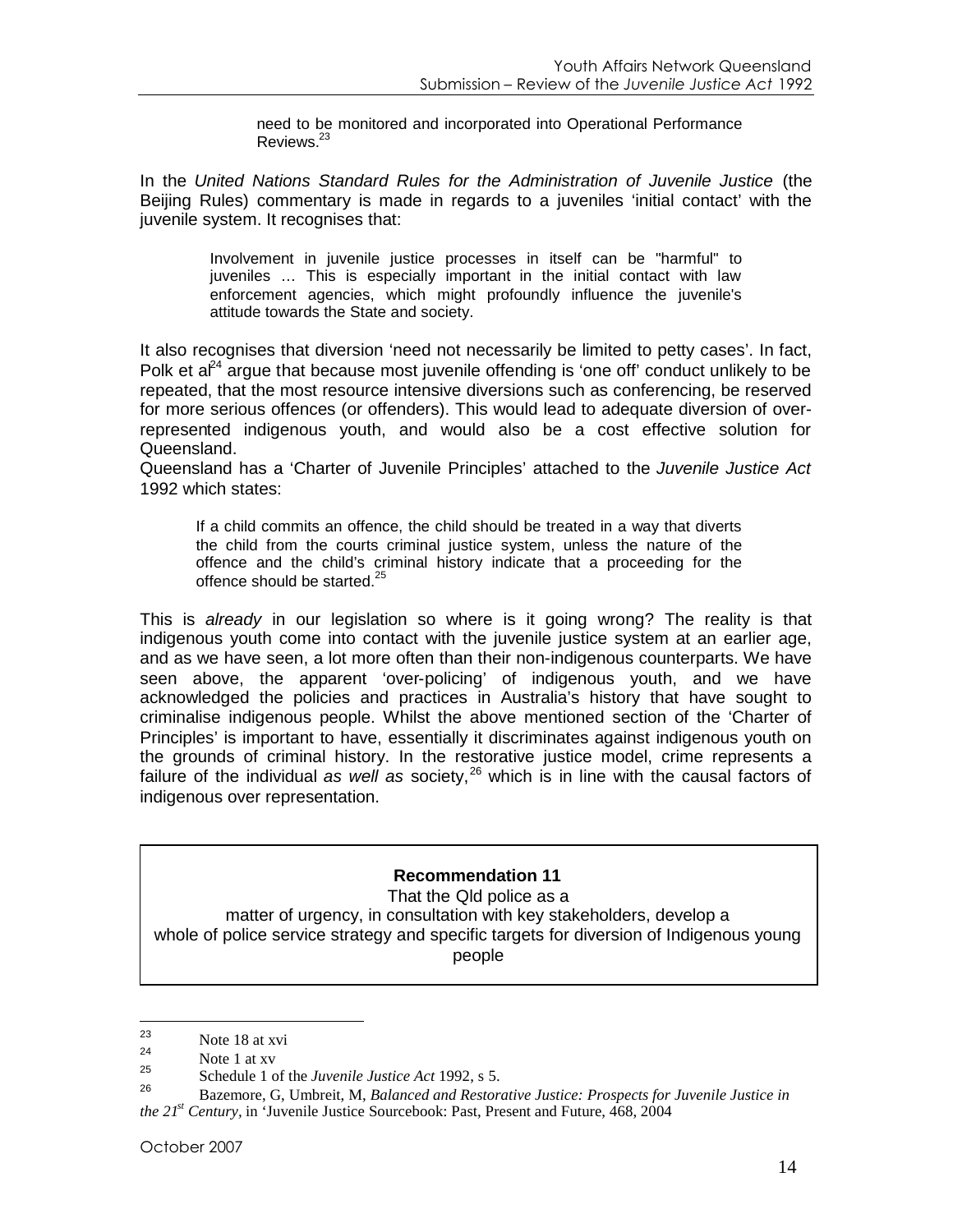#### **The Back End Of the System – Imprisonment**

Recent information has shown that Qld indigenous youth are imprisoned at a much higher rate than the national average for non-indigenous youth. $27$ 

| <b>Imprisonment %</b> | Non-Indigenous | Indigenous |
|-----------------------|----------------|------------|
| <b>National</b>       | 53%            | 44.73%     |
| Queensland            | 41.5%          | 58.46%     |

Figures from 2005 show that Qld non-indigenous youth were incarcerated at a rate of 10.4 per 100,000 of the population<sup>[28](#page-14-1)</sup>. Indigenous youth in Qld were incarcerated at the staggering rate of 188.1 per 100,000 of the population<sup>[29](#page-14-2)</sup> representing an incarceration rate **18.1** times higher than those of non-indigenous youth.<sup>[30](#page-14-3)</sup>

More recent statistics on a national level indicate that indigenous youth are more likely than non-indigenous youth to encounter the more punitive aspects of the juvenile justice prison system.

| Factor                          | Non-Indigenous | Indigenous |
|---------------------------------|----------------|------------|
| Remand                          | 50%            | <b>56%</b> |
| <b>Remand resulting in Bail</b> | 68%            | 56%        |
| <b>Sentenced Detention</b>      | 9%             | 11%        |
| <b>Community Supervision</b>    | 48%            | 44%        |

*Information compiled from Juvenile Justice in Australia 2005-2006*, Australian Institute of Health and Welfare, (2007)

As can be drawn from the table above, indigenous youth are more likely to be remanded into custody and sentenced to periods of detention. In addition to this, indigenous youth are *less* likely have their remand result in bail, and are *less* likely to receive community supervision as their sentence. In 2003-04, 83.9% of all admissions to detention that involved Indigenous young people were as a result of being remanded in custody. $31$ 

The *United Nation Convention on the Rights of the Child* explicitly states in article 37(b) that 'the arrest, detention or imprisonment of a child shall be in conformity with the law and shall be used only as a measure of last resort and for the shortest appropriate period of time'. So why are we seeing such high rates of detention of indigenous youth? Australia is continuing to incarcerate its indigenous youth at unacceptable levels, and by doing so is breaching United Nations Conventions, as well as Queensland law which states: 'A child should be detained in custody for an offence, whether on arrest or sentence, only as a last resort and for the least time that is justified in the circumstances'.[32](#page-14-5)

<span id="page-14-1"></span><span id="page-14-0"></span><sup>27</sup> Note 7 at 47. Calculated by average daily number in prison.

<span id="page-14-2"></span> $\frac{28}{29}$  Note 6 at 20

<span id="page-14-3"></span> $\frac{29}{30}$  Id at 18

<span id="page-14-4"></span> $\frac{30}{31}$  Id at 23

<span id="page-14-5"></span> $\frac{31}{32}$  Note 18 at 78.

Juvenile Justice Act 1992 Schedule 1 s17.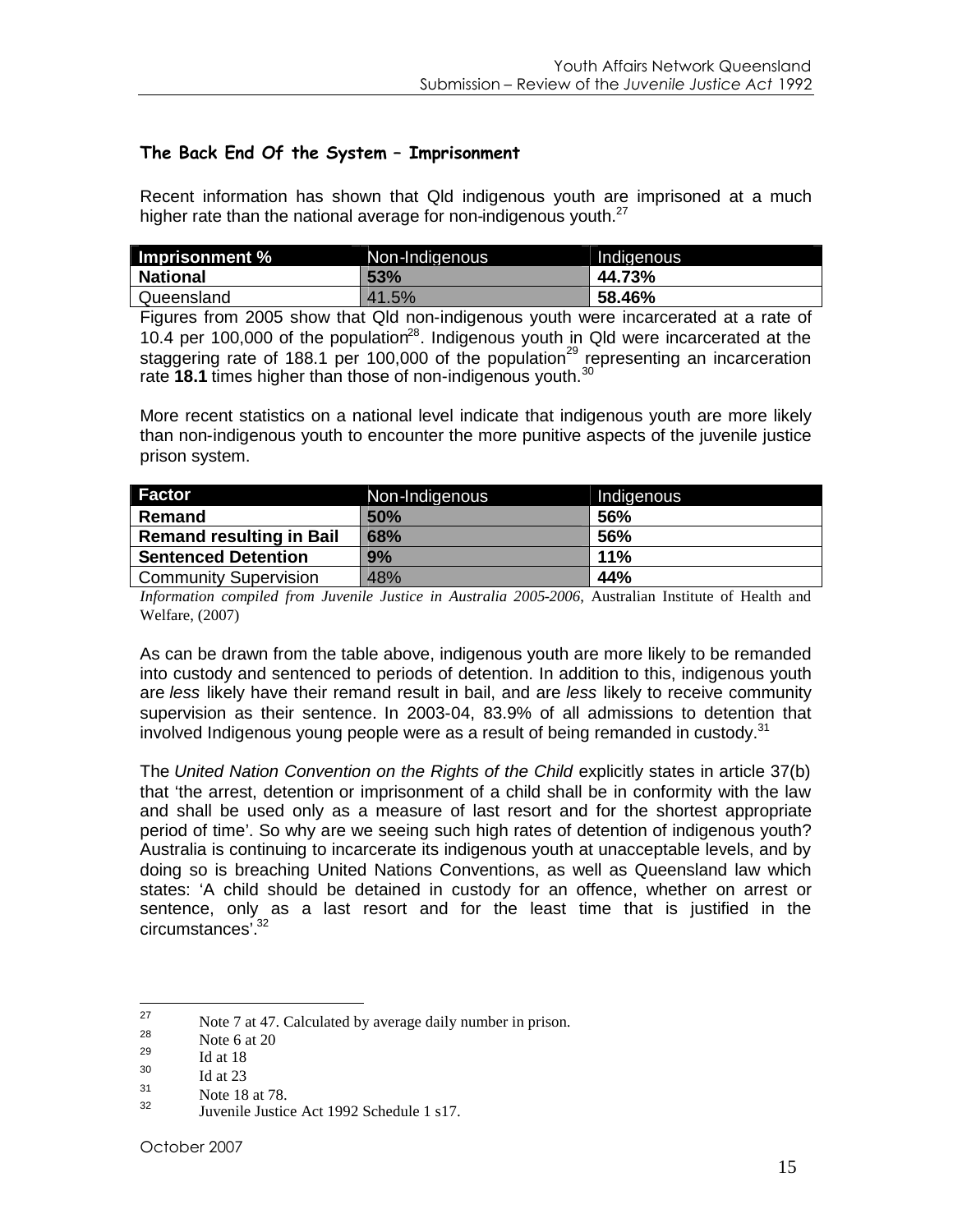## **Abolishing Short Term Prison Sentences**

The *Evaluation of the Queensland Aboriginal and Torres Strait Islander Justice Agreement*, cites NSW research which claims that if Aboriginal adults who were given sentences of six months or less were instead given non-custodial sanctions, then the number of Aboriginal people sentenced to prison would reduce by 54% in a twelve month period.<sup>[33](#page-15-0)</sup> If this policy were to be implemented in Qld juvenile justice, many young people would remain free form incarceration, and in the community.

#### **Recommendation 12**

That the Qld government abolish short term prison sentences (6 months and under)

## **Incarcerating 17 year olds in Adult Prisons**

Queensland is the only state in Australia to treat 17 year olds as adults in the criminal justice system. In 1992 when the *Juvenile Justice Act* was passed by Parliament, the Government said:

> It is the intention of this Government, as it was of the previous Government, to deal with 17-year old children within the juvenile, rather than the adult system, as per the Kennedy Report into prisons. This is consistent with the age of majority and avoids such children being exposed to the effects of adults in prisons, thereby increasing their chances of remaining in the system and becoming recidivists This change **will occur** at an **appropriate time in the future**.

The purposes cited by the Government expressing its intention to stop dealing with 17 year old children in the adult system still ring true today. Eighteen is the age of majority in Queensland and throughout Australia, yet 17 year olds in Queensland continue to be exposed to the deleterious effects of adult prisons. It is time to make this change and stop treating children as adults in the criminal justice system.

It is unfair that 17 year olds are treated as adults by the criminal law because:

- 17 year olds are often still physically and mentally immature, and ought to be dealt with by a legal system that understands that developmental immaturity;
- if children cannot vote, drink alcohol, buy cigarettes, or otherwise participate fully in society until they become 18, they should not be treated as adults by the criminal law;
- Children should not be kept in adult jails;
- the Child Protection system treats 17 year olds as juveniles; so should the Youth Justice system;
- year 12 students should be treated the same way by the criminal law, irrespective of whether they happen to be 16 or 17;

<span id="page-15-0"></span><sup>33</sup> As cited in Cuneen et.al note 18 p xxvii.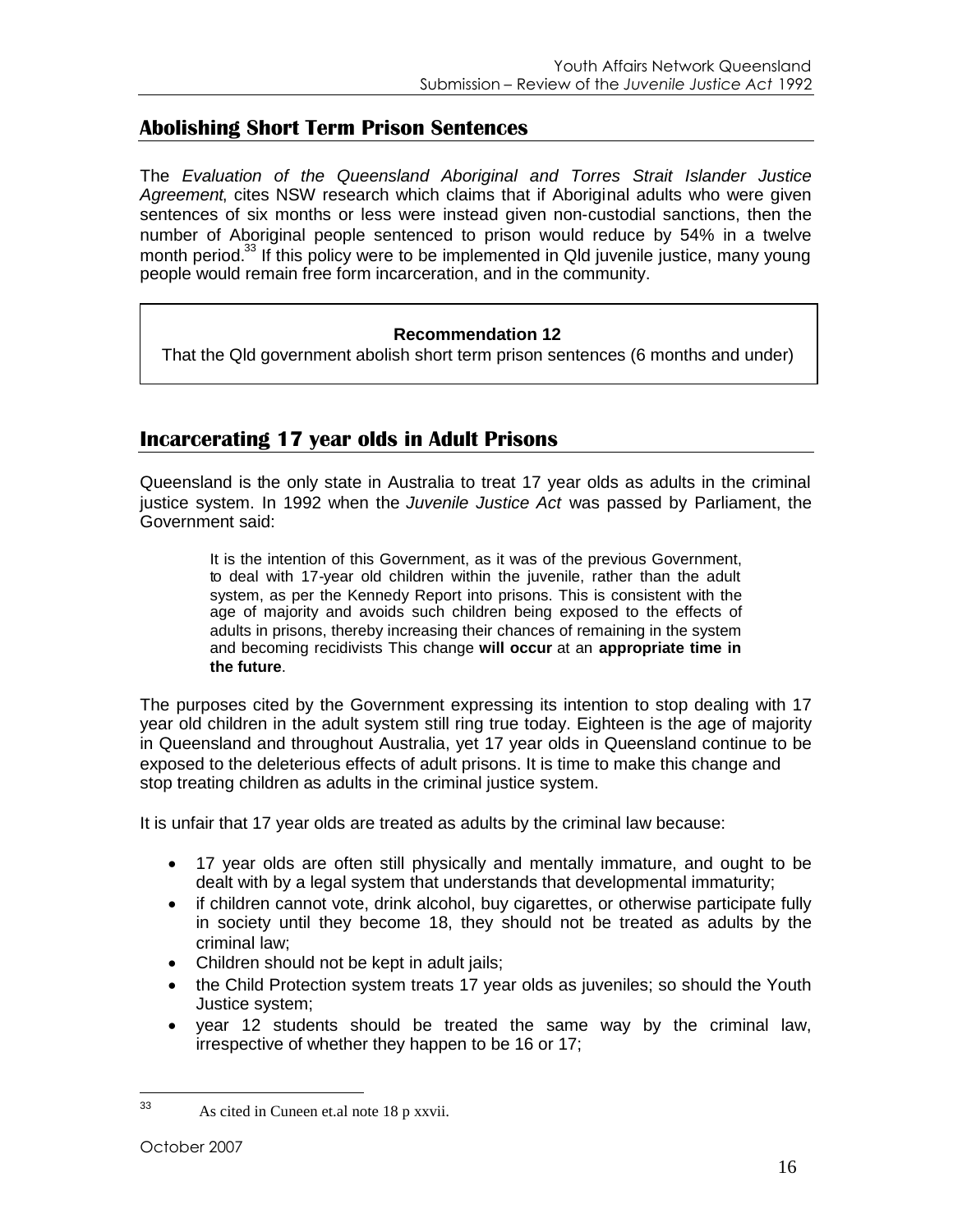Queensland 17 year olds should not be worse off than 17 year olds in every other Australian state

There have been numerous reports raising concern that Queensland continues to treat 17 year old children as adults rather than juveniles, including:

- the 1988 Kennedy Review Into Corrective Services
- the UN Convention on the Rights of the Child
- the 1997 Australian Law Reform Commission Report
- the 2002 Youth Justice Conference in Brisbane
- the 2002/03 Annual Report of the President of the Children's Court
- the 2005 UN Consideration of the Report Submitted by Australia for the 40th **Session**
- the 2006 Anti-Discrimination Commission Queensland recommendations

After 15 years, it is time for the juvenile justice system to include 17 year olds.

When the Juvenile Justice Act (Qld) 1992 ("the JJA") was assented to on 25 August 1992, it was envisaged that its scope would subsequently be extended to cover 17 year olds. In this respect, section 6(1) of the JJA was drafted so that this extension could take place simply, by regulation, rather than by way of legislative amendment. Nearly fifteen years have now passed since the JJA was assented to without the requisite regulation having been implemented.

### **Inquiries, Recommendations and Legislation.**

#### **1965 The Children's Services Act (Qld) 1965**

The predecessor of the JJA, the *Children's Services Act (Qld) 1965,* had the intention of promoting, safeguarding and protecting the wellbeing of the children and youth of the Queensland through a comprehensive and coordinated program of child and family welfare. Under this legislation the definition of a "child" was a person under or apparently under the age of 17 years. Originally written in September 2004.

#### **1988 The Kennedy Commission of Review into Corrective Services in Queensland**

In 1988 the Kennedy Commission which reviewed the Corrective Services System in Queensland handed down its final report. That report contained specific reference to the operation of the juvenile justice system at that time. The Report found:

Queensland is one of only two states in the Commonwealth that has legislation that nominated 17 years as the age at which a person is treated as an adult in criminal proceedings. All other States use 18 years as the age of majority in criminal matters. It is a matter of common sense that the system [in place in 1988] segregate persons under the age of eighteen while these people continue to be imprisoned. This is only a short term solution. In my view people under 18 just should not be in adult prisons. They are children in law, children in terms of rights and responsibilities. In other States they are in law required to go into juvenile institutions. This should be the case in Queensland. They just should not come into the prison system. To stop the entry of these young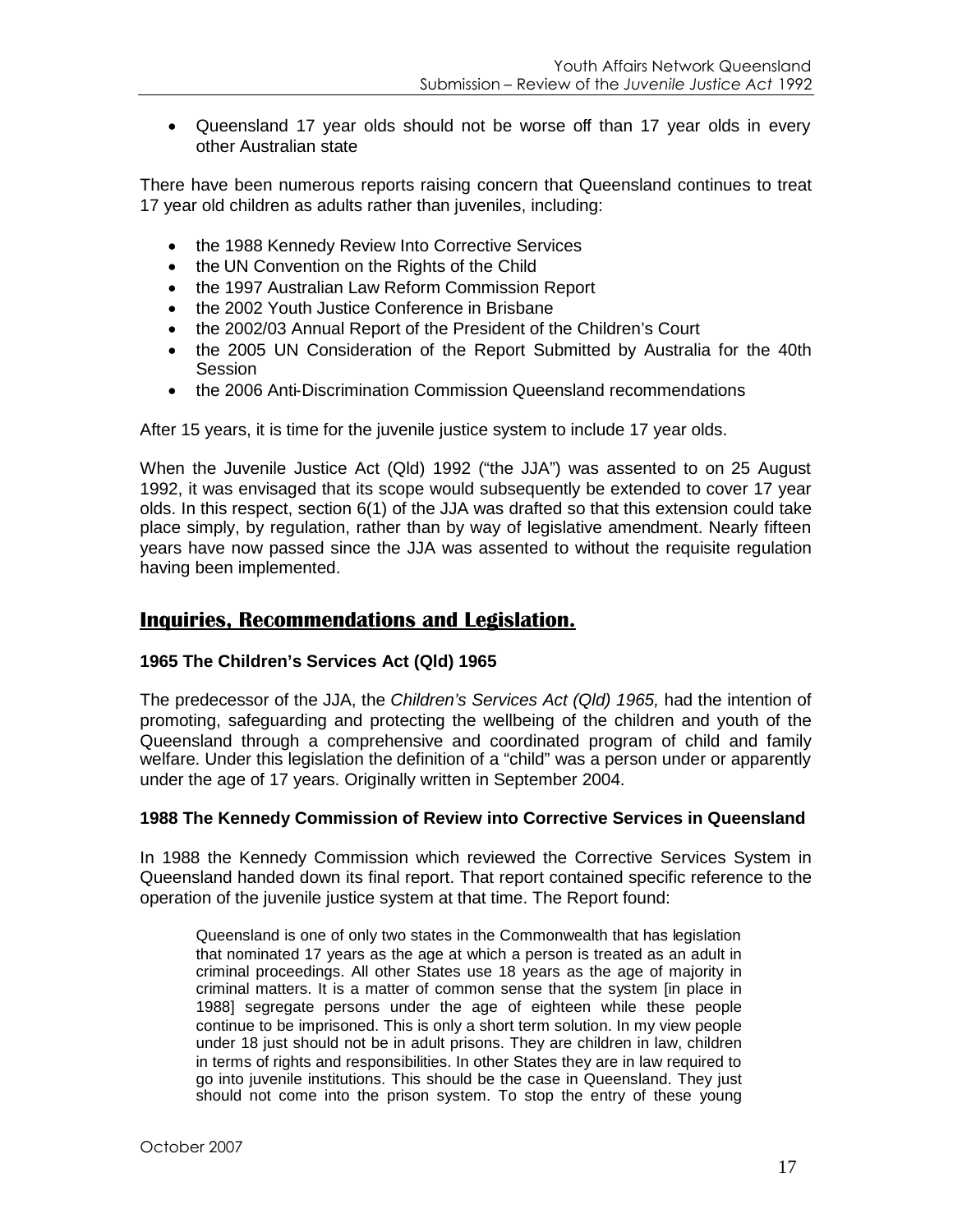people into prison requires a redefinition of "child" in Queensland legislation. Amending the appropriate legislation would remove this small vulnerable group of people from the prison environment.<sup>[34](#page-17-0)</sup>

#### **1990 The United Nations Convention of the Rights of the Child**

The UN Convention on the Rights of the Child ("CROC") was ratified by Australia on 17 December 1990 and came into force on 16 January 1991. Ratification was preceded by a detailed process of consultation with State and Territory governments and was the subject of unanimous agreement by all Australian governments. Article 1 states: "For the purposes of the present Convention, a child means every human being below the age of eighteen years unless, under the law applicable to the child, majority is attained earlier." The age of majority in Australia is 18. The rights articulated in CROC are expected to apply to all children, including 17 year old children.

#### **1992 The Juvenile Justice Act (Qld) 1992**

As noted above, when the *Juvenile Justice Act* was passed it was intended to subsequently include 17 year olds The Minister then responsible for the passage of the legislation, The Hon Ann Warner, said in the course of Parliamentary debate at the time of passage:

It is the intention of this Government, as it was of the previous Government, to deal with 17- year old children within the juvenile, rather than the adult system, as per the Kennedy Report into prisons. This is consistent with the age of majority and avoids such children being exposed to the effects of adults in prisons, thereby increasing their chances of remaining in the system and becoming recidivists. This change will occur at an appropriate time in the future.<sup>[35](#page-17-1)</sup>

#### **1995 – 97 UN Consideration of Australia's First Report under Convention on the Rights of the Child**

Australia's First Report under CROC was produced by the Commonwealth Attorney-General's Department in 1995 and lodged with the United Nations Committee on the Rights of the Child in January 1996. The Report was considered by the Committee in September 1997, in conjunction with the Non-Government Organisations' Report. The NGO Report noted in response to Australia's First Report, the anomaly that "in some jurisdictions 16, 17 and 18 year old offenders are classed as adults." The UN Committee stated in its Report:

21. The situation in relation to the juvenile justice system and the treatment of children deprived of their liberty is of concern to the Committee, particularly in the light of the principles and provisions of the Convention and the other relevant standards such as the Beijing Rules, the Riyadh Guidelines and the United Nations Rules for the Protection of Juveniles Deprived of their Liberty.

<span id="page-17-0"></span><sup>34</sup> <sup>1</sup> Commission of Review into Corrective Services in Queensland 1988 – Final Report – JJ Kennedy, p126, para 20.2<br>35

<span id="page-17-1"></span><sup>35</sup> Hansard , Legislative Assembly, 5 August 1992, p 6130, per The Hon Ann Warner, Minister for Family Services and Aboriginal and Islander Affairs.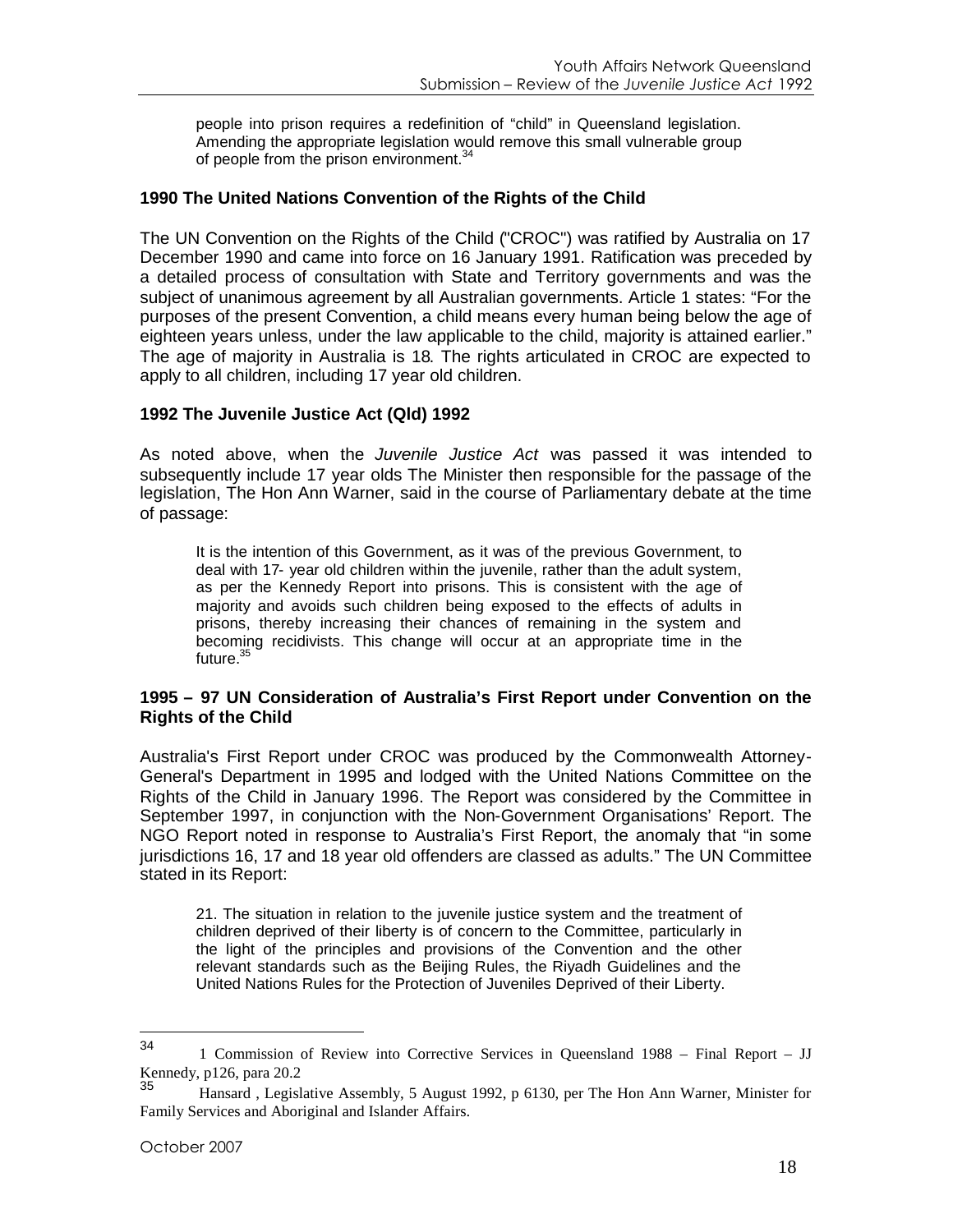22. The Committee is also concerned about the unjustified, disproportionately highpercentage of Aboriginal children in the juvenile justice system  $[....]^{36}$ 

#### **1997 Australian Law Reform Commission**

The Australian Law Reform Commission in its seminal 1997 Report "Seen and heard: priority for children in the legal process" considered the upper age for inclusion of children in juvenile justice systems, as part of its wide-reaching Inquiry. The ALRC Report stated:

In the Northern Territory, Victoria, Tasmania and Queensland, children are dealt with in the adult criminal system once they turn 17. In all other States, in the ACT and under federal criminal law all children are juveniles for the purposes of the criminal law, that is until they turn 18. The Inquiry considers that there should be national consistency on when a young person is dealt with in the juvenile justice or adult criminal system. An Australian child of a particular age should not be able to be tried as a juvenile in one jurisdiction and as an adult in another.[…] Children should not be treated as adults by the criminal justice system. The age of majority for the purposes of the criminal law should be 18, the age at which a child becomes an adult under general Australian law and under CROC.

The ALRC recommended as follows:

**Recommendation 196.** The age at which a child reaches adulthood for the purposes of the criminal law should be 18 years in all Australian jurisdictions.

**Implementation.** All States and Territories that have not already done so should legislate to this effect.<sup>3</sup>

#### **1998 Tasmania**

On 14 January 1998, the Tasmanian *Youth Justice Act 1997* received royal assent. The Act defined a child as a person over the age of 10 and under the age of 18. Prior to that their legislation set the age of criminal responsibility at 7 and the age of majority at 17, two facts which were noted with concern by both the United Nations, and the ALRC in "Seen and Heard". The *Youth Justice Act 1997* was passed in response to those concerns.

#### **1998 Queensland Evaluation of the** *Juvenile Justice Act 1992*

In February 1998, the Evaluation of the *Juvenile Justice Act (Qld) 1992,* considered the issue of raising the age for dealing with children in the juvenile justice system to include 17 year old children. After describing the current regime, the Evaluation stated:

There is, however, a significant body of opinion to the effect that the age of child regulation should be in accordance with the (then) Public Sector Management Commission recommendations and UN Conventions. This would

<span id="page-18-1"></span><span id="page-18-0"></span><sup>36</sup> 3UN Committee on the Rights of the Child, Concluding Observations: Australia, 10 October 1997<br>37

<sup>37</sup> Report No 84, Recommendation no 196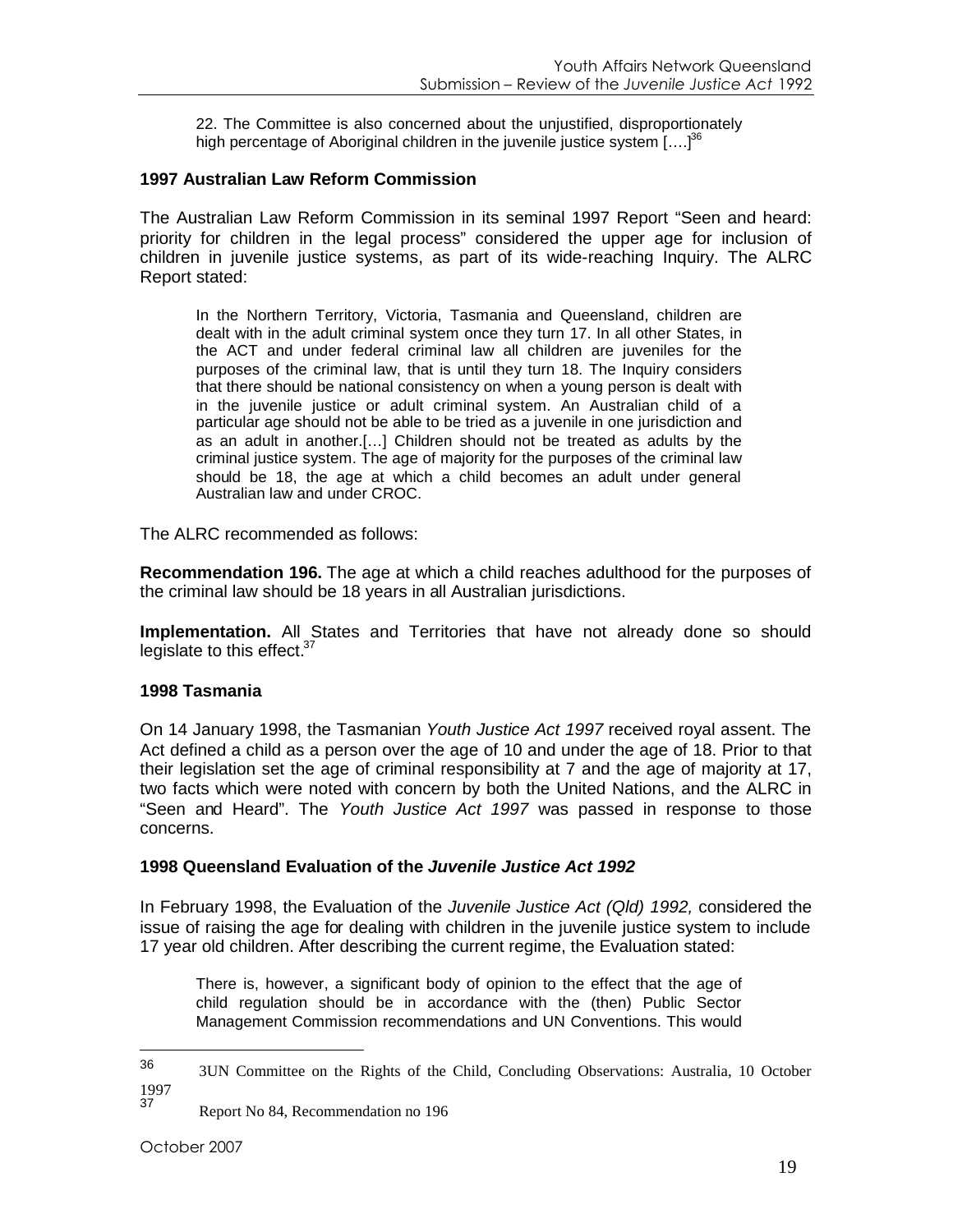mean an increase in the age definition of "adult" for criminal justice purposes to 18 years. The implications of the inclusion of 17 year olds into the Children's Court system would have substantial resource implications for the [then] DFYCC which administer[ed] childhood orders and for the [then] Queensland Corrective Services Commission which [then] administer[ed] childhood detention orders. It would ensure that 17 year olds would be sentenced to detention rather than imprisonment in the adult prisons. Significantly, it would introducea desirable measure of consistency across State legislation  $[...]^{38}$ 

#### **2000 The Northern Territory**

On 10 April 2000, the Prime Minister and the Chief Minister of the Northern Territory issued a joint statement regarding efforts to divert juveniles from the criminal justice system. A central element of the Northern Territory reforms was to include 17 year olds in the juvenile justice system. The *Sentencing of Juveniles (Miscellaneous Provisions) Act* 2000, which gave effect to the reforms commenced on 1 June 2000.

#### **2002** *Juvenile Justice Amendment Act (Qld) 2002*

Significant amendments to the Act were passed in 2002. Prior to the drafting and passage of the legislation the Government undertook a "targeted" consultation process with the youth sector. A significant portion of the submissions provided to Government at that time expressed support for the expansion of the Act to cover 17 year olds.

#### **2003 Youth Justice Conference, Brisbane, February 2003**

The need to extend the *Juvenile Justice Act 1992* to cover 17 year old children was identified as one of the key recommendations of the national Youth Justice Conference held in Brisbane in February 2003. $39$  Following a detailed consideration of a range of issues related to the treatment of 17 year olds in the criminal justice system, the following recommendation was made: "The Juvenile Justice Act 1992 should be amended to increase the age of a child to 18 years so that it is consistent with other Australian states and in line with Australia's International Treaty obligations."

The previous Minister responsible for administration of the juvenile justice system, the Hon Judy Spence, agreed to consider all of the recommendations of the Conference.

#### **2003 President, Children's Court of Queensland Annual Report 2002-03**

The President of the Children's Court of Queensland, Judge O'Brien, in his most recent 2002-03 Annual Report referred to the issue of inclusion of 17 year olds in the juvenile justice system under the heading "The Definition of Adulthood and Other Issues" and made the following comment:

<span id="page-19-0"></span><sup>38</sup> An Evaluation of the *Juvenile Justice Act 1992,*Juvenile Justice Branch, Criminal Justice Program, Department of Justice, February 1998.

<span id="page-19-1"></span><sup>39</sup> The "Making the Youth Justice System Work Better" Conference, Brisbane, 21-22 February 2003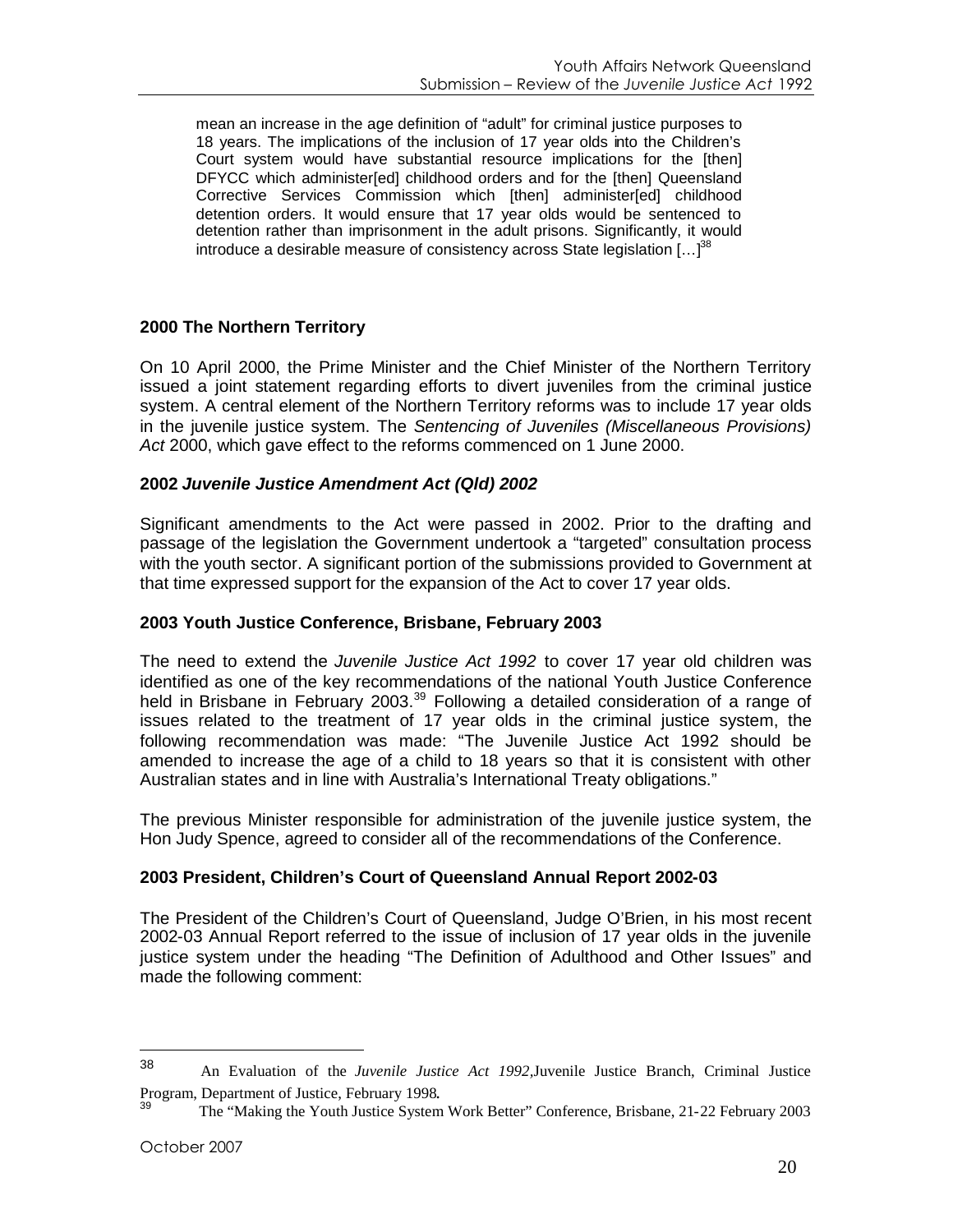In February of this year Legal Aid Queensland hosted a Youth Justice Conference in Brisbane. The conference brought together a large number of individuals and organisations involved in various ways with youth justice throughout the State. One of the recommendations to emerge from the conference was that the Juvenile Justice Act be amended such that the age of a child for the purposes of the Act should be increased to 18 years. Section 6 of the Act does contain provision for the age of 18 to be fixed by regulation but this provision has never been utilised.

In Queensland, young people are not lawfully permitted to vote or to drink alcohol until they reach the age of 18, yet, at the age of 17, their offending exposes them to the full sanction of the adult criminal laws. There are I believe real concerns involved with the potential incarceration of 17 year olds with more seasoned and mature adult offenders. The United Nations Convention on the Rights of the Child considers a person as a child until he/she reaches the age of 18 and other Australian States have adopted a similar approach. The recommendation deserves careful consideration.

#### **2004 Victoria**

On 27 May 2004 the Victorian Attorney General announced that Victoria will amend its legislation to provide for the removal of 17 year olds from the adult criminal justice system. In this respect, the Victorian Attorney General's "Justice Statement" contained the undertaking that it would: "Implement the commitment to increase the age limit of the Children's Court from 17 years to 18 years so that young people are not caught up in the adult criminal system."[41](#page-20-1)

Since the Amendment took effect, Queensland is isolated as the only remaining Australian jurisdiction which treats 17 years olds as adults.

#### **2005 United Nations Consideration of Australia's Joint Second and Third Reports on CROC, and the Parallel Non-Government Organisation Report**

The United Nations expressly stated concern about Queensland's practice of treating 17 year olds as adults in the criminal justice system.<sup>[42](#page-20-2)</sup> It specifically recommended that the State party remove 17 year olds from the adult justice system in Queensland.<sup>[43](#page-20-3)</sup>

The Committee recommends that the State party bring the system of juvenile justice fully in line with the Convention, in particular articles 37, 40 and 39, and with other United Nations standards in the field of juvenile justice, including the United Nations Standard Minimum Rules for the Administration of Juvenile Justice (the Beijing Rules), the United Nations Guidelines for the Prevention of Juvenile Delinquency (the Riyadh Guidelines), the United Nations Rules for the Protection of Juveniles Deprived of Their Liberty and the Vienna Guidelines for Action on Children in the Criminal Justice System; and the recommendations of the Committee made at its day of general discussion on juvenile justice.

<span id="page-20-0"></span><sup>40</sup> Children's Court of Queensland 10th Annual Report, 2002/03, p5

<span id="page-20-1"></span>New Directions for the Victorian Justice System – Attorney-General's Justice Statement, May  $2004$ , p11, Initiative 21

<span id="page-20-2"></span><sup>42</sup> *UN Consideration of the Report Submitted by Australia for the 40th Session*. Administration of Juvenile Justice,  $73 \frac{\text{43}}{\text{M}}$ 

<span id="page-20-3"></span><sup>43</sup> *UN Consideration of the Report Submitted by Australia for the 40th Session* (CRC/C/46, § 202- 238).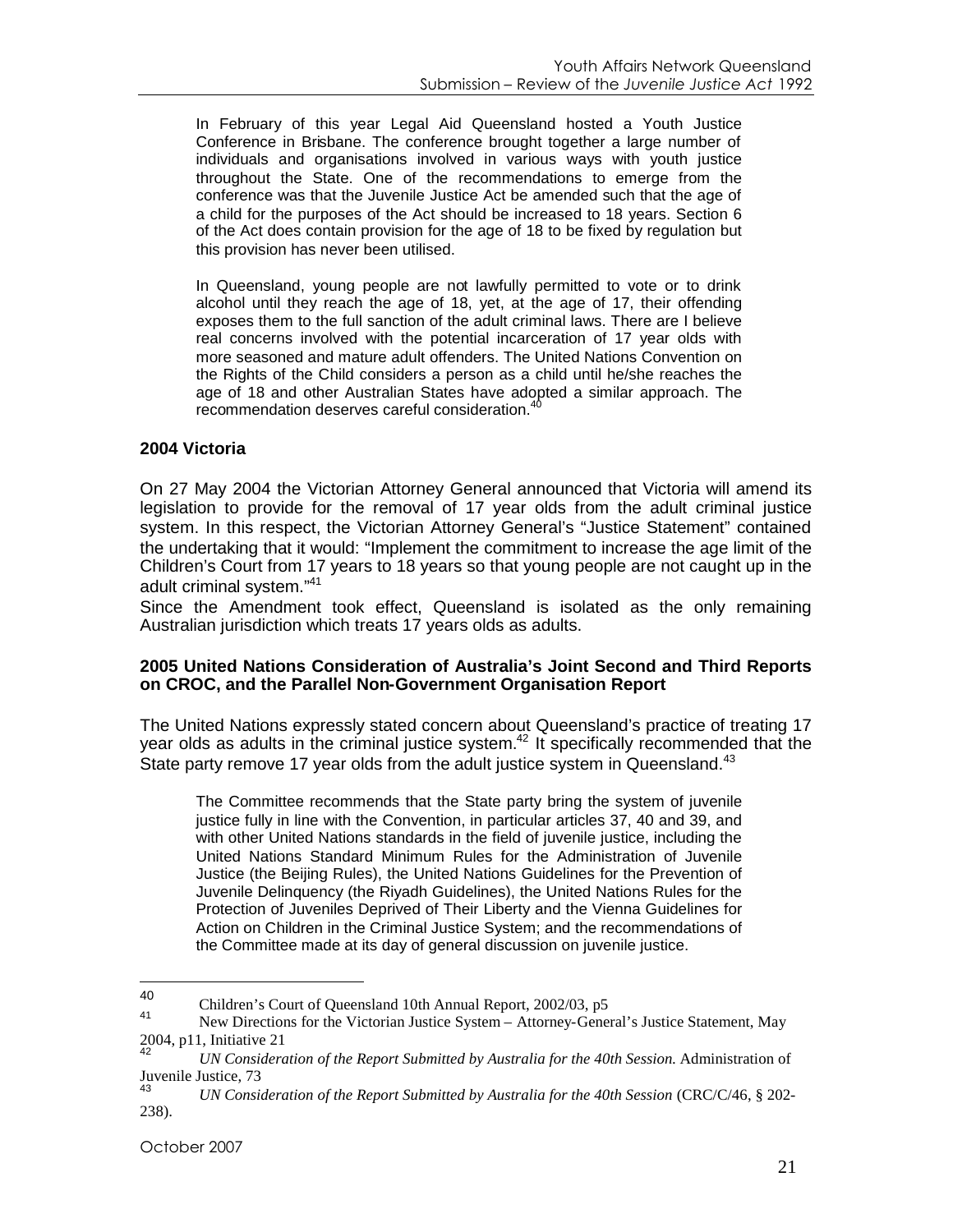"Furthermore, the Committee is concerned that: … (c) in Queensland, persons of 17 in conflict with the law may be tried as adults in particular cases" (See, pp 14, Administration of Justice, 73 (c)).

#### **2006 Anti-Discrimination Commission Queensland**

The Anti-Discrimination Commission Queensland March 2006 report, *Women in Prison,* highlighted the issues involved in housing 17 year olds in adult prisons and made two recommendations:

#### *Recommendation 48:*

*The Queensland Government immediately legislates to ensure that the age at which a child reaches adulthood for the purposes of criminal law in Queensland be 18 years.*

#### *Recommendation 49:*

*It is not in the best interest of 17 year old offenders to be placed in an adult prison, or for correctional authorities to place a female 17 year old offender in a protection until of an adult prison. The Queensland Government and correctional authorities should take immediate steps to cease this practice*.

The recommendations concluded that placing a 17 year old female prisoner in specific prison areas based solely on her age is *prima facie* direct discrimination on the basis of age. $44$ 

## **Rationale for treating 17 year olds as children for the purposes of criminal law.**

The reasons for including 17 year old children in the juvenile justice system include the following:

#### **Recognition of the development vulnerability of children – desirability of the principles underpinning the JJA to apply to 17 year olds.**

Many 17 years old children are still "physically and mentally immature."<sup>[45](#page-21-1)</sup> Developments in scientific research have made it possible to study the brain using magnetic resonance  $\overline{a}$  imaging (MRI) instead of x-rays.<sup>[46](#page-21-2)</sup> This advancement allows scientists to safely scan children's brains over many years without causing harm. Scientists have since conducted extensive research on the adolescent brain making significant findings in the area of adolescent brain development. Law makers are being asked to reconsider

<span id="page-21-0"></span><sup>44</sup> 17 year old women are kept in a segregated unit called "S4". S4 houses women with mental illness, women who have a disciplinary breach or problems, and juveniles. Sisters Inside reports that two women have been diagnosed with post-traumatic stress disorder as a result of their experience in the S4 unit. (*In Corrections*, pp121).

<span id="page-21-2"></span><span id="page-21-1"></span><sup>&</sup>lt;sup>45</sup> UN Declaration of the Rights of the Child, 1959, Preamble 46

<sup>46</sup> *See*, *Adolescent, Brain Development and Legal Culpability*, Juvenile Justice Center, American Bar Association, Jan 2004 *citing* Elkhonon Goldberg, *The Executive Brain: Frontal Lobes and the Civilized Mind*, Oxford University Press (2001).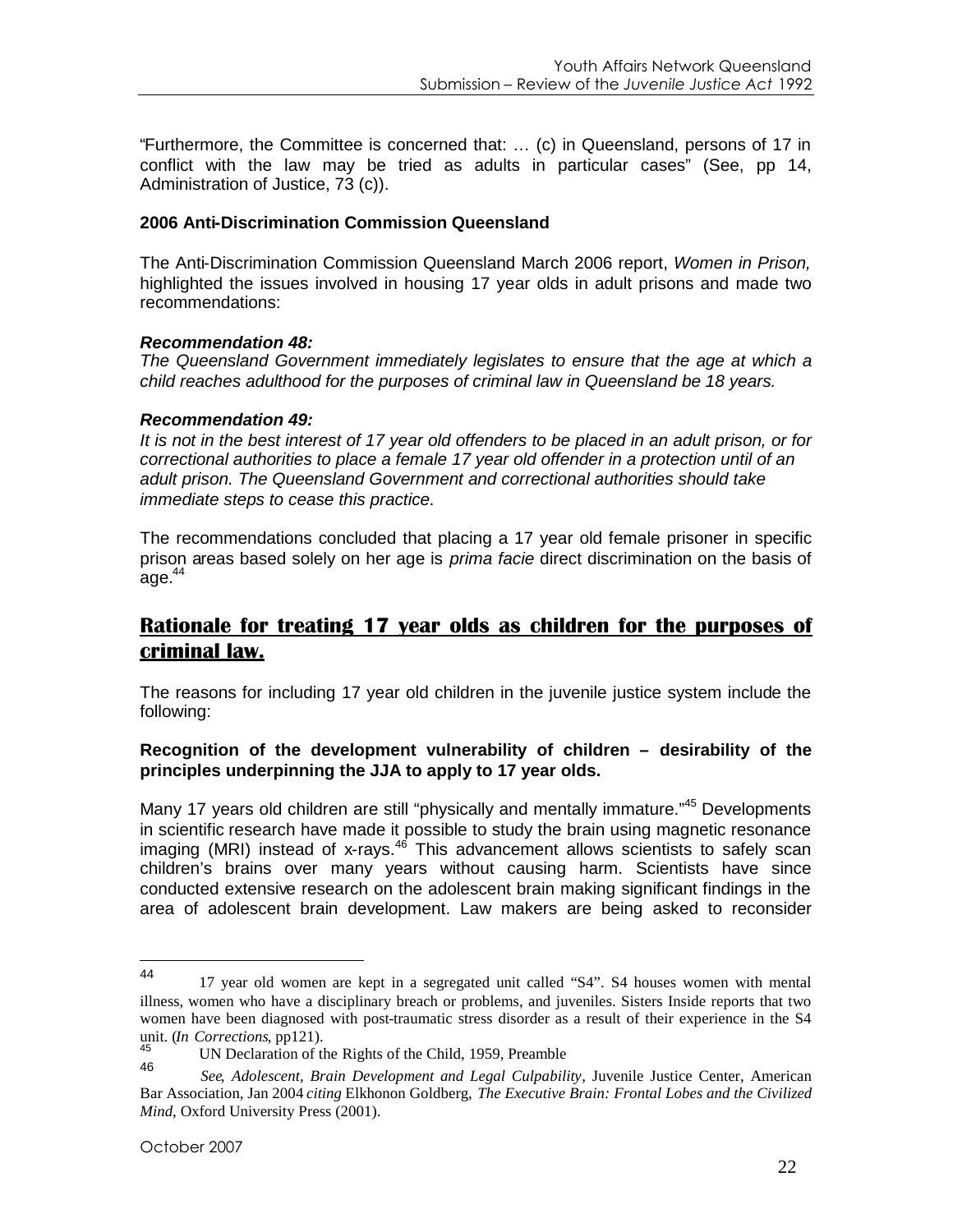juvenile justice policies in light of evidence that the adolescent brain is a work in progress.

#### **Development**

Research indicates that the human brain develops well into a person's 20s. The frontal lobe, the area of the brain that is responsible for planning and impulse control, is the last to develop.<sup>[47](#page-22-0)</sup> Furthermore, this area of the brain undergoes more change during the teenage years than any other time in a person's life. Studies of the relationship between brain development and adolescent behaviour indicate that adolescents tend to rely on emotionalareas of the brain, rather than the frontal lobe[.](#page-22-1)<sup>48</sup>

#### **Competency**

Many studies have shown that by the age of sixteen adolescents' cognitive ability is similar to that of adults. This means that adolescents' intelligence mirrors adults. Although adolescents are intellectually mature, other developmental traits impact their decision making capacity. Common developmental traits of juveniles include impulsivity, short-sightedness, and susceptibility to peer influence.<sup>[49](#page-22-2)</sup> These traits, in conjunction with the developmental stage of adolescents arguably make juveniles less responsible for their actions than adults.

#### **Culpability**

Criminal punishment should be based not only on the harm caused, but on the blameworthiness of the offender. To determine how blameworthy a person is the criminal justice system must take into consideration the circumstances of the crime and of the person committing it. Historically courts consider mitigating factors when considering culpability for a crime. Mitigating factors include: impaired decision-making capacity; circumstances of the crime; and the individual's personal character. These factors do not make a person exempt from punishment, but they do indicate that the punishment should be less than it would be for a different person committing a similar  $\frac{1}{2}$  crime under different circumstances.<sup>[50](#page-22-3)</sup> The underpinnings of the juvenile justice system are based on the notion that juveniles are less morally responsible for their actions and more capable of change and rehabilitation. The growing body of scientific evidence supports this premise.

#### **Risk Factors**

<span id="page-22-0"></span><sup>47</sup> *See*, *Adolescent, Brain Development and Legal Culpability*, Juvenile Justice Center, American Bar Association, Jan 2004 *citing* Sowell, Elizabeth R, Paul M. Thompson, Kevin D. Tessner and Arthur W. Toga. *Mapping continued brain growth and gray matter density reduction in dorsal frontal cortex: inverse relationships during post adolescent brain maturation*, 21 Journal of Neuroscience 22 (2001).<br>48

<span id="page-22-1"></span><sup>48</sup> *Adolescent, Brain Development and Legal Culpability*, Juvenile Justice Center, American Bar Association, Jan 2004 quoting Dr. Deborah Yurgelun-Todd of Harvard Medical School

<span id="page-22-2"></span><sup>49</sup> *Less Guilty by Reason of Adolescence*, Issue Brief 3, MacArthur Foundation Research Network on Adolescent Development and Juvenile Justice.<br>50

<span id="page-22-3"></span>Ibid.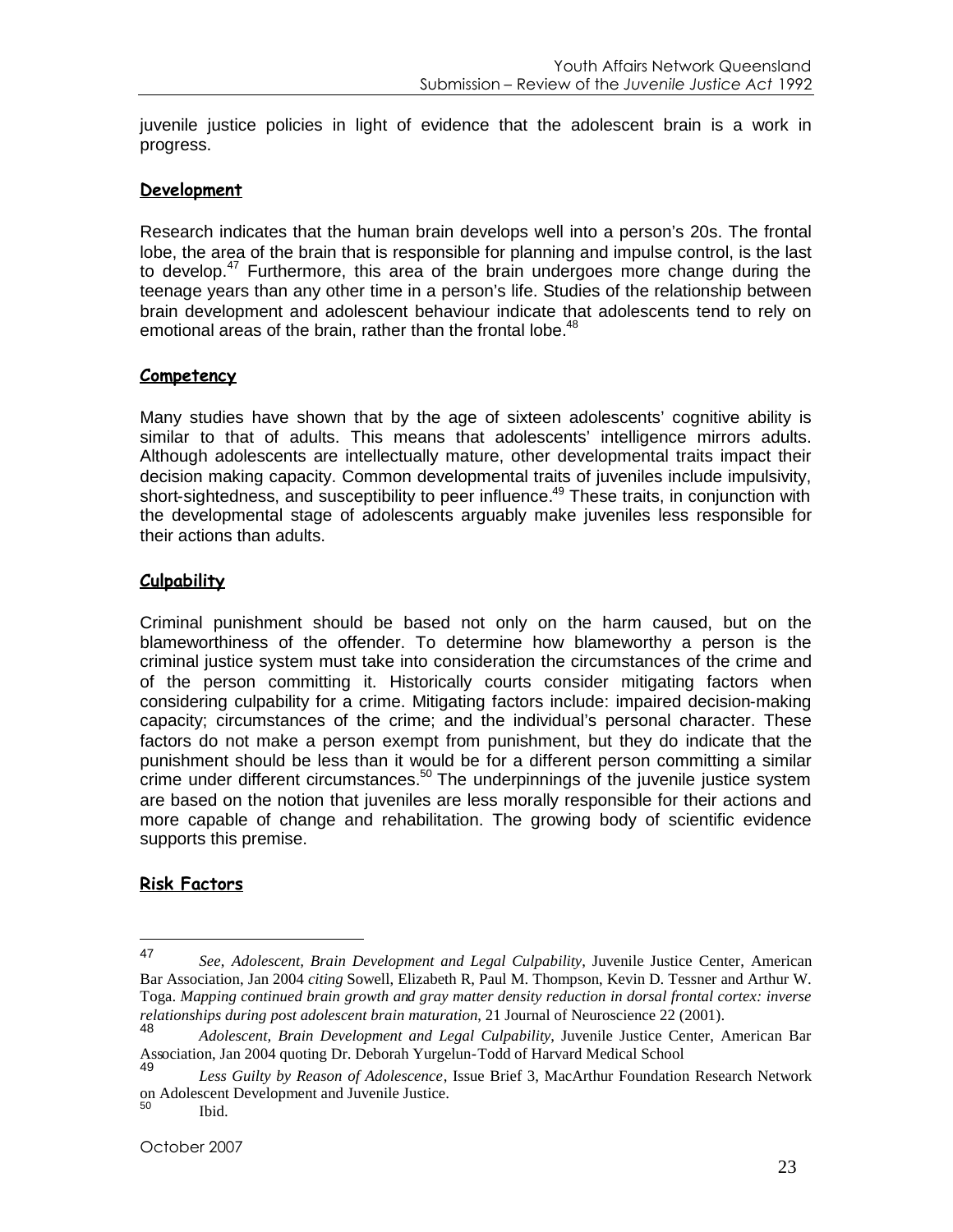The American Academy of Pediatrics identified a number of risk factors that increase the likelihood that an adolescent will engage in violent behaviour. Risk factors include: exposure to domestic violence or physical abuse, being poorly or inappropriately supervised, or being a victim of physical or sexual abuse.<sup>[51](#page-23-0)</sup> The presences of any of these risk factors compound the likelihood that an adolescent will engage in violent behaviour. Nearly all young people convicted of criminal offences in Queensland report history of abuse, neglect, and assault.<sup>[52](#page-23-1)</sup> Incarcerating these youth is not going to help them become functioning and contributing members of society. According to the Queensland Government Department of Corrective Services, in the 2005/06 financial year there were 105 17 year olds in corrective services facilities. Over the preceding 5 years, a total of 629 17 year olds were in prison. A disproportionate number of these youth are from communities with low socio-economic indicators and most likely come from extremely disadvantaged backgrounds.<sup>[53](#page-23-2)</sup>

The principles articulated in *The Charter of Juvenile Justice Principles*[54](#page-23-3) should apply to 17 year old children as they do to younger children. In this respect, for example, it is desirable that:

- Because many 17 year old children are vulnerable in dealings with a person in authority, such children who are under investigation or proceeding in relation to an alleged offence be given the usual special protections for children (such as the right to an independent person during a police interview) (cl 4 of the Charter);
- Diversionary strategies and sentencing options such as cautioning and referral to youth justice conferences be available as responses in appropriate circumstances (cl 5, 8, 9);
- Parents of 17 year old children should be encouraged to fulfill their responsibility for the care and supervision of the child (cl 10);
- 17 year old children should be detained in custody for an offence, whether on arrest or sentence, only as a last resort and for the least time that is justified in the circumstances (cl 17);

It is current government policy, at both state and federal level, to encourage young people to remain at school in order that young people individually (and the community collectively) achieve higher educational and training standards. One likely effect of this worthy policy goal is that more 17 year olds will remain in more protected environments such as school rather than in the more predominantly "adult" environments of the workplace or managing other "adult" systems associated with greater personal independence. In this respect, retention rates for Year 12 have been steadily increasing.

<span id="page-23-1"></span><span id="page-23-0"></span><sup>51</sup> American Society of Pediatrics, *Policy Statement*, 1 Pediatrics, 103 (1999).

<sup>52</sup> *See also*, *Pathways from Child Maltreatment to Juvenile Offending*, Anna Stewart et al., Australian Institute of Criminology, Trends and Issues in Crime and Criminal Justice, No. 241 (Oct 02).

<span id="page-23-2"></span><sup>53</sup> *In Corrections: Investigating Prison Release Practice and Policy in Queensland and its Impact on Community Safety*, by Tamara Walsh (Nov. 2004), pp 113. According to a survey conducted by Boystown, 62% of respondents identified as Indigenous; 24% report having a mental illness, and as many as 70% were homeless. All of the respondents had lost their parents at a young age and had been either a ward of the state or in foster care.

<span id="page-23-3"></span><sup>54</sup> Schedule 1, *Juvenile Justice Act 1992*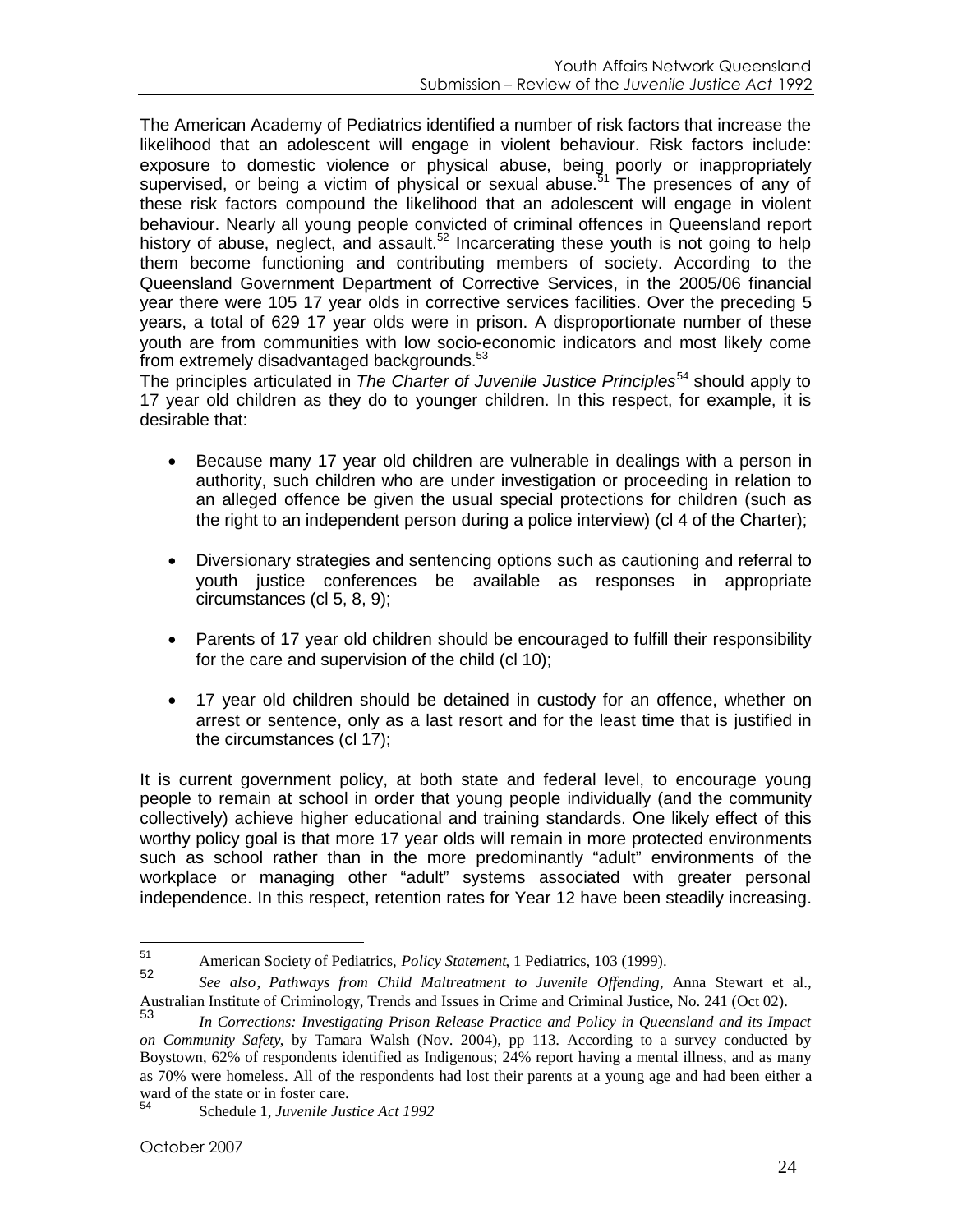The retention rate from Year 10 to Year 12 in Queensland has, for example, risen from 38.9% in 1976 to 81.1% in 2002<sup>[55](#page-24-0)</sup>

#### **Rehabilitation vs. Retribution**

The evidence pointed to above, suggests that juveniles are still developing in the teenage years and are therefore more open to 'change'. It would appear the Queensland policy agrees with this notion, as the juvenile system is often seen as more 'rehabilitative' than the adult prison. It can be said that the adult prison system appears to place more of an emphasis of 'retribution' and that juvenile prison focuses more heavily on 'rehabilitation' and the juveniles' ability to change.

By imprisoning 17 year olds in an adult facility, the government is essentially denying 17 year olds the *right* to rehabilitative opportunities. Programs and education are available in the adult prisons, but at a lesser extent than that offered in juvenile. The fact that the adult system is so different to the juvenile system apparently indicates that the government does indeed view juveniles as perhaps less culpable and more amenable to change than adults. By continuing to imprison 17 year olds in adult prisons, the government is seriously contradicting their own philosophy.

#### **Alignment of Age of Adulthood in Queensland**

It is highly desirable, from a public policy perspective, that the age at which a young person is dealt with as an adult by the criminal system, is aligned with the age at which it is lawful for a person to vote, drink alcohol, marry without parents' consent, and participate fully in society in other ways. Queensland law treats people under the age of 18 differently than adults. Civil law recognizes that people under the age of 18 do not have full capacity; therefore, laws regulate various activities that span almost every aspect of a youth's life.

- **Jury Duty** You must be 18 years old to serve on a jury.
- **Voting** You must be 18 years old to vote.
- **Marriage** You must be 18 years old or have parental consent to marry.
- **Foreign travel** You must be 18 years old to obtain a passport without the written consent of your parents.<sup>[56](#page-24-1)</sup>
- **Contracts** You must be 18 years old to enter into a contract for anything other than necessities (goods and services needed to maintain the lifestyle of a child). $57$

<span id="page-24-0"></span><sup>55</sup> OESR. Bulletin: Education in Queensland (Census 2001) at

http://www.oesr.qld.gov.au/queensland\_by\_theme/society/education\_training/bull etins/census2001/education\_in\_qld\_c01\_htm.shtml#retention<br>56

<span id="page-24-1"></span><sup>56</sup> It is a requirement of the *Australian Passports Act 2005* that before a passport may be issued to a child (anyone under 18 years who has never married) the written consent of all people with parental responsibility for the child is needed.<br>57

<span id="page-24-2"></span><sup>57</sup> *Children and Civil Law*, Legal Aid Queensland. People under the age of 18 do not have full capacity and a contract entered into by a child cannot be enforced against a child unless it is a contract for necessities (goods and services needed to maintain the lifestyle of the child) or a beneficial contract of service such as an apprenticeship).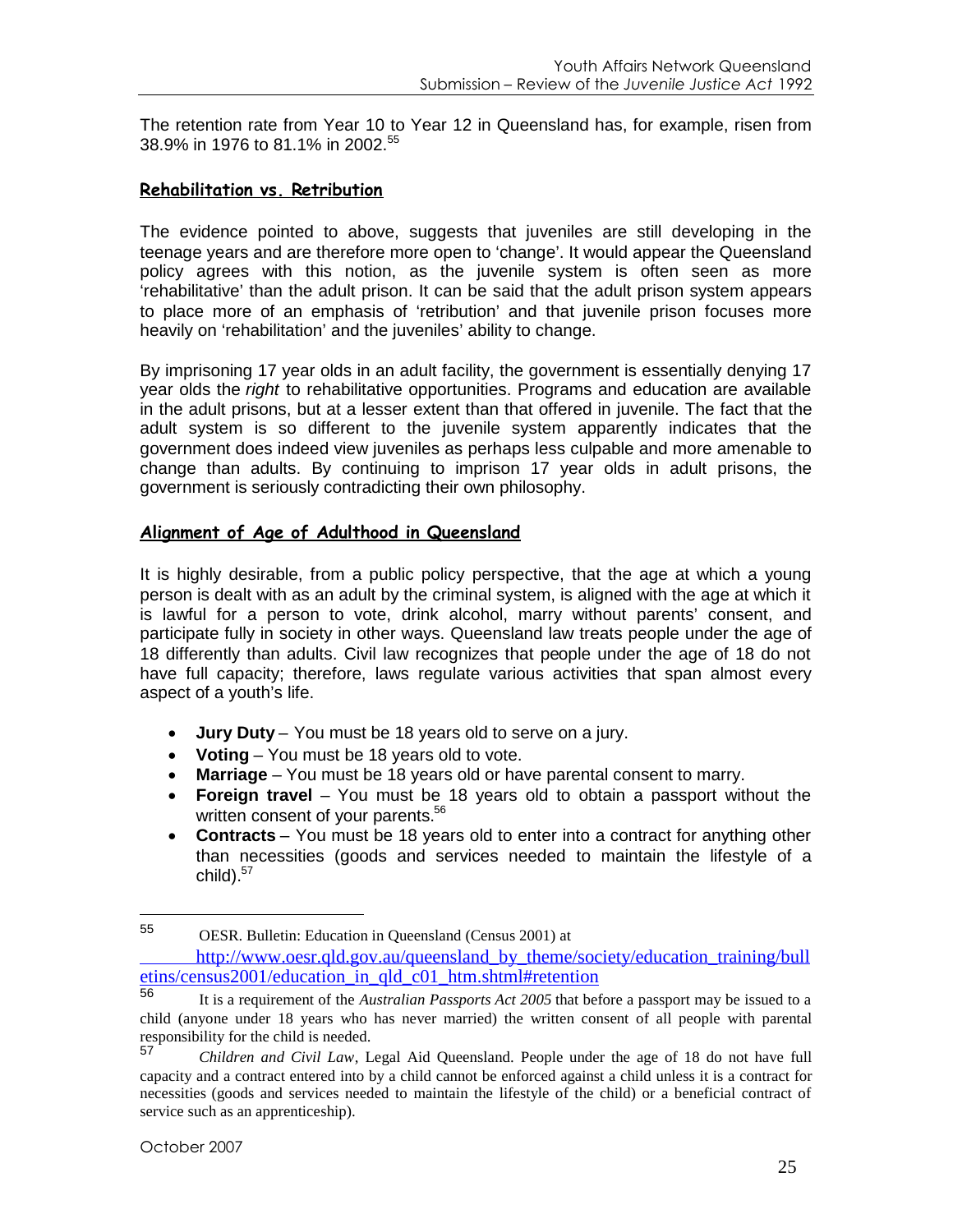- **Wills** You must be 18 years old or married to make or witness a will.
- **Gambling** You must be 18 years old to gamble.
- **Tattoos** You must be 18 years old to get a tattoo.
- **Alcohol -** People under the age of 18 cannot purchase liquor or drink in public places.
- **Tobacco** You must be 18 years old to purchase cigarettes or other tobacco products.
- **Medical Treatment** Generally 16 year olds are assumed to have full legal capacity to consent to medical treatment, however, doctors and hospitals can require the consent of the parent of a person under 18 years-old.
- **Tort (Lawsuits)** People under the age of 18 can be sued, but the degree of reasonableness required for them is that normally required of a child of that age.

#### **Consistent Treatment of Peers in Queensland**

A great many 17 year old Grade 12 students in Queensland are currently treated as adults by the criminal justice system, while some of their 16 year old classmates are dealt with as children. The effect of this is that two classmates, one 16 and the other 17, involved in the same offending behaviour will be treated differently, despite their circumstances being equivalent in every other respect. (By way of example, the 16 year old might be police cautioned and diverted from the criminal justice system, whereas the 17 year old student may face the prospect of community-based orders.) This inconsistency is undesirable.

#### **Alignment of Child Safety and Juvenile Justice Systems**

In an effort to restructure the child safety system the Commission for Children and Young People and Child Guardian was created. The Commission is charged with promoting and protecting the rights, interests and wellbeing of all Queenslanders under 18. It is desirable that there be alignment between the child safety system and the youth justice system in relation to who those systems regard as children, and how those two systems interact.

#### **Removing 17 year olds from Adult Jails**

All 17 year old child offenders sentenced to imprisonment or remanded in custody are incarcerated in adult jails. The consequences of incarceration of children in adult facilities include that:

- 17 year old children are exposed to a potentially dangerous environment;
- They are exposed to the negative influence of "seasoned, mature offenders." $58$

It is understood that most 17 year olds are placed in what is known as "the boys' yard" at Arthur Gorrie Correctional Centre. In this respect s13(2) of the *Corrective Services Act 2000* is an attempt to limit the exposure of 17 year old children to the adult system. We understand, however, that it is not uncommon for 17 year old children to be placed at other jails within the mainstream adult population.

<span id="page-25-0"></span><sup>58</sup> Judge O'Brien, President of the Children's Court of Queensland, 2003-04 Annual Report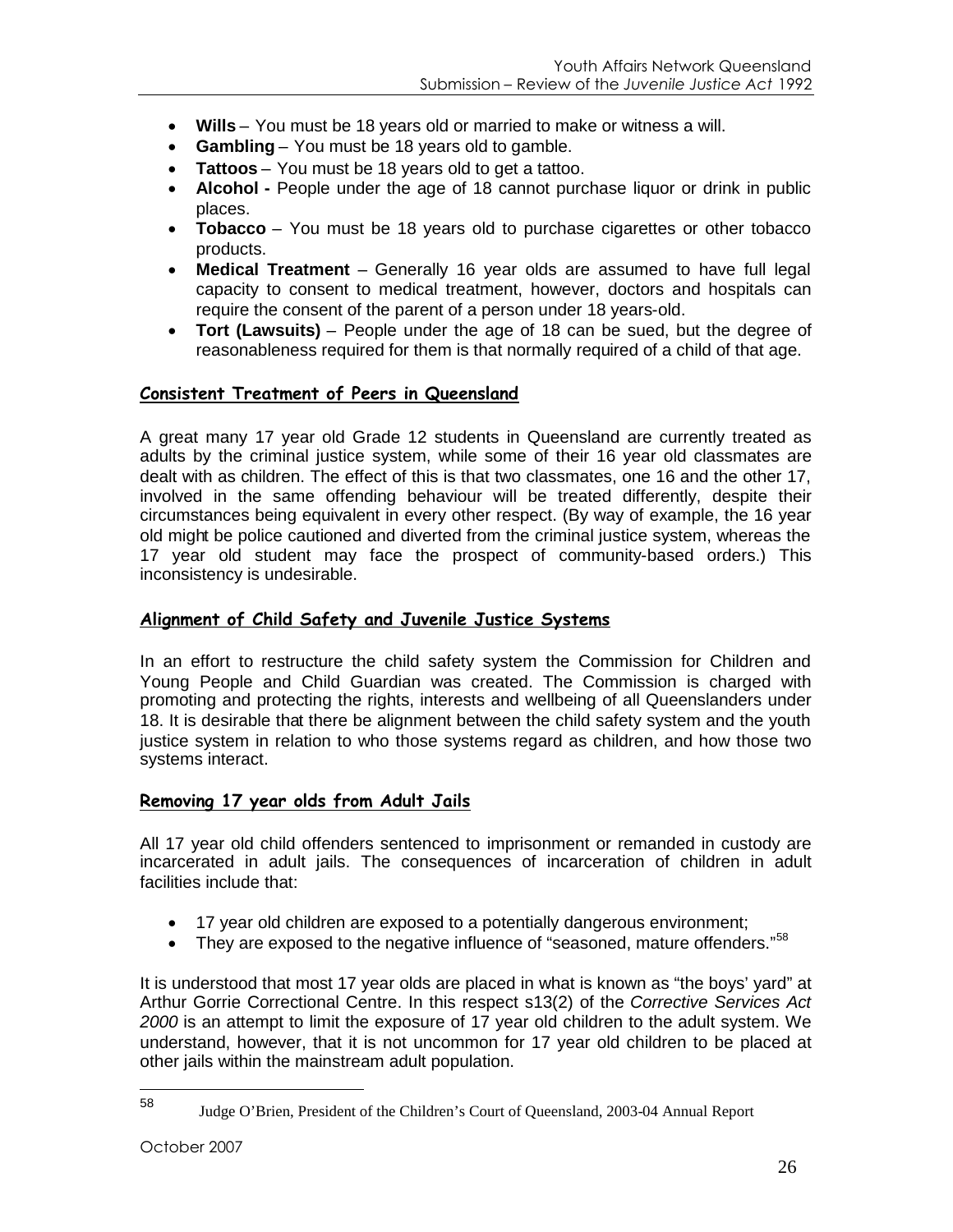Adult prison is a dangerous and violent place. Juveniles in adult jails and prisons are at a greater risk of being violently victimized than their counterparts in juvenile detention facilities. According to research conducted in the United States, in 1988 47% of juveniles in prison were victims of violent assaults.<sup>[59](#page-26-0)</sup> Juveniles in adult facilities were eight times more likely to commit suicide; five times more likely to report being raped or sexually attacked; twice as likely to report being beaten by prison staff; and 50% more likely to be attacked with a weapon.<sup>[60](#page-26-1)</sup>

A limited amount of research is available about the experiences of Queensland youth in adult prisons, however, according to *In Corrections*, young prisoners report having "extremely traumatic prison experiences."[61](#page-26-2) Former prisoners report that fights, bullying, and sexual assault are widespread in prison. There is also evidence to suggest that youth detained in adult prisons are more likely to re-offend than those sentenced to the juvenile justice system.<sup>[62](#page-26-3)</sup>

The Queensland government, by its very actions in creating a separate space in adult prisons for 17 year olds, recognises how vulnerable 17 year old prisoners are. So why are they continuing this practice?

#### **Consistency Across Australian Jurisdictions**

It is desirable that there be consistency between Australian jurisdictions. Increasing the age in Queensland would remove the injustice that currently sees a 17 year old who would be charged, tried and possibly detained as an adult in Coolangatta (Qld), dealt with as a juvenile several metres away across the border in Tweed Heads (NSW). Queensland is isolated as the only jurisdiction in the country that continues to treat 17 year olds as adults.

#### **Consistency with UN Convention on the Rights of the Child**

Current Queensland practice is not consistent with the UN Convention on the Rights of the Child. Queensland practice should be brought into line with the provisions of CROC.

#### **No Requirement for Legislative Amendment**

When the Juvenile Justice Act 1992 ("the Act") commenced. It was always envisaged that its scope would subsequently be extended to cover 17 year olds. In this respect, section 6(1) of the Act was drafted so that this extension could take place by regulation, rather then by way of legislative amendment.

<span id="page-26-0"></span><sup>59</sup> *Juveniles in Adult Prisons and Jails: A National Assessment*, United States Department of Justice, Office of Justice Programs, Bureau of Justice Assistance (Oct. 2000).

<span id="page-26-2"></span><span id="page-26-1"></span><sup>60</sup> *Juveniles in Adult Prisons and Jails: A National Assessment*, pp 8

<span id="page-26-3"></span> $\frac{61}{62}$  *In* Corrections, pp. 113.

<sup>62</sup> *See,* "The Transfer of Juveniles to Criminal Court: Does it make a difference?" Donna M. Bishop, et al. Crime & Delinquency, Vol. 42, No. 2, April 1996. A study of juveniles in the State of Florida, U.S.A. found that youth transferred to the adult court were a third more likely to re-offend than youth sentenced to the juvenile justice system.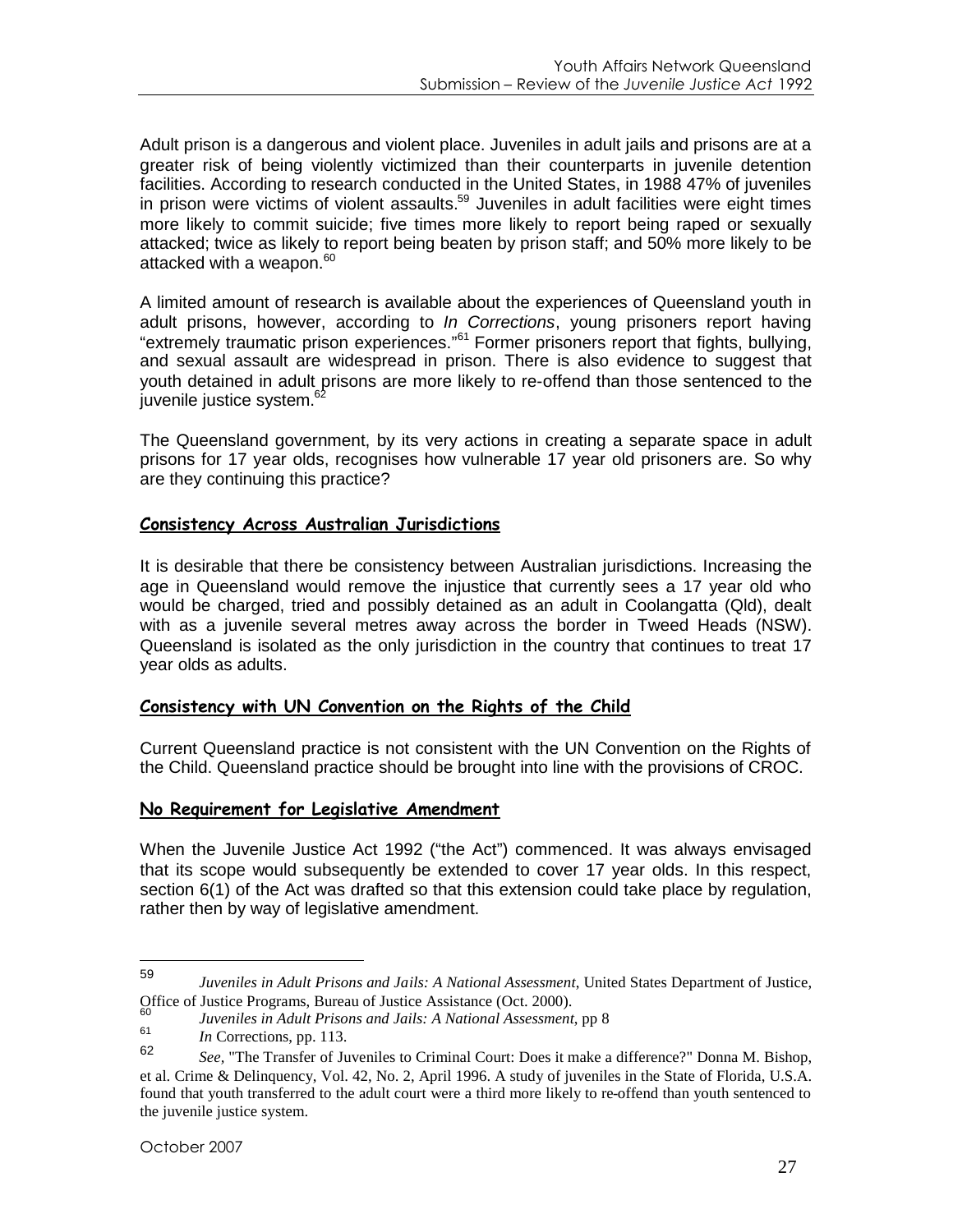#### **Recommendation 13**

That regulation is passed to proclaim section 6 (1) Juvenile Justice Act 1992 and that imprisonment of 17 year olds in adult prison is stopped immediately including the practice of keeping 17 year old in an isolated section of the adult prison.

## **Reducing Remand**

The notion of remanding a person (let alone a juvenile) into custody is an extremely serious issue. Our entire criminal justice system, inclusive of the juvenile system, works on the premise that a person is innocent until proven guilty. Yet increasingly, we are seeing young people held in juvenile prisons due to social, economic, cultural and political factors, and not necessarily legal factors.

In 2005 Queensland held juveniles on remand 1.27 times above the national average. Nationally, the percent of juveniles held on remand was 49.75% whilst in Queensland, it was [63](#page-27-0)%.<sup>63</sup> Perhaps one of the most alarming statistics is that on a national level, of those juveniles remanded in custody, *less* then 10% ended up with a custodial sentence.[64](#page-27-1) Even more alarming is the fact that in 2005-06 period **44%** of juveniles in Australia experienced imprisonment during their first period of 'supervision' with the juvenile justice system.<sup>[65](#page-27-2)</sup>

These figures raise serious concerns regarding the United Nations Convention of the Rights of the Child, particularly article 37(b) which states: "No child shall be deprived of his or her liberty unlawfully or arbitrarily. The arrest, detention or imprisonment of a child shall be in conformity with the law and shall be used only as a measure of last resort and for the shortest appropriate period of time".

The remand rates in Australia are in direct breach of this convention. On a more local level, Queensland is in breach of its own charter which states that 'A child should be detained in custody for an offence, whether on arrest or not, only as a last resort and for the least time that is justified in the circumstances.<sup>[66](#page-27-3)</sup>

What the high remand rates and subsequent low rates of custodial sentences also show, is that the most expensive resources of the state in juvenile justice are not being used in the most efficient manner. Unfortunately there is little available information concerning the juvenile remand population in Queensland. However, in 2005 a report was released which examined the population of juvenile remandees in Tasmania.<sup>[67](#page-27-4)</sup>

<span id="page-27-1"></span><span id="page-27-0"></span> $\begin{array}{c}\n 63 \\
64\n \end{array}$  Note 6 p32

<span id="page-27-2"></span> $^{64}$  Id at xii.

<span id="page-27-3"></span> $\frac{66}{66}$  Id at 100. This imprisonment was most commonly remand.

<span id="page-27-4"></span><sup>66</sup> *Juvenile Justice Act* 1992, Schedule 1 s 17.

<sup>67</sup> Tressidder, J, Putt, J, *Review of data on Juvenile Remandees in Tasmania*, Australian Institute of Criminology (2005).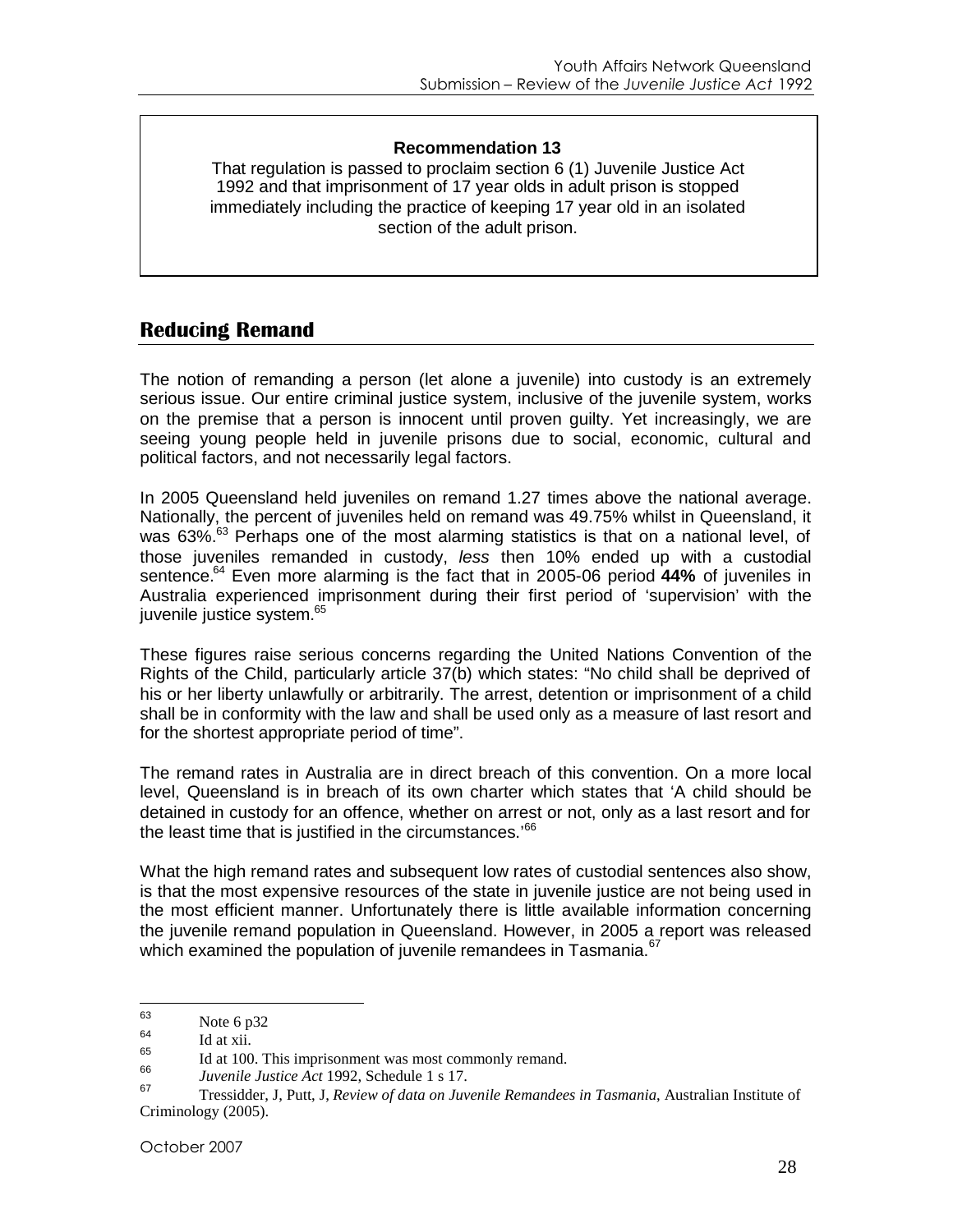In this study, it was found that 39% of juveniles held on remand were *not* subsequently sentenced to a period of imprisonment.<sup>[68](#page-28-0)</sup> The study also produced feedback from stakeholders, and cited the following as potential causes for high remand rates:

- recidivist juveniles are well known to the local criminal justice practitioners;
- juveniles wanting to spend time on remand in the hopes of securing a backdated sentence; and
- personal circumstances of the juvenile, such as unstable home environments or mentalhealth concerns that work against the prospect of obtaining bail<sup>69</sup>

Feedback from the stakeholders also suggested that some of the perceived causes for lengthy remand times were:

- inadequate access to, or poor level of service by legal representatives;
- defence lawyers having to wait for evidence from the prosecution;
- negotiations between defence and prosecution;
- further investigation of matters by the police;
- other matters being investigated and further charges laid; and
- preparation of pre-sentence reports<sup>[70](#page-28-2)</sup>

The feedback provided by Tasmanian stakeholders is strikingly similar to that which has been expressed here in Queensland, suggesting that these issues may be a nationwide problem.<sup>[71](#page-28-3)</sup> Of the research that is available on remand populations, it appears that the majority of people held on remand (both adult and juvenile) are more likely than others to be homeless, unemployed, addicted to drugs or alcohol, or have some form of mental disorder.[72](#page-28-4) So it appears that the issue of high remand rates is one of a *social* justice issue as opposed to *criminal* justice.

King et. al, cite feedback from stakeholders in their research that indicates how remand rates are being increased through drug addicted defendants:

Often these defendants are arrested for relatively minor offences for which a custodial sentence was very unlikely, yet because of their drug affected state, these defendants posed a real risk of re-offending and thus could not begranted bail.<sup>73</sup>

In addition to this, there have been increased numbers of people on remand with mental illness or intellectual disability. Research has indicated that people with an intellectual disability are more likely to be placed on remand, with such reasons including: not understanding their bail conditions and subsequently breaching them; previous

 $\frac{20}{73}$ 

<span id="page-28-0"></span> $\frac{68}{69}$  Id at 5.

<span id="page-28-2"></span><span id="page-28-1"></span> $\begin{array}{cc}\n 69 \\
70 \\
\text{I} & \text{II} & \text{II}\n \end{array}$ 

<span id="page-28-3"></span> $\frac{70}{71}$  Ibid.

<span id="page-28-4"></span>See YANQ, Juvenile Justice Review Forum September, 2007.

<sup>72</sup> As cited in King, S, Bamford, D, Sarre, R, *Factors That Influence Remand in Custody*, 2005, p

<span id="page-28-5"></span>Id at  $96$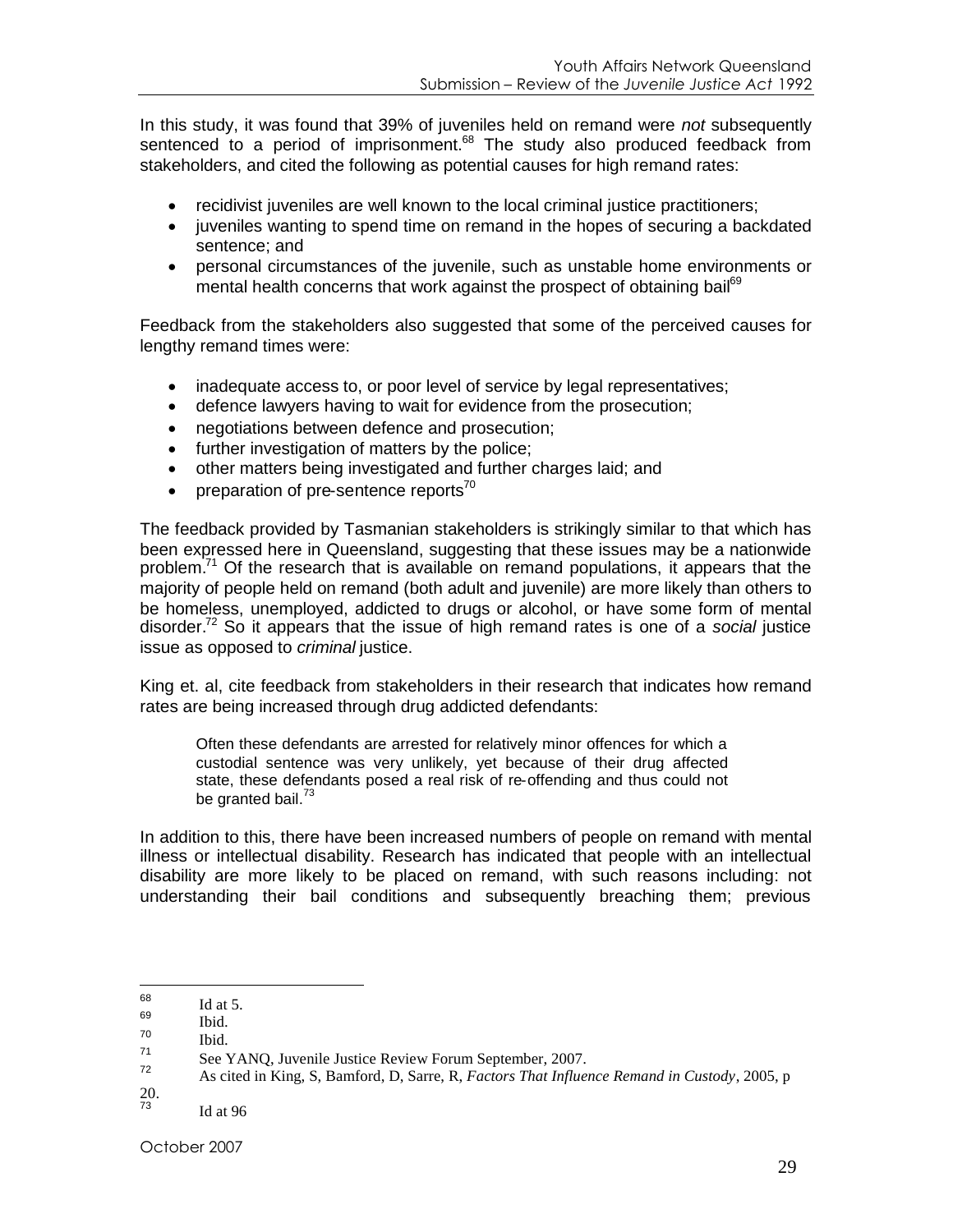breaches; lack of appropriate supports; and lack of accommodation.<sup>[74](#page-29-0)</sup> Unfortunately what feedback has suggested is that such defendants are sometimes being placed into custody, as there is a better prospect for treatment on the inside, as opposed to within the community as exemplified by the following statement:

… one of the major issues we've come across recently is that the remand system seems to have become the dumping ground for people with mental health problems and intellectual disabilities … There has been a massive increase of people with mental health issues who are in the remand system andwho've got nowhere to go[.](#page-29-1) $^{75}$ 

One of the major factors also attributed to high remand rates, is the lack of suitable accommodation. Queensland has been cited throughout the academic literature for its approach to bail, in particular its youth bail accommodation service. This is an important service, as it essentially diverts young people away from incarceration due to social disadvantage. Feedback from various stakeholders has suggested that in some instances, bail condition may be too onerous and that there is a need for bail condition to be more flexible. For instance, a young person has a bail condition of reporting to police on the north side of the city, yet the young person attends school on the south side. Flexibility in bail conditions should be adopted in instances such as this, so that recognised rehabilitation tactics – such as education – are not interrupted.

YANQ would like to commend the department for allocating \$1 million on their last budget for a bail accommodation service in Cairns. This is an important acknowledgement that such programs work to divert young people from being detained in custody, and YANQ would recommend the allocation of more resources to cover Townsville, Mt Isa Rockhampton and also to expand the existing Brisbane service. YANQ supports the recommendation made by Cuneen stating: 'The capacity of the conditional bail and bail support programs needs to be expanded in areas of identified need, and particularly in remote communities'.<sup>[76](#page-29-2)</sup>

#### **Recommendation 14**

That the department allocates resources for the establishment of a bail accommodation service located in Mt Isa, Rockhampton, and also allocates funding for an expansion of the Brisbane service.

#### **Recommendation 15**

Bail conditions become more flexible.

Of the limited public research that has been conducted on remand populations, time and time again it is reiterated that high remand rates correlate directly to social injustices

<span id="page-29-0"></span><sup>74</sup> As cited in Parton, F, Day, A, White, J, 'An Empirical Study on the Relationship Between Intellectual Ability and an Understanding of the Legal process in Male Remand Prisoners, *Psychiatry, Psychology and The Law* Vol. 11 No, 1 (2004).

<span id="page-29-2"></span><span id="page-29-1"></span> $\frac{75}{76}$  Note 72.

Note 18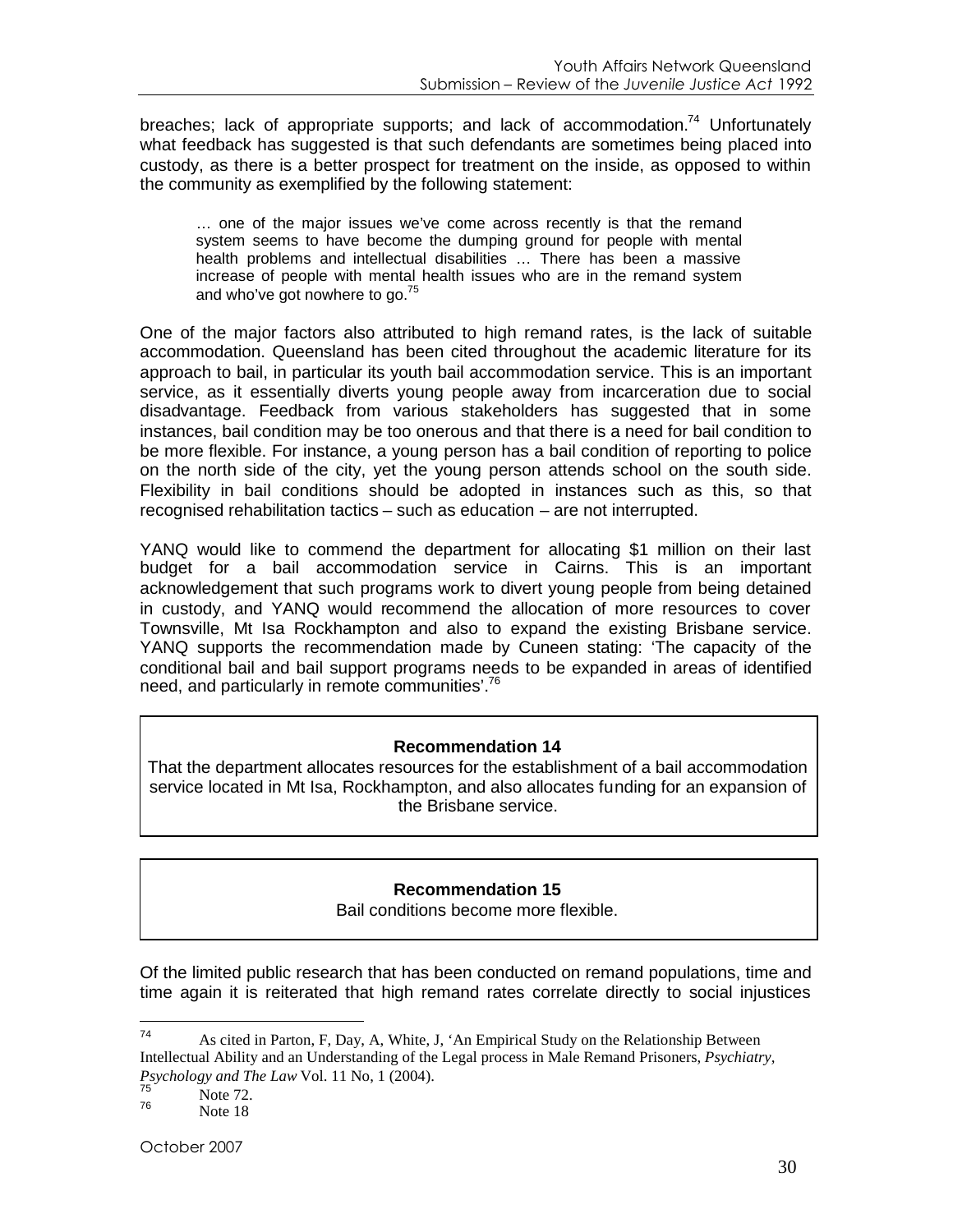such as lack of housing; lack of services and programs etc. As one author so eloquently puts it:

In terms of future directions, the main lesson is that we need a fundamental shift in how we approach the issue of youth crime, away from the world of 'cops, courts and corrections' towards an emphasis on meeting the health, educational and family difficulties which lie behind so much offending.<sup>[77](#page-30-0)</sup>

Canada has implemented into its legislation, specific clauses that prohibit detention of youth for social reasons such as those mentioned above. For example in relation to remand:

A youth justice court judge or a justice shall not detain a young person in custody prior to being sentenced as a substitute for appropriate child protection, mental health or other social measures.<sup>[78](#page-30-1)</sup>

And in general:

A youth justice court shall not use custody as a substitute for appropriate child protection, mental health or other social measures.<sup>[79](#page-30-2)</sup>

These are just two, very simple legislative clauses which if implemented in Queensland, could drastically reduce the high numbers of remand that we are currently seeing.

#### **Recommendation 16**

That the Queensland Government introduce legislative provisions prohibiting the imprisonment of juveniles as a social measure

#### **So if it's a social justice issue – then how do we address it?**

Allen $^{80}$  $^{80}$  $^{80}$  argues that the juvenile system should not be viewed strictly in terms of criminality, but rather, should be working holistically as a social system. He argues that:

- More investment is needed to address education, mental health issues and family support;
- That juvenile crime should not be viewed as something to be punished instead it should be something to be *solved*;
- That there should be a wider range of community based and residential placements for young people who do not stay with their parents; and
- That prison custody be abolished for young people under 16, eventually raising it to 18.

<span id="page-30-0"></span><sup>77</sup> Allen R, *From Punishment to problem Solving: A New Approach to Children in Trouble*, Centre for Crime and Justice Studies, 2006 p9.

<span id="page-30-2"></span><span id="page-30-1"></span><sup>&</sup>lt;sup>78</sup> Canadian *Youth Criminal Justice Act* s 29(1)  $I_{79}$   $I_{10}$  -20(5)

<span id="page-30-3"></span> $\begin{array}{cc}\n 79 \\
80 \\
\text{ik}:4\n \end{array}$ 

ibid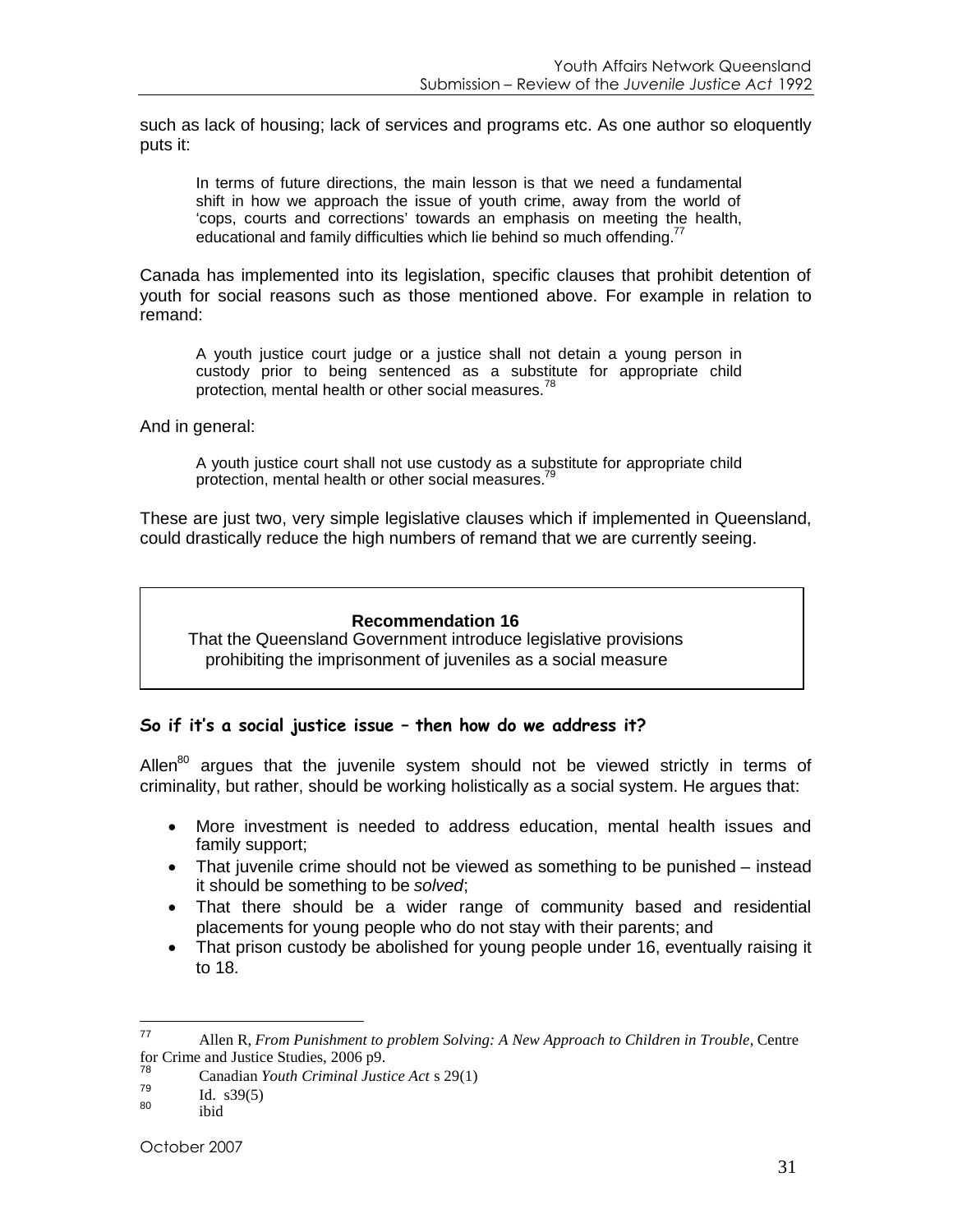The last argument put forth by Allen is somewhat reflect of the policy that is currently in place in Sweden. The law as it stands in Sweden states that the age of criminal responsibility is 15, which means that a juvenile under the age of 15 cannot be sentenced. $81$  It is only in exceptional circumstances that a juvenile 18 or under is sentenced to a term of imprisonment.<sup>[82](#page-31-1)</sup>

In relation to remand, Sweden provides an excellent example of how to effectively reduce remand rates. 15-17 year olds *may* be placed on remand, but only in exceptional circumstances. The rules for placing a juvenile on remand are as follows:

The person shall reasonably be suspected of a crime which carries a sentence of *at least one year* (emphasis added). In addition a minimum one of the three following conditions shall apply:

- Flight risk;
- Risk that the investigation shall be impeded;
- Risk for continued criminality $^{83}$  $^{83}$  $^{83}$

By placing conditions on remand such as that the possible sentence is at least one year, could have a dramatic impact on remand numbers in the Queensland jurisdiction. By adhering to the rules above, in 2005 Sweden had only **12** young people on remand (this was actually an *increase* from 9 in 2000).<sup>[84](#page-31-3)</sup>

What is of great interest is how Sweden has successfully integrated social justice with criminal justice. Essentially, what occurs in Sweden is that the judicial system and social services work *together* in relation to juvenile crime. For young people under the age of 15, the responsibility for dealing with the crime falls to social services. For young people aged between 15 and 17, the responsibility for youth crime is shared between the two.

What this means in practical terms is that when a young person below the age of 15 commits crime, it is the responsibility of the social services to find a suitable *solution*, that is based solely upon the young persons social situation. So the 'criminality of this group is regarded as a social welfare problem'.[85](#page-31-4) This view is consistent with Allen's argument above, that juvenile crime is something to be *solved* rather than punished.

The Qld Department of Communities is essentially in an ideal position to adopt the policies implemented in Sweden.

So how is this relevant in the Australian context?

Recent data in Australia indicates that the younger a person is at the time of their first 'supervision' in juvenile justice, the more likely they are to have repeated interactions with the system.<sup>[86](#page-31-5)</sup> This study found that in addition to higher recidivism rates, the younger a person was upon initial contact supervision, the more like they were to receive sentences of imprisonment.

<span id="page-31-1"></span><span id="page-31-0"></span><sup>81</sup> *Basic Facts About Prison and Probation Service in Sweden,*(2006) p 7.

<span id="page-31-2"></span> $\begin{array}{c}\n 82 \ 83 \ \end{array}$  Ibid

<span id="page-31-3"></span> $\frac{83}{84}$  Id at 9.

<span id="page-31-4"></span> $^{84}$  Id at 10.

<span id="page-31-5"></span> $^{85}$  Id at 18.

Note 7 at 82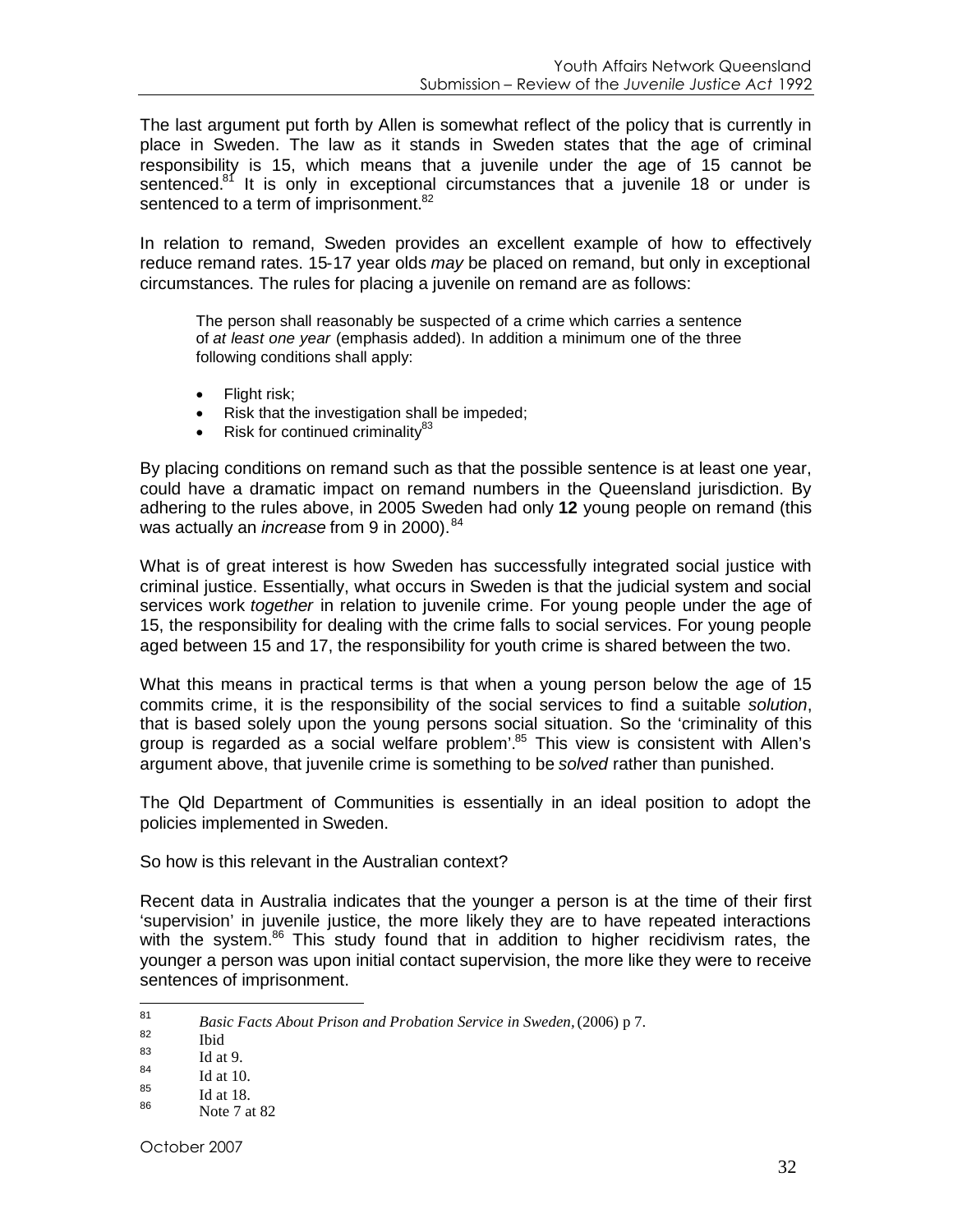| <b>Age of first supervision</b> % of supervised time in | prison at age 15 |
|---------------------------------------------------------|------------------|
| -11                                                     | <b>24%</b>       |
| 14                                                      | 4%               |

It was also shown in this study that around 35% of young people aged 10-12 in the years 2001-2002, were also in 'supervision' in 2005-2006, compared to only 8% for those who startedaged 14.87

In relation to remand, the statistics showed that the earlier you came into contact with the system, the more likely you were to receive a sentence of imprisonment.

If Queensland were to follow the lead of Sweden by raising the age of criminal responsibility to 15, and only placing 15-17 years olds in custody in 'exceptional circumstances', then numbers of young people held on remand, and also the numbers sentenced to imprisonment would drastically reduce. Australian statistics demonstrate that the earlier a young person is 'supervised' by juvenile justice, then the more likely it will be that they will continue to re-enter the system.

By adopting a 'social justice' model as has been employed (and shown to be effective) in Sweden, Queensland could realistically begin to tackle the 'causes of crime', such as unemployment; poverty; unstable home environments; mental illness and drug addiction. In addition to this, it would be cost effective. Recent figured from the Department of Communities indicates that the cost of incarcerating one youth per year is \$165,000.

If Queensland is serious about rehabilitation of juveniles, and is serious about adhering to the varying United Nations conventions, then it needs to take a social justice approach to juvenile crime, and view it as an issue to be 'solved' rather than 'punished'.

#### **Recommendation 17**

That, in recognition of the evidence that the earlier a young person is officially 'supervised' by the juvenile justice system, the more like they are to re-offend, Queensland raises the age of criminal responsibility to 15.

#### **Recommendation 18**

That juvenile offenders under the age of 15 be dealt with in a 'social justice' context, where the crime is considered a social welfare problem, and the underlying causes for the crime are discovered and adequately addressed.

#### **Recommendation 19**

That the Queensland Government make publicly available statistics relating to juvenile remand, inclusive of the characteristics of those detained.

<span id="page-32-0"></span> $^{87}$  Id at 100.

October 2007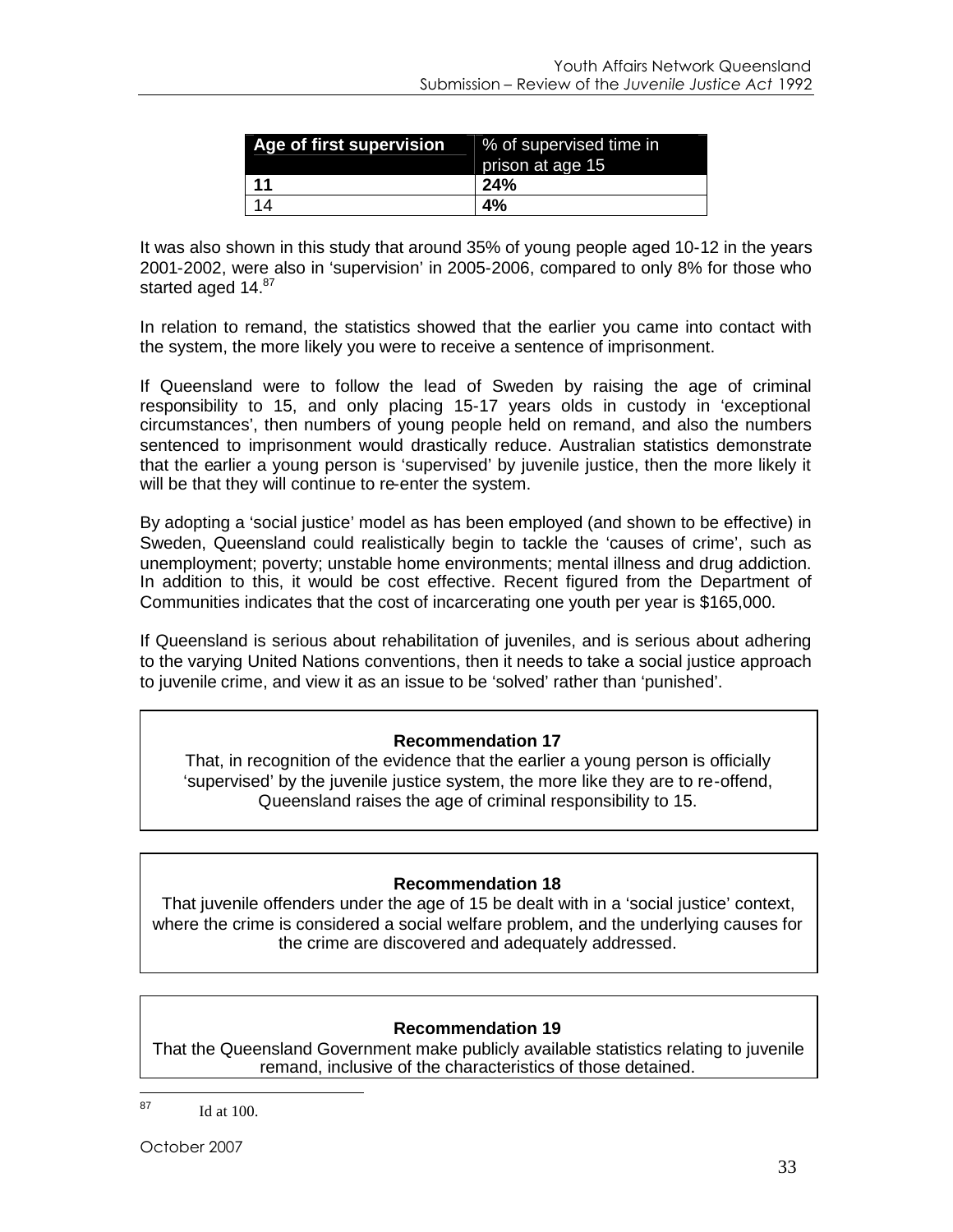## **Sentencing & Diversion Options Including Conferencing**

It has been noted in the research literature, that interventions which focused on family functioning, behavioural treatment programs, interpersonal skills and community integration, were the most effective in reducing recidivism. $88$  In addition to this, programs that are delivered *in* the community are more effective regarding positive outcomes and more cost effective.<sup>[89](#page-33-1)</sup>

Diversion from the juvenile justice system must be seen as a priority for the Queensland government. It has been argued that diversion serves to steer young people away from the negative labeling effects of criminalization that may occur through interactions in the courts etc. Some authors suggest that people who are labeled as criminals tend to adopt a criminal identity, and subsequently find it hard to escape from.<sup>[90](#page-33-2)</sup> By diverting young people away from such stigmatizing institutions such as the courts and prisons, it may be possible to reduce the levels of labeling and subsequent adoption of 'criminal' as a master status.

#### **Conferencing**

Juvenile conferencing is still a relatively new concept in Australian juvenile justice, and as such, research into its long term effects are limited. However, the information that is available appears to indicate that conferencing as a whole is producing positive outcomes for both the young person as well as the victim, with one Queensland study reporting a 99% and 97% satisfaction respectively.<sup>[91](#page-33-3)</sup> In addition to participant satisfaction, conferences appear to be having an effect on levels of re-offending. One study compared juveniles who were referred to conferences, with juveniles who were sent to court, and suggested that conferencing, when compared with court appearances, reduces re-offending by 15-20%.<sup>[92](#page-33-4)</sup> This information is also supported by a Queensland specific study, which demonstrated that younger juveniles, who were referred to conferences for their first offence, were *less* likely to re-offend than other juveniles who had been issued either a caution or sent to court.<sup>9</sup>

As has been noted earlier in this submission, juveniles who enter the system at a younger age, are *more* likely to have repeated interactions with juvenile justice. The

<span id="page-33-0"></span><sup>88</sup> Day, A., Howells, K, Rickwood, D, *The Victorian Juvenile Justice Review*, Department of Human Services, Victoria, (2003) p2.

<span id="page-33-2"></span><span id="page-33-1"></span> $\begin{array}{c}\n 89 \\
\hline\n 90\n \end{array}$  Ibid.

<span id="page-33-3"></span><sup>90</sup> As cited in Allen, R, note 77 p17

<sup>91</sup> As cited in Daly, K, Hayes, H, 'Conferencing and Re-offending in Queensland', *Australian and New Zealand Journal of Criminology*, (2004) Vol. 37 No. 2 p168.

<span id="page-33-4"></span><sup>92</sup> Luke, G, Lind, B, 'Reducing Juvenile Crime: Conferencing Versus Court', *Contemporary Issues in Crime and Justice* (2002) No 69.

<span id="page-33-5"></span> $^{93}$  See Daly, K, Hayes, H, n91.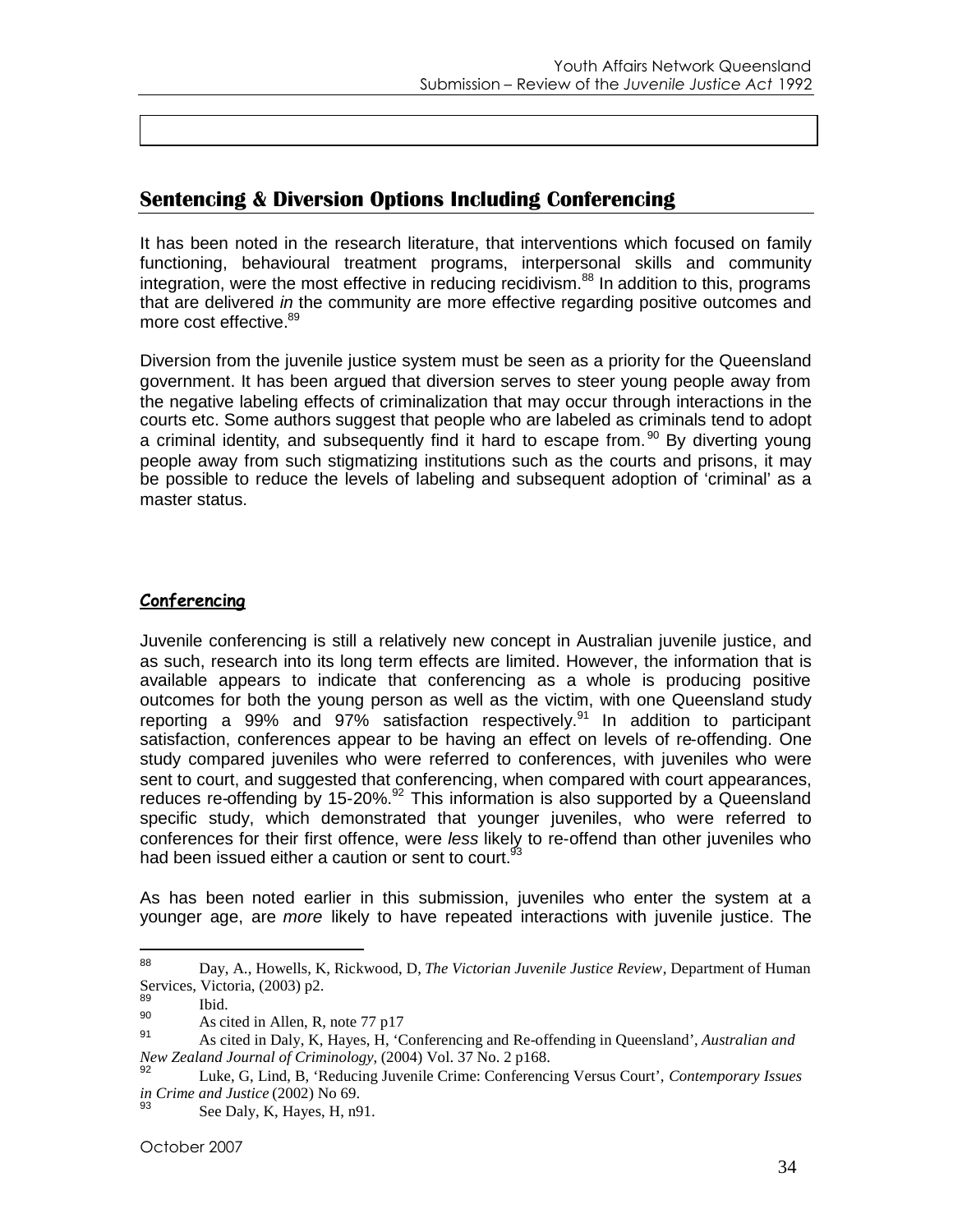findings of the study mentioned above are extremely important in the context of Queensland and our youth justice system. Some authors argue that because conferencing is essentially a more expensive option compared to cautions, that conferencing should be reserved for more serious offences and offenders.<sup>[94](#page-34-0)</sup> This may be so, but it is also important to employ such diversionary options for fist time offenders as well.

The study above reports that younger, first time offenders who participate in conferences are more likely to *cease* offending. The Queensland government needs to pay attention to this fact, as it has the potential to divert and keep young people out of the juvenile justice system.

This method of referring first time young offenders to conferences would be particularly useful in the context of indigenous youth. Research repeatedly demonstrates that indigenous youth are entering the juvenile system at earlier ages than their nonindigenous counterparts. It has also been mentioned above that indigenous youth have lower rates of referral to conferences than non-indigenous youth.

By implementing into the legislation a requirement that young (10-12 years old) first time offenders, especially indigenous youth, be referred to a conferencing process, issues such as re-offending, continued criminality *and* indigenous over-representation would be addressed in the one hit. Of course victims must be taken into account in this process, with the victim not forced into conferencing, but maintaining the right to consent.

## **Recommendation 20**

That the Queensland government implement into the legislation a mandatory requirement that young (10-12 for example) first time offenders be automatically referred to juvenile justice conferencing.

One of the concerns that have been raised in relation to juvenile justice conferencing in the Queensland context is the role of the police. As has been noted previously in this submission, police referrals to conferencing are amongst the least utilised of the diversionary options. This is true for both indigenous *and* non-indigenous youth. In addition to this, feedback from stakeholders suggest that the requirement of having a police officer attend the conference is arduous, in that the conference has to be arranged around the difficult working hours of the police, which at times can mean that a conference wont start until 9pm. In addition to this, YANQ views as problematic the fact that young people must first either be found guilty, or admit to an offence as a prerequisite to accessing conferencing. This seems to go against the grain of diversion from the juvenile justice system. New Zealand provides one of the best examples in relation to juvenile justice, in that a young person does not have to admit guilt to access diversionary alternatives such as conferencing. In New Zealand, a young person cannot be prosecuted for crimes unless it is for murder or manslaughter. Those young people under 14 who come to the attention of the police are either cautioned or sent to a

<span id="page-34-0"></span><sup>94</sup> Polk et al, note 26.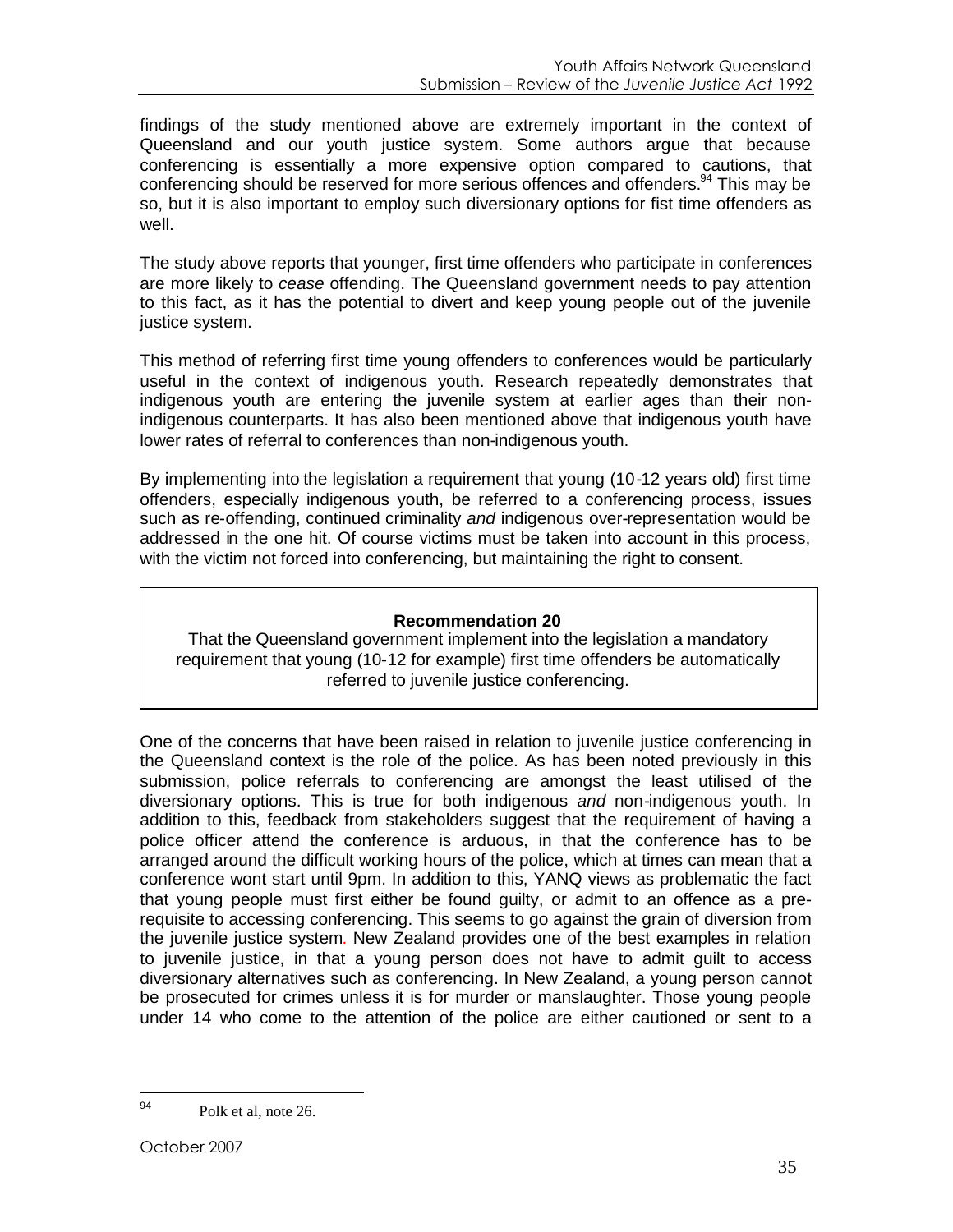conference.<sup>[95](#page-35-0)</sup> In addition to this, young people under the age of 14, much like the Sweden model, may be referred to the Child Youth and Family Services to determine if there is a *social* need for care and protection. A testimony to the success in New Zealand of such approaches, inclusive of conferences, is that approximately 83% young people are now dealt with via 'alternative' procedures as opposed to youth court. $96$ 

Another point that has been raised in Queensland feedback is that conferencing staff are employed on a casual basis, which can mean there is little stability for the process and can result in a high staff turnover rate.

These concerns can be remedied. If conferencing is made mandatory in the Queensland context then:

- conference numbers would increase:
- as a result there would be a greater need for full time conferencing staff thereby creating more stability in the process;
- young offenders would be diverted out of the system; and
- re-offending may decrease

If Qld is serious about reducing indigenous over-representation, then it needs to engage strategies to not only improve indigenous access to alternative avenues such as conferencing, but to ensure that such processes are culturally appropriate and also staffed by indigenous people. Qld needs invest in and develop a specific strategy for recruiting and training indigenous conferencing staff so as to ensure the best possible outcomes for young indigenous people in Qld.

#### **Home Detention**

Home detention is already in use in some states in Australia, and has been recognised an alternative sentencing option that allows the young person to remain in the community and to avoid the inevitable harm caused by imprisonment. However, whilst this is a realistic alternative to incarceration, there are some serious concerns about implementing this in the Queensland system.

It has been argued that the use of home detention is turning private homes into public prison space<sup>[97](#page-35-2)</sup> and essentially turning family members into jailers. Home detention affects not just the young person subjected to it, but also the family. George (2006) notes:

Another consequence of the HD prison is that new layers of criminality are introduced into homes (Aungles 1994:67). Ordinary activities like drinking, being late, gambling, having a friend over to visit, or leaving the house, are redefined as 'criminalised' activities because they constitute breaches of the HD order. The home is not only the site of the prison, but also the site of a set of potentially new offences which can only be committed because the home has become prison space. This replicates institutional prisons, where

<span id="page-35-0"></span><sup>95</sup> Youth Justice New Zealand http://www.courts.govt.nz/youth/aboutyj.html last accessed October  $\frac{14}{96}$ 

<span id="page-35-2"></span><span id="page-35-1"></span> $\frac{96}{97}$  Ibid.

<sup>97</sup> George, A, 'Women and Home Detention – Home is Where the Prison Is', *Current Issues in Criminal Justice*, Vol. 18. No.1 (2006) p 80.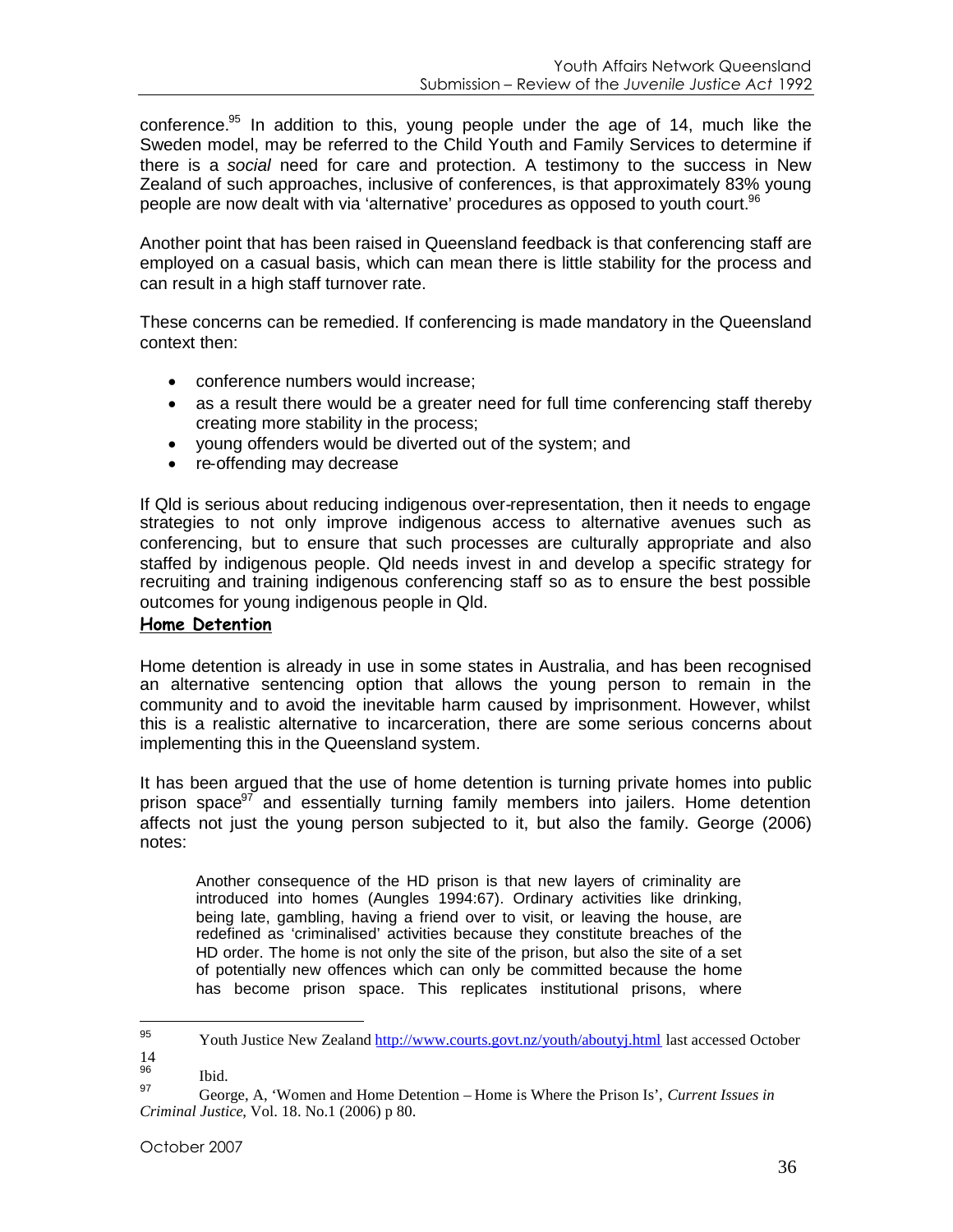behaviours which are 'normal' outside; swearing, not making a bed, talking back, possessing a non-transparent pen, can all constitute prison offences which attract punishment.

As has been noted previously in this report, young people have often been remanded into custody due to lack of appropriate accommodation. One of the requirements for home detention is that the person has stable accommodation. This requirement seemingly contradicts the intention of home detention as a diversionary tactic from incarceration.

In addition to this, there are concerns regarding confining a young person to a home that is potentially a causal factor in their offending (such as family violence etc). Unstable home environments have already seemingly been acknowledged as an issue by the Qld government, as evidenced by the inclusion of a youth bail accommodation service.

YANQ does not recommend home detention for young people in Queensland.

#### **Anti-Social Behavioural Orders/contracts**

The United Kingdom has introduced what is known as 'Acceptable Behaviour Contracts' (ABC's)for young people. This involves a written agreement between the young person and police; Youth Inclusion Support service or landlord, which is designed to stop the young person engaging in 'anti-social behaviour' (which is not defined). These contracts can be made for a period of up to six months. $98$ 

An acceleration of the ABC's are the 'Anti-Social Behavioural Orders' (ASBO) which are civil orders designed to ban a particular young person from: continuing the 'anti-social behaviour; spending time with a particular group of friends; and visiting certain places.<sup>[99](#page-36-1)</sup> The *minimum* time for an ASBO is two years. Despite ASBOS being a civil order, a breach of them results in a criminal charge and a young person may be sentenced to prison for up to five years.

Anti-Social behavioural Orders (ASBO) are designed to 'protect' the community from undesirable anti-social behaviour which may cause harassment, alarm or distress to one or more people in a public space. Queensland itself already appears to have an off shoot of this, in the form of Police 'move on' powers.

The Home Office in the UK advocates that ASBOS are a community based intervention, that allows the 'community to take charge' by 'collecting evidence' and helping to enforce breaches of the order. The problem with such orders, is that essentially – it further marginalizes young people who are already marginalized, and serves to reinforce any labeling that may have already occurred. By banning young people from certain areas, it raises serious concerns about a young persons access to services, access to education and employment opportunities. The arduous nature of such orders potentially restricts a young persons access to rehabilitation opportunities.

<span id="page-36-0"></span><sup>98</sup> United Kingdom Home Office http://www.homeoffice.gov.uk/anti-socialbehaviour/penalties/acceptable-behaviour-contracts/ last accessed October 15 2007.

<span id="page-36-1"></span>ibid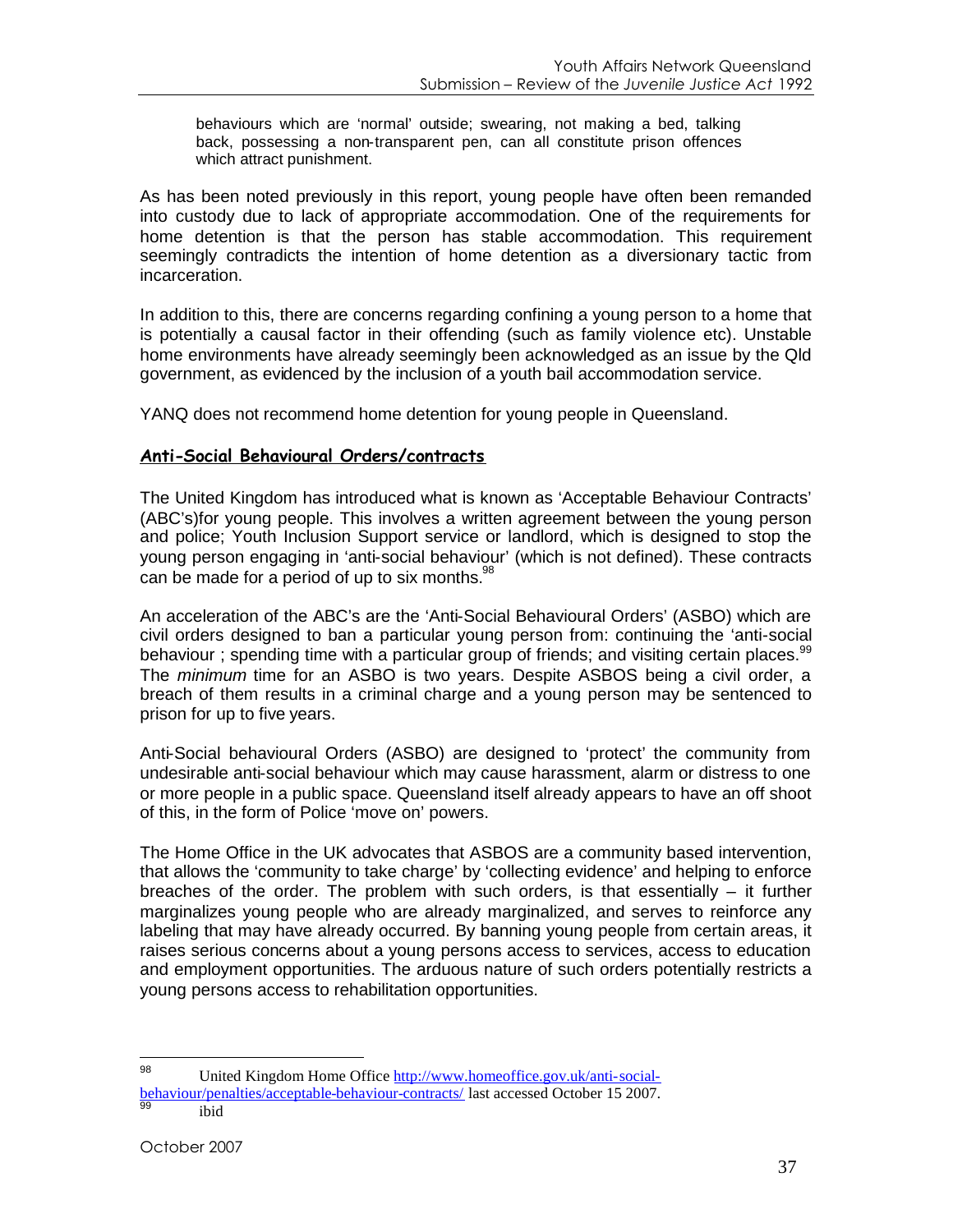How are such methods even *remotely* related to rehabilitation and reintegration of young people?

There is no evidence to suggest that ABC'S or ASBOS have any affect on reducing crime, or addressing the causes of crime, with one UK study suggesting that the breach rates for ASBOS were around  $10040\%$  $10040\%$ . Rather, this is a method that serves to socially exclude young people who are already excluded. One example of ASBOS working against rehabilitation is the case of a 15 year old boy who was handed a 10 year ASBO whilst still in prison under a six month sentence. What this means, is that when he was releasedfrom prison, he was automatically banned from an entire district of the city.<sup>101</sup>

This in no way can be seen as ensuring a young person is reintegrated and rehabilitated into society. By banning youth from certain areas, and from associating with certain people, and by making the community the 'policers', these policies are serving to further isolate young people from the very community of which they should be reintegrated to.

#### **Recommendation 21**

YANQ opposes the implementation of home detention; Acceptable Behaviour contracts or Anti-Social Behaviour Orders

#### **Electronic Monitoring/curfews**

Electronic monitoring is currently in use in several Australian jurisdictions, and in Qld, is in place for adult offenders. Whilst some may suggest that this is an alternative for imprisonment, YANQ would argue that like home detention (discussed above) it works more for retribution as opposed to rehabilitation. This can also be said for the use of curfews. Essentially, such methods make the private home a public prison space, where the family is burdened with the responsibility that would normally lay with prison officers. Once more, such methods are premised upon the assumption that the home for the young person is a 'safe place' and that it is functional, when we know that most young people who are likely to be subjected to such tactics, more often than not come from dysfunctional homes.

In addition to this, electronic tagging is *physically* labeling a young person and may further ostracise the young person. Curfews and electronic monitoring cannot be viewed as positive steps to rehabilitation, as realistically they may impinge upon a young persons ability to access employment.

#### **Recommendation 22**

YANQ opposes the use of electronic monitoring and curfews for young people

<span id="page-37-0"></span>

<sup>100</sup> As cited in Walsh, T, Taylor, M, *Nowhere to Go: The Impact of Police Move On Powers on Homeless People in Queensland* 2006 pp31-33.

<span id="page-37-1"></span>Humphries, P, 'Shame Faced: Pressure to Publicise the names of children who receive anti-social behavioural orders is growing', *The Guardian* October 24, 2001.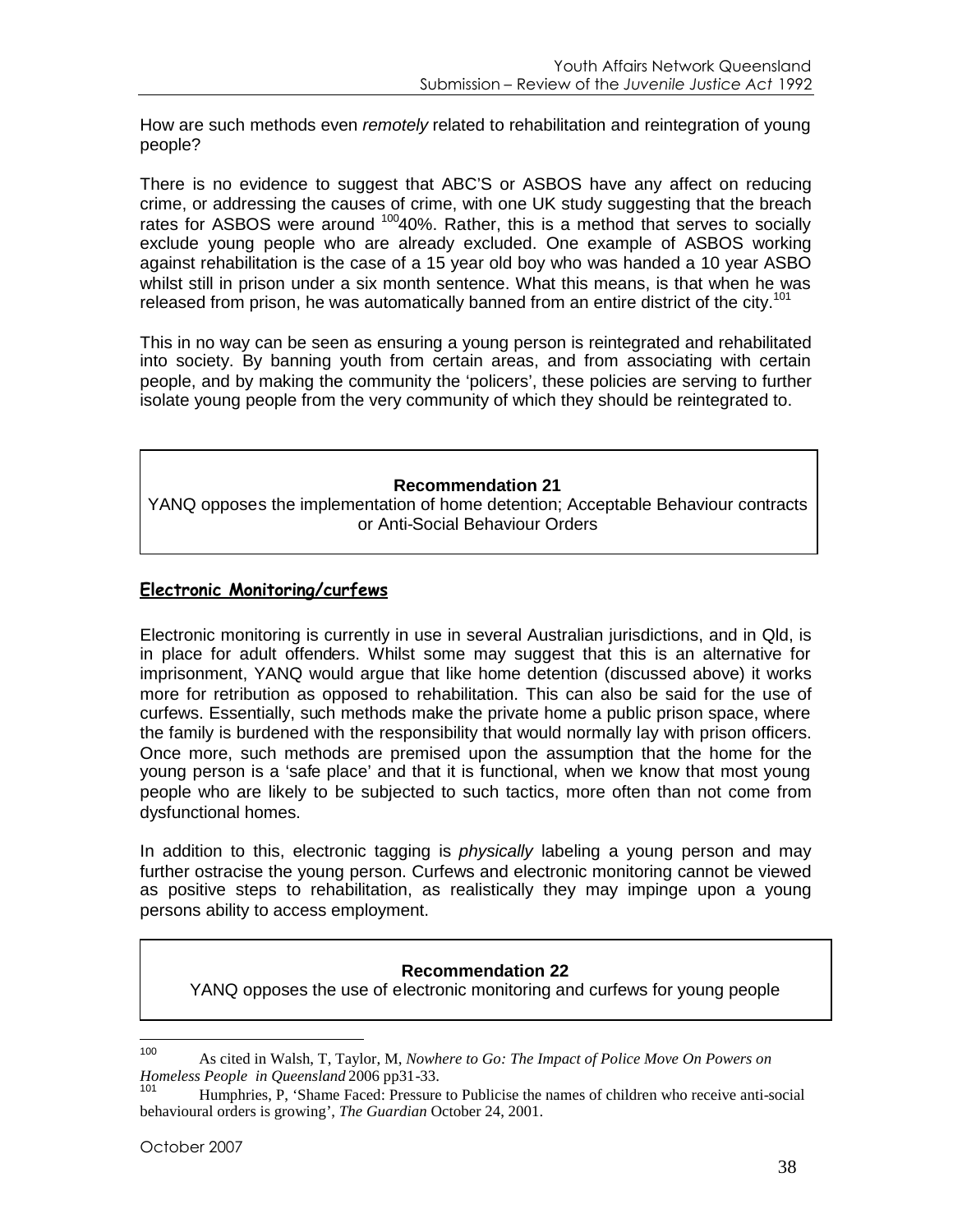## **Deferred Sentence**

Deferred sentences are already available in other jurisdictions in Australia. The idea behind deferred sentences, is that a young person is essentially on an 'elongated bail' with conditions, and allows the young person to demonstrate 'rehabilitation'. YANQ is concerned about the use of such methods, as often, the conditions placed upon young people (such as counseling, etc) are reliant on access to services, and as has been noted above under remand, many young people are being placed into custody because there is simply no access to such services in the community.

#### **Recommendation 23**

YANQ opposes the use of deferred sentencing in Queensland.

## **Accountability**

#### **Parental Responsibility**

YANQ believes that the current provisions in the legislation are more than adequate in relation to parental responsibility. We would like to note, however, that the concept of parental responsibility relies on the absolute assumption that the young person is from a functional home, when all available information and statistics seem to demonstrate the exact opposite.

In order for parental responsibility to have any impact at all, the family must be functional, otherwise this notion would do a further disservice to the young person.

It is important that the family of the young person be adequately supported in the juvenile justice system. However, this is possible to achieve *without* the need for parental responsibility or 'parental contracts'. Support, access to appropriate services etc, is achievable if Queensland adheres to a social justice model, similar to that of Sweden that has been discussed above.

#### **Child Safety Accountability**

One element of our duty is to recognise that too often the young offenders of today are the victimized children of yesterday and that they bear the legacy of how little we tried to prevent that happening. They are two sides of the same coin. Sometimes it takes a decade to see them both.<sup>[102](#page-38-0)</sup>

<span id="page-38-0"></span><sup>102</sup> The Honourable Alastair Nicholson AO RFD QC, Former Chief Justice, Family Court of Australia, 'Child protection and Juvenile Justice – Tow Sides of the Same Coin', *Australian Children's Rights News*, No.39, July 2005, p10.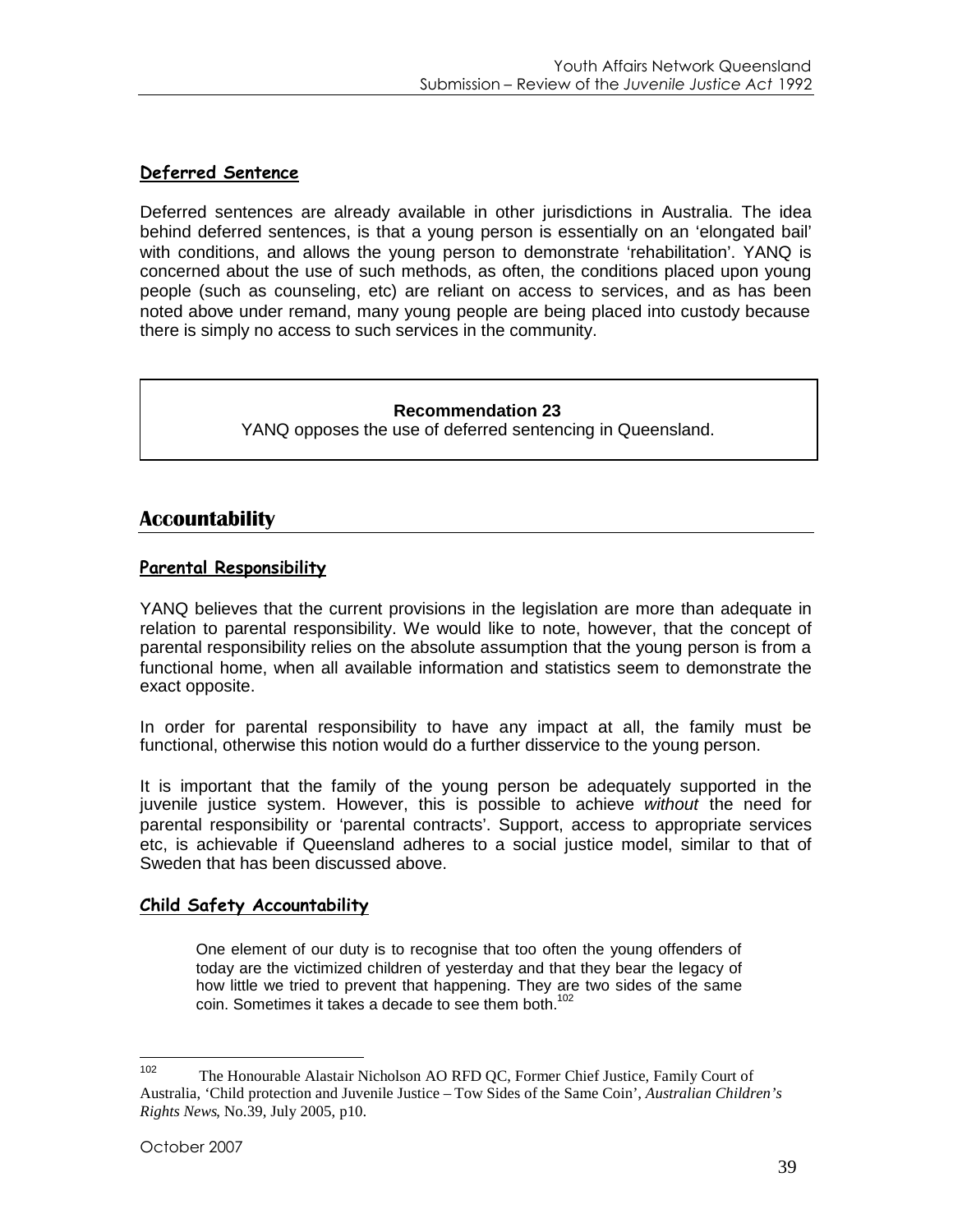In 2004-2005, there were 73 young people on child protection orders, who were also the subject of a youth justice order.<sup>[103](#page-39-0)</sup> As noted above, Queensland legislation has mechanisms enshrined in it, to hold parents accountable for criminal behaviour of their children. But what happens when children are under the 'care' of child safety? Various feedback from stakeholders suggest that quite often the reports from child safety officers are inadequate, and that occasionally, the workers do not turn up to court appearances concerning young people in their care. Former Chief Justice of the Family Court Alastair Nicholson, endorsed the suggestion that 'national standards should require that in sentencing juvenile offenders, courts should take account of failure in protective service provision or community based juvenile justice supervision for young offenders'.[104](#page-39-1)

Why are the government departments not being held accountable for the actions of those youth in their care, as parents are?

Allen (2006) argues for a radical approach to making local 'authorities' more accountable for juvenile offending. He suggests that if local authorities (or in this case perhaps the Department of Child Safety) were required to meet some or all of the costs of young people who were in their care and held in custody, then they might be prompted to develop more 'preventative programs' or community based alternatives.<sup>[105](#page-39-2)</sup> In the Queensland context perhaps it would promote better court reports and adequate support and representation in court for young people.

He suggests the piloting of a program where the 'authority' or department is given a sum of money based upon the costs of average use of custody over the last three years (or in this case, the costs of young people under child safety care who are also incarcerated). The 'authority' (department) is then charged for any custody in the following year (or in this case, the incarceration cost of however many young people are also under care of the department), but is allowed to keep any savings.

This form of 'cost shunting' has apparently approved successful in reducing juvenile incarceration in Oregon.<sup>[106](#page-39-3)</sup>

Whilst this may be viewed as a radical option, it does demonstrate the fact that accountability for criminality of young people should not land solely with the parents, but should also be extended to the relevant government departments. The government simply cannot continue to promote this double standard of holding parents responsible, whilst absolving themselves.

#### **Recommendation 24**

That the department of child safety be held accountable for the numbers of young people on child safety orders who are also incarcerated.

<span id="page-39-0"></span><sup>103</sup> As cited in *Child Guardian Report 2006*, Commission For children and Young People, p70.

<span id="page-39-2"></span><span id="page-39-1"></span> $\frac{104}{105}$  Note 98

<span id="page-39-3"></span> $\frac{105}{106}$  Allen, note 77, p25.

Ibid.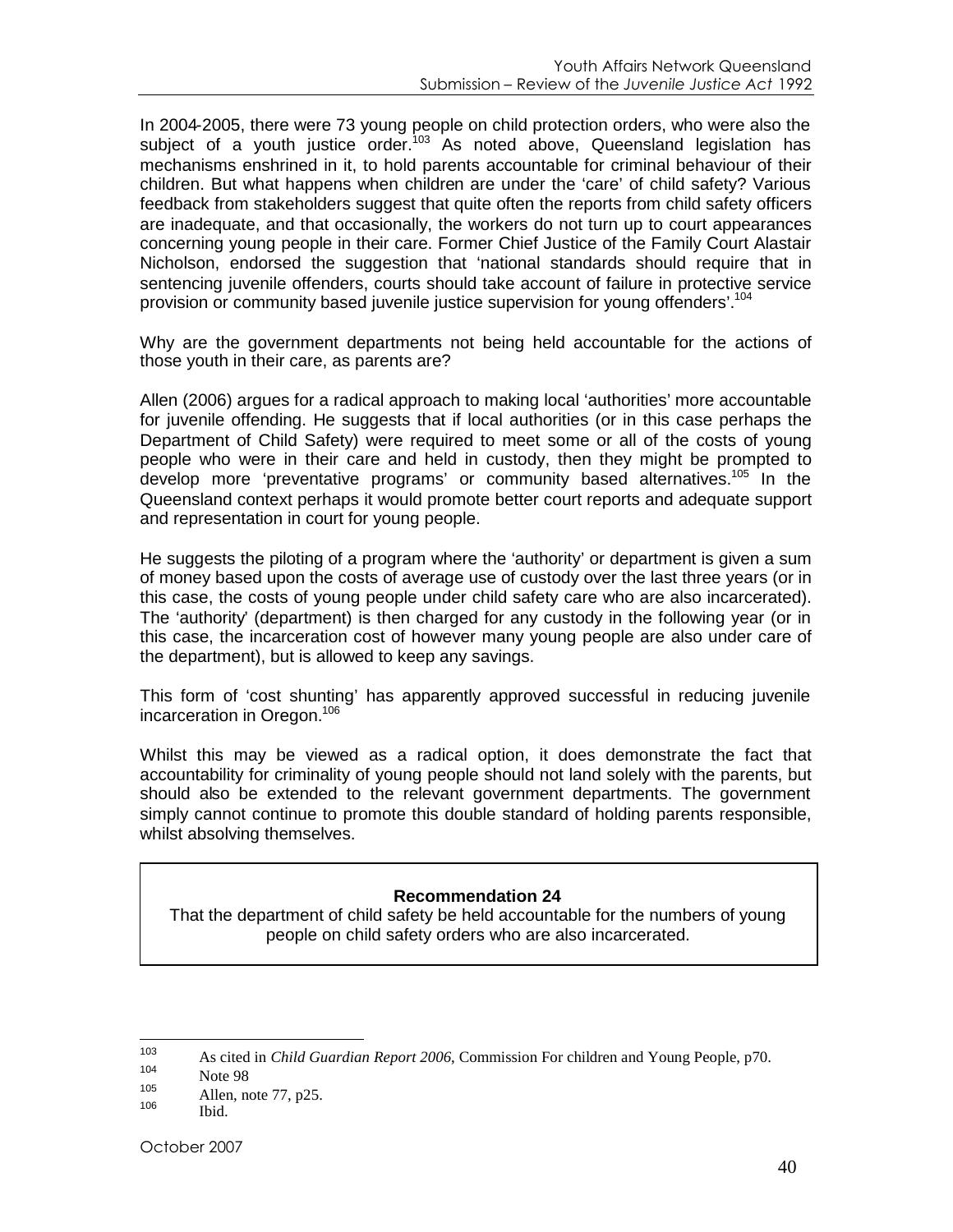#### **Recommendation 25**

That department of child safety officers be automatically fined for failing young people in court.

### **Naming of Juveniles**

YANQ is not supportive of any move to name juvenile offenders. Measures such as naming young offenders runs counter to the United Nations principles protecting juveniles. Some of the relevant points in the Convention on the Rights of the Child are:

- **Article 16(1)**: No child shall be subjected to arbitrary or unlawful interference with his or her privacy, family, home or correspondence, nor to unlawful attacks on his or her honour and reputation;
- **Article 16(2)**: The child has the right to the protection of the law against such interference or attacks;
- **Article 40**: which states that young offenders be treated in a manner 'which takes into account the child's age and desirability of promoting the child's reintegration and the child's assuming a constructive role in society'

Similarly, the Beijing rules specifically state that juveniles should not be identified:

- **8.1**: The juvenile's right to privacy shall be respected at all stages in order to avoid harm being caused to her or him by undue publicity or by the process of labeling
- **8.2**: In principle, no information that may lead to the identification of a juvenile offender shall be published.

There is no evidence to suggest that naming of juveniles works as deterrent; has a rehabilitative effect; or produces positive outcomes. The idea that naming a young offender may assist them to feel 'shame', which in turn leads to reintegration realistically has no substantial basis.

There are some restorative justice programs that promote 'reintegrative shaming', however these are done in highly controlled environments with strict rules in place to ensure that the process is one that truly aims for reintegration – and not merely naming.

Further, naming of juveniles has the potential to impact people other than the young person. It can subsequently identify a victim, and most certainly in the case of young people, it can identify their families as well. In the United Kingdom, the effect of families being identified as a result of naming, has been demonstrated. Parents have stated that